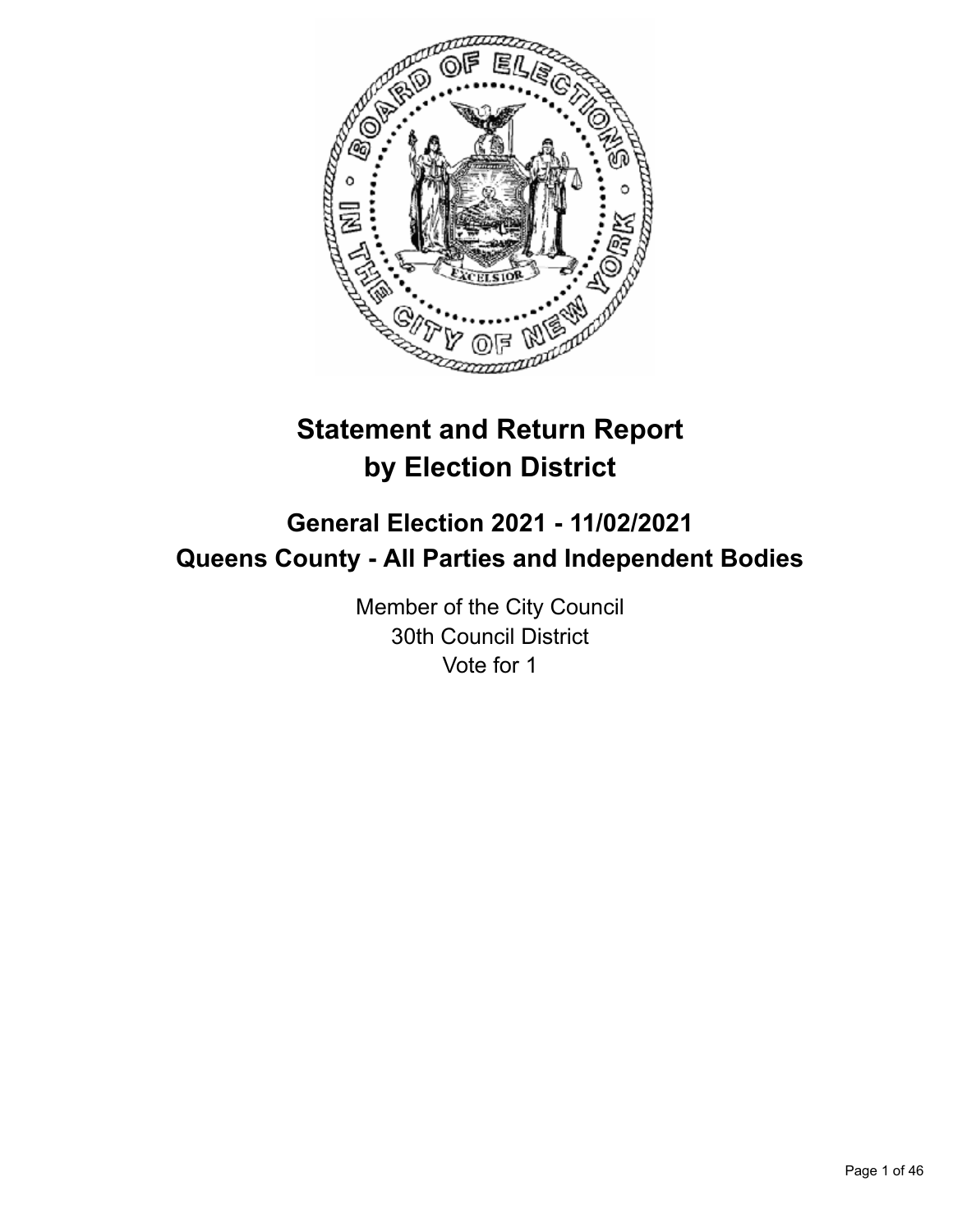

| <b>PUBLIC COUNTER</b>                                    | 278 |
|----------------------------------------------------------|-----|
| MANUALLY COUNTED EMERGENCY                               | 0   |
| <b>ABSENTEE / MILITARY</b>                               | 15  |
| <b>AFFIDAVIT</b>                                         | 2   |
| <b>Total Ballots</b>                                     | 295 |
| Less - Inapplicable Federal/Special Presidential Ballots | 0   |
| <b>Total Applicable Ballots</b>                          | 295 |
| ROBERT F. HOLDEN (DEMOCRATIC)                            | 130 |
| ROBERT F. HOLDEN (REPUBLICAN)                            | 103 |
| ROBERT F. HOLDEN (CONSERVATIVE/SAVE OUR CITY)            | 21  |
| ELIZABETH CROWLEY (WRITE-IN)                             |     |
| EMILY WAELDER (WRITE-IN)                                 | 1   |
| <b>JUAN ARDILA (WRITE-IN)</b>                            | 7   |
| <b>MARK TWAIN (WRITE-IN)</b>                             | 1   |
| STACEY H. PRUSSMAN (WRITE-IN)                            | 1   |
| UNATTRIBUTABLE WRITE-IN (WRITE-IN)                       | 4   |
| <b>Total Votes</b>                                       | 269 |
| Unrecorded                                               | 26  |

| <b>PUBLIC COUNTER</b>                                    | 182 |
|----------------------------------------------------------|-----|
| <b>MANUALLY COUNTED EMERGENCY</b>                        | 0   |
| ABSENTEE / MILITARY                                      | 11  |
| <b>AFFIDAVIT</b>                                         | 0   |
| <b>Total Ballots</b>                                     | 193 |
| Less - Inapplicable Federal/Special Presidential Ballots | 0   |
| <b>Total Applicable Ballots</b>                          | 193 |
| ROBERT F. HOLDEN (DEMOCRATIC)                            | 79  |
| ROBERT F. HOLDEN (REPUBLICAN)                            | 78  |
| ROBERT F. HOLDEN (CONSERVATIVE/SAVE OUR CITY)            | 6   |
| ELIZABETH CROWLEY (WRITE-IN)                             | 1   |
| <b>JUAN ARDILA (WRITE-IN)</b>                            | 5   |
| UNATTRIBUTABLE WRITE-IN (WRITE-IN)                       | 2   |
| <b>Total Votes</b>                                       | 171 |
| Unrecorded                                               | 22  |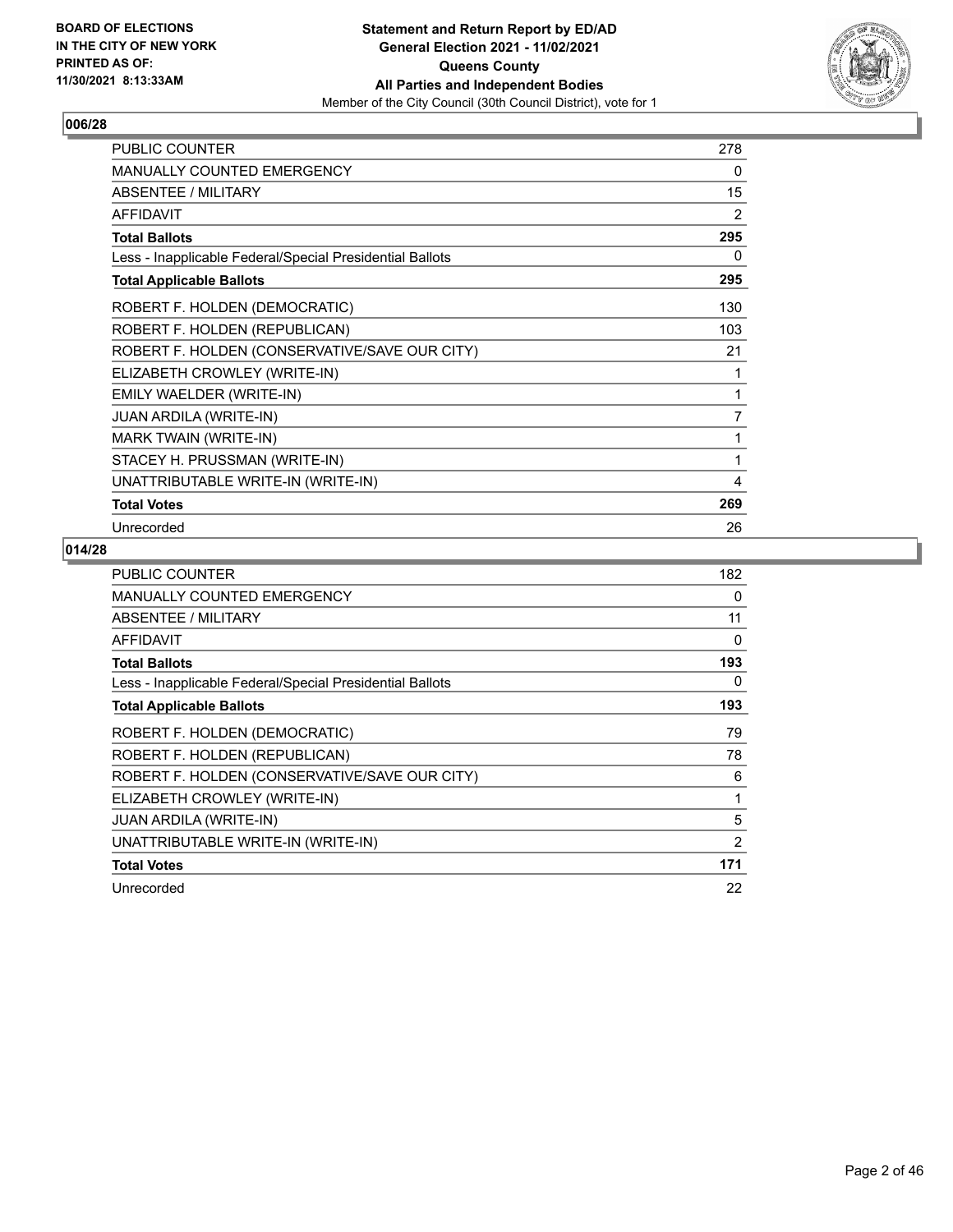

| <b>PUBLIC COUNTER</b>                                    | 327 |
|----------------------------------------------------------|-----|
| <b>MANUALLY COUNTED EMERGENCY</b>                        | 0   |
| ABSENTEE / MILITARY                                      | 26  |
| AFFIDAVIT                                                | 3   |
| <b>Total Ballots</b>                                     | 356 |
| Less - Inapplicable Federal/Special Presidential Ballots | 0   |
| <b>Total Applicable Ballots</b>                          | 356 |
| ROBERT F. HOLDEN (DEMOCRATIC)                            | 140 |
| ROBERT F. HOLDEN (REPUBLICAN)                            | 165 |
| ROBERT F. HOLDEN (CONSERVATIVE/SAVE OUR CITY)            | 30  |
| TOM ROSSI (WRITE-IN)                                     | 1   |
| TONY ROSSI (WRITE-IN)                                    | 1   |
| UNATTRIBUTABLE WRITE-IN (WRITE-IN)                       | 3   |
| <b>Total Votes</b>                                       | 340 |
| Unrecorded                                               | 16  |

| <b>PUBLIC COUNTER</b>                                    | 442 |
|----------------------------------------------------------|-----|
| <b>MANUALLY COUNTED EMERGENCY</b>                        | 0   |
| ABSENTEE / MILITARY                                      | 14  |
| <b>AFFIDAVIT</b>                                         | 4   |
| <b>Total Ballots</b>                                     | 460 |
| Less - Inapplicable Federal/Special Presidential Ballots | 0   |
| <b>Total Applicable Ballots</b>                          | 460 |
| ROBERT F. HOLDEN (DEMOCRATIC)                            | 116 |
| ROBERT F. HOLDEN (REPUBLICAN)                            | 288 |
| ROBERT F. HOLDEN (CONSERVATIVE/SAVE OUR CITY)            | 35  |
| ROBERT S KOCH (WRITE-IN)                                 |     |
| <b>Total Votes</b>                                       | 440 |
| Unrecorded                                               | 20  |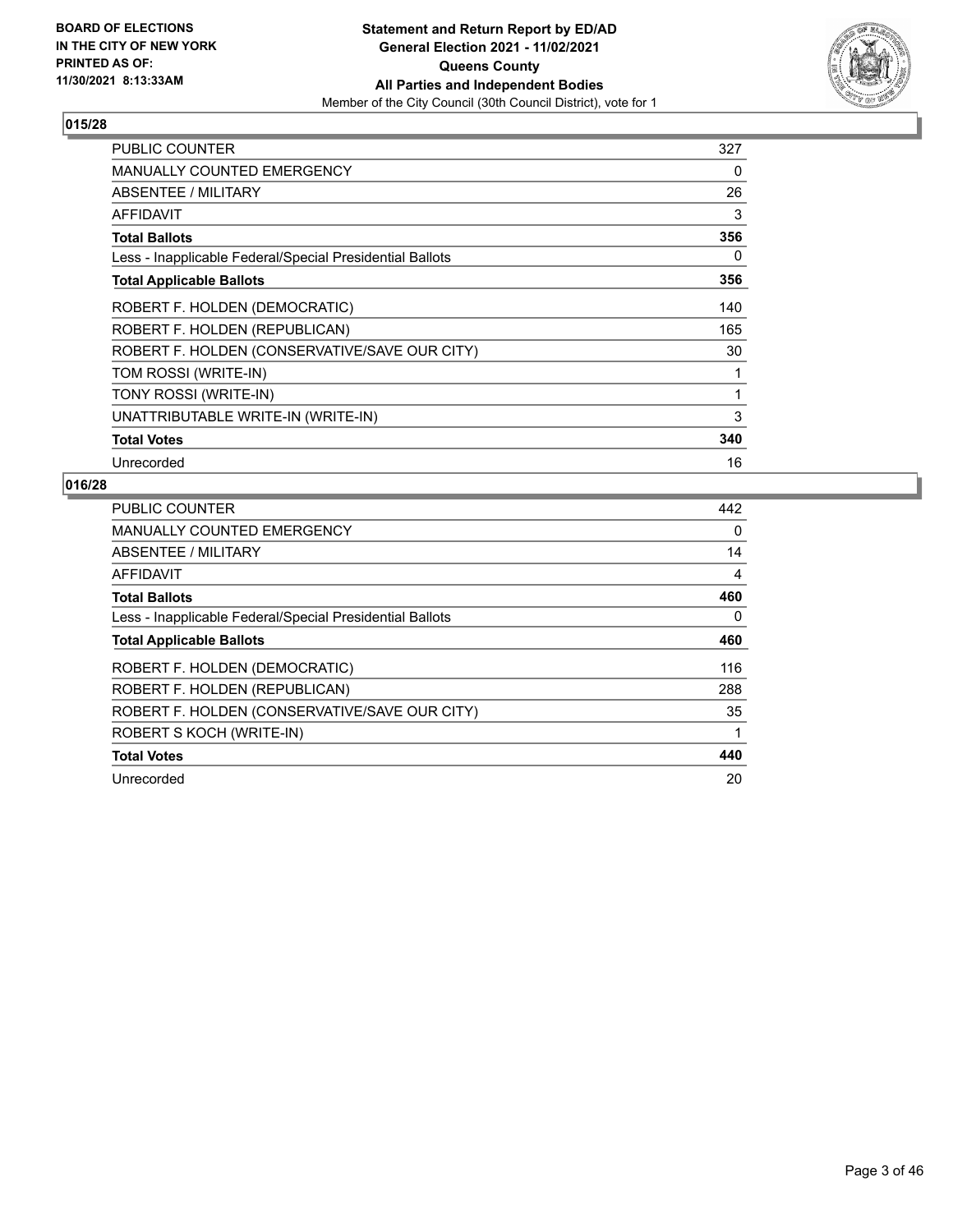

| <b>PUBLIC COUNTER</b>                                    | 345 |
|----------------------------------------------------------|-----|
| <b>MANUALLY COUNTED EMERGENCY</b>                        | 0   |
| ABSENTEE / MILITARY                                      | 15  |
| <b>AFFIDAVIT</b>                                         | 2   |
| <b>Total Ballots</b>                                     | 362 |
| Less - Inapplicable Federal/Special Presidential Ballots | 0   |
| <b>Total Applicable Ballots</b>                          | 362 |
| ROBERT F. HOLDEN (DEMOCRATIC)                            | 107 |
| ROBERT F. HOLDEN (REPUBLICAN)                            | 193 |
| ROBERT F. HOLDEN (CONSERVATIVE/SAVE OUR CITY)            | 31  |
| CATHERINE ROJAS (WRITE-IN)                               | 1   |
| JAQUELINE STALZER (WRITE-IN)                             | 2   |
| JOHN MEIRER (WRITE-IN)                                   | 1   |
| UNATTRIBUTABLE WRITE-IN (WRITE-IN)                       | 1   |
| <b>Total Votes</b>                                       | 336 |
| Unrecorded                                               | 26  |

| PUBLIC COUNTER                                           | 217 |
|----------------------------------------------------------|-----|
| <b>MANUALLY COUNTED EMERGENCY</b>                        | 0   |
| ABSENTEE / MILITARY                                      | 8   |
| <b>AFFIDAVIT</b>                                         | 2   |
| <b>Total Ballots</b>                                     | 227 |
| Less - Inapplicable Federal/Special Presidential Ballots | 0   |
| <b>Total Applicable Ballots</b>                          | 227 |
| ROBERT F. HOLDEN (DEMOCRATIC)                            | 83  |
| ROBERT F. HOLDEN (REPUBLICAN)                            | 113 |
| ROBERT F. HOLDEN (CONSERVATIVE/SAVE OUR CITY)            | 18  |
| <b>JUAN ARDILA (WRITE-IN)</b>                            | 2   |
| <b>Total Votes</b>                                       | 216 |
| Unrecorded                                               | 11  |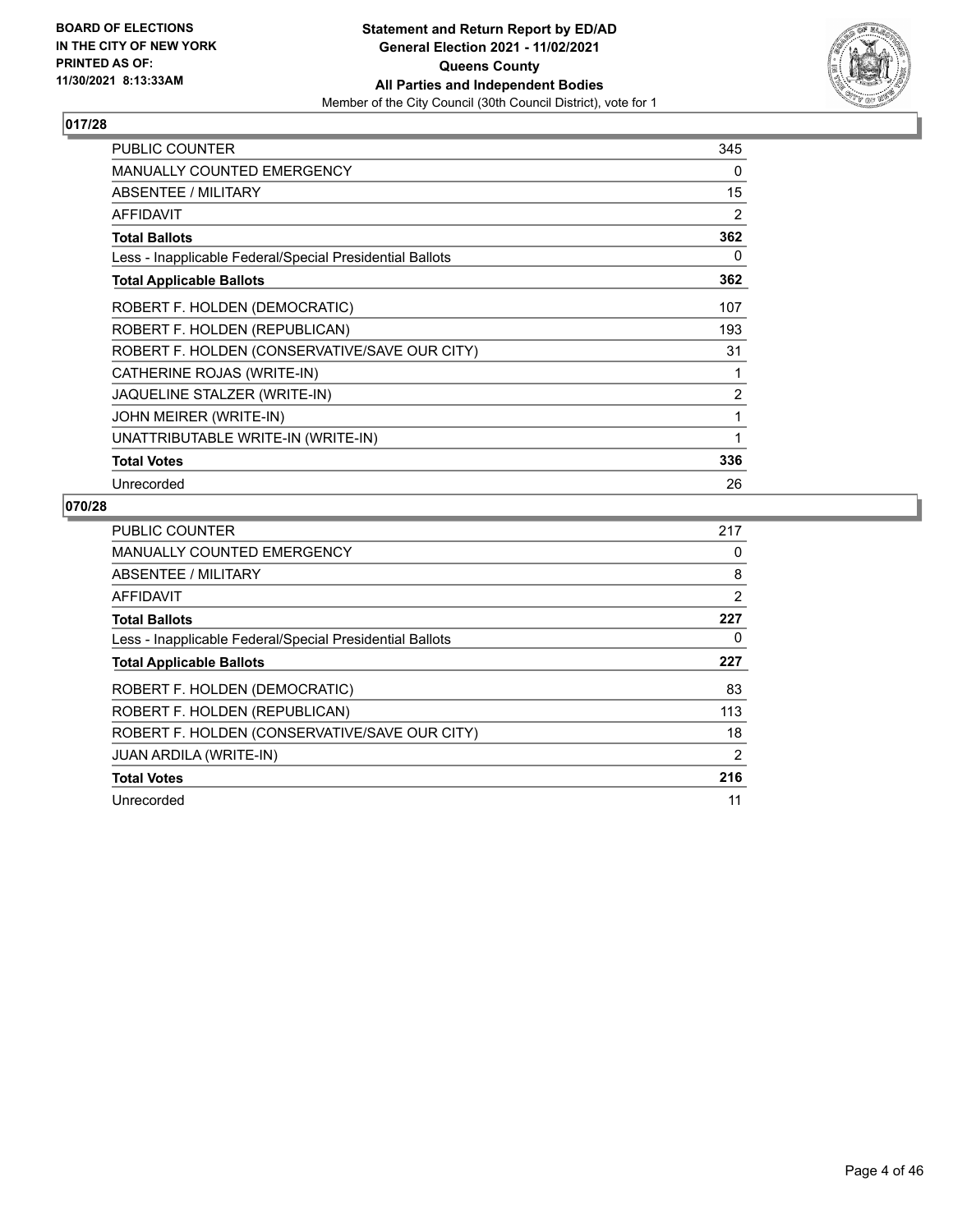

| <b>PUBLIC COUNTER</b>                                    | 378 |
|----------------------------------------------------------|-----|
| <b>MANUALLY COUNTED EMERGENCY</b>                        | 0   |
| <b>ABSENTEE / MILITARY</b>                               | 8   |
| AFFIDAVIT                                                | 3   |
| <b>Total Ballots</b>                                     | 389 |
| Less - Inapplicable Federal/Special Presidential Ballots | 0   |
| <b>Total Applicable Ballots</b>                          | 389 |
| ROBERT F. HOLDEN (DEMOCRATIC)                            | 103 |
| ROBERT F. HOLDEN (REPUBLICAN)                            | 220 |
| ROBERT F. HOLDEN (CONSERVATIVE/SAVE OUR CITY)            | 31  |
| CATHERINE ROJAS (WRITE-IN)                               | 1   |
| JACK WALTER (WRITE-IN)                                   | 2   |
| JOHN ROBERT PETRY (WRITE-IN)                             | 1   |
| <b>JUAN ARDILA (WRITE-IN)</b>                            | 3   |
| SONIA SUAREZ (WRITE-IN)                                  | 1   |
| <b>Total Votes</b>                                       | 362 |
| Unrecorded                                               | 27  |

# **072/28**

| <b>PUBLIC COUNTER</b>                                    | 264 |
|----------------------------------------------------------|-----|
| <b>MANUALLY COUNTED EMERGENCY</b>                        | 0   |
| <b>ABSENTEE / MILITARY</b>                               | 18  |
| AFFIDAVIT                                                |     |
| <b>Total Ballots</b>                                     | 283 |
| Less - Inapplicable Federal/Special Presidential Ballots | 0   |
| <b>Total Applicable Ballots</b>                          | 283 |
| ROBERT F. HOLDEN (DEMOCRATIC)                            | 89  |
| ROBERT F. HOLDEN (REPUBLICAN)                            | 161 |
| ROBERT F. HOLDEN (CONSERVATIVE/SAVE OUR CITY)            | 17  |
| <b>Total Votes</b>                                       | 267 |
| Unrecorded                                               | 16  |

| PUBLIC COUNTER                                           | 297 |
|----------------------------------------------------------|-----|
| <b>MANUALLY COUNTED EMERGENCY</b>                        | 0   |
| ABSENTEE / MILITARY                                      | 18  |
| AFFIDAVIT                                                | 1   |
| <b>Total Ballots</b>                                     | 316 |
| Less - Inapplicable Federal/Special Presidential Ballots | 0   |
| <b>Total Applicable Ballots</b>                          | 316 |
| ROBERT F. HOLDEN (DEMOCRATIC)                            | 100 |
| ROBERT F. HOLDEN (REPUBLICAN)                            | 189 |
| ROBERT F. HOLDEN (CONSERVATIVE/SAVE OUR CITY)            | 13  |
| <b>JUAN ARDILA (WRITE-IN)</b>                            | 1   |
| UNATTRIBUTABLE WRITE-IN (WRITE-IN)                       | 1   |
| <b>Total Votes</b>                                       | 304 |
| Unrecorded                                               | 12  |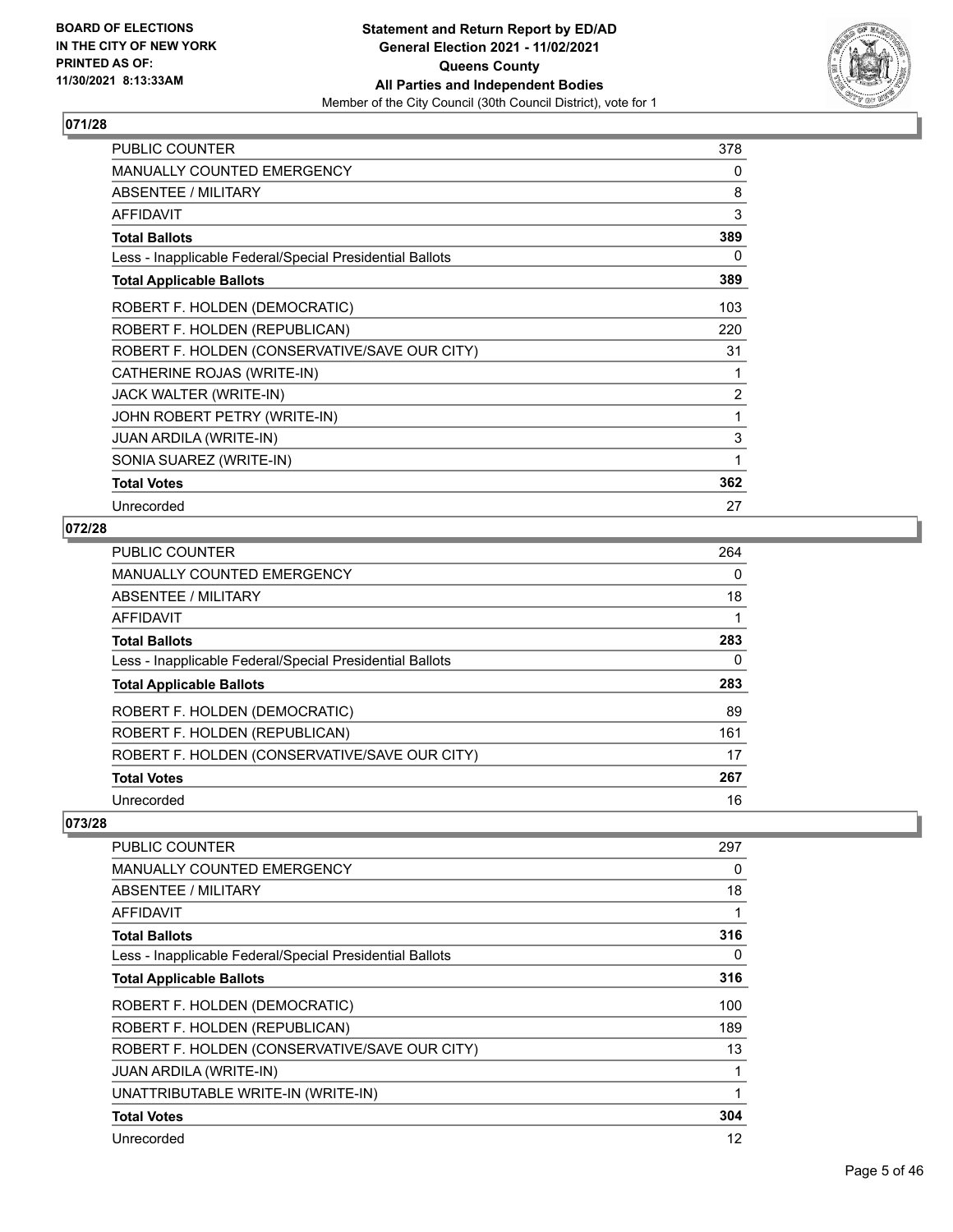

| <b>PUBLIC COUNTER</b>                                    | 314 |
|----------------------------------------------------------|-----|
| <b>MANUALLY COUNTED EMERGENCY</b>                        | 0   |
| ABSENTEE / MILITARY                                      | 17  |
| AFFIDAVIT                                                | 0   |
| <b>Total Ballots</b>                                     | 331 |
| Less - Inapplicable Federal/Special Presidential Ballots | 0   |
| <b>Total Applicable Ballots</b>                          | 331 |
| ROBERT F. HOLDEN (DEMOCRATIC)                            | 91  |
| ROBERT F. HOLDEN (REPUBLICAN)                            | 187 |
| ROBERT F. HOLDEN (CONSERVATIVE/SAVE OUR CITY)            | 21  |
| BRITTANY TUFT (WRITE-IN)                                 | 1   |
| ELIZABETH CROWLEY (WRITE-IN)                             | 1   |
| <b>JUAN ARDILA (WRITE-IN)</b>                            | 4   |
| <b>Total Votes</b>                                       | 305 |
| Unrecorded                                               | 26  |

| PUBLIC COUNTER                                           | 382 |
|----------------------------------------------------------|-----|
| <b>MANUALLY COUNTED EMERGENCY</b>                        | 0   |
| ABSENTEE / MILITARY                                      | 24  |
| <b>AFFIDAVIT</b>                                         | 2   |
| <b>Total Ballots</b>                                     | 408 |
| Less - Inapplicable Federal/Special Presidential Ballots | 0   |
| <b>Total Applicable Ballots</b>                          | 408 |
| ROBERT F. HOLDEN (DEMOCRATIC)                            | 137 |
| ROBERT F. HOLDEN (REPUBLICAN)                            | 222 |
| ROBERT F. HOLDEN (CONSERVATIVE/SAVE OUR CITY)            | 17  |
| ADRIEN LESSER (WRITE-IN)                                 | 1   |
| JOHN F. DEBIASE (WRITE-IN)                               | 1   |
| JOHN SMITH (WRITE-IN)                                    | 1   |
| <b>JUAN ARDILA (WRITE-IN)</b>                            | 1   |
| RYAN W. DEBIASE (WRITE-IN)                               | 1   |
| <b>Total Votes</b>                                       | 381 |
| Unrecorded                                               | 27  |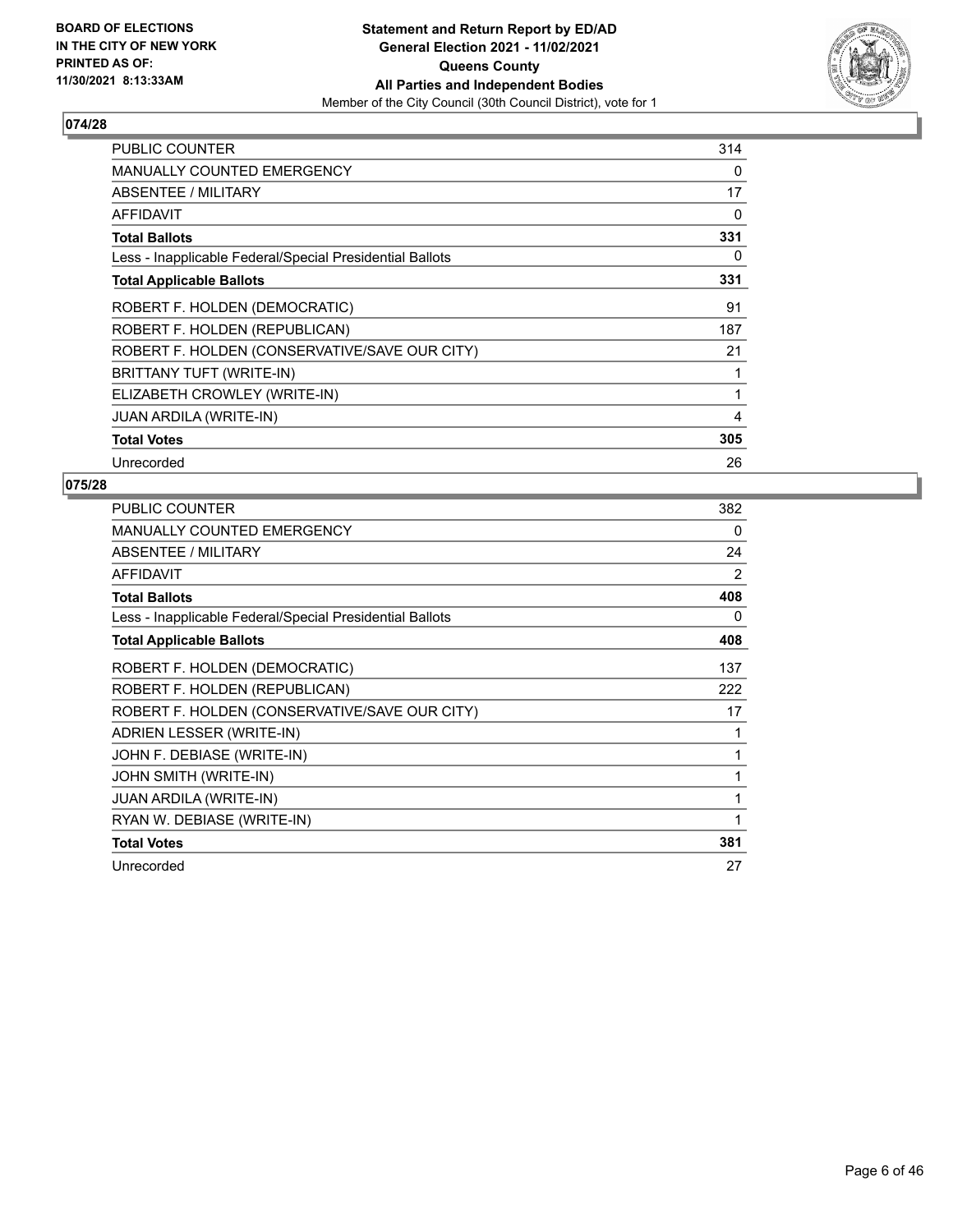

| <b>PUBLIC COUNTER</b>                                    | 445 |
|----------------------------------------------------------|-----|
| <b>MANUALLY COUNTED EMERGENCY</b>                        | 0   |
| <b>ABSENTEE / MILITARY</b>                               | 26  |
| AFFIDAVIT                                                |     |
| <b>Total Ballots</b>                                     | 472 |
| Less - Inapplicable Federal/Special Presidential Ballots | 0   |
| <b>Total Applicable Ballots</b>                          | 472 |
| ROBERT F. HOLDEN (DEMOCRATIC)                            | 114 |
| ROBERT F. HOLDEN (REPUBLICAN)                            | 296 |
| ROBERT F. HOLDEN (CONSERVATIVE/SAVE OUR CITY)            | 29  |
| ELIZABETH CROWLEY (WRITE-IN)                             | 1   |
| UNATTRIBUTABLE WRITE-IN (WRITE-IN)                       | 3   |
| <b>Total Votes</b>                                       | 443 |
| Unrecorded                                               | 29  |

| PUBLIC COUNTER                                           | 392 |
|----------------------------------------------------------|-----|
| MANUALLY COUNTED EMERGENCY                               | 0   |
| ABSENTEE / MILITARY                                      | 18  |
| <b>AFFIDAVIT</b>                                         | 1   |
| <b>Total Ballots</b>                                     | 411 |
| Less - Inapplicable Federal/Special Presidential Ballots | 0   |
| <b>Total Applicable Ballots</b>                          | 411 |
| ROBERT F. HOLDEN (DEMOCRATIC)                            | 115 |
| ROBERT F. HOLDEN (REPUBLICAN)                            | 247 |
| ROBERT F. HOLDEN (CONSERVATIVE/SAVE OUR CITY)            | 21  |
| ELIZABETH CROWLEY (WRITE-IN)                             |     |
| ELSIE SAVARESE (WRITE-IN)                                | 1   |
| <b>JUAN ARDILA (WRITE-IN)</b>                            | 1   |
| MICKEY MOUSE (WRITE-IN)                                  |     |
| UNATTRIBUTABLE WRITE-IN (WRITE-IN)                       | 1   |
| <b>Total Votes</b>                                       | 388 |
| Unrecorded                                               | 23  |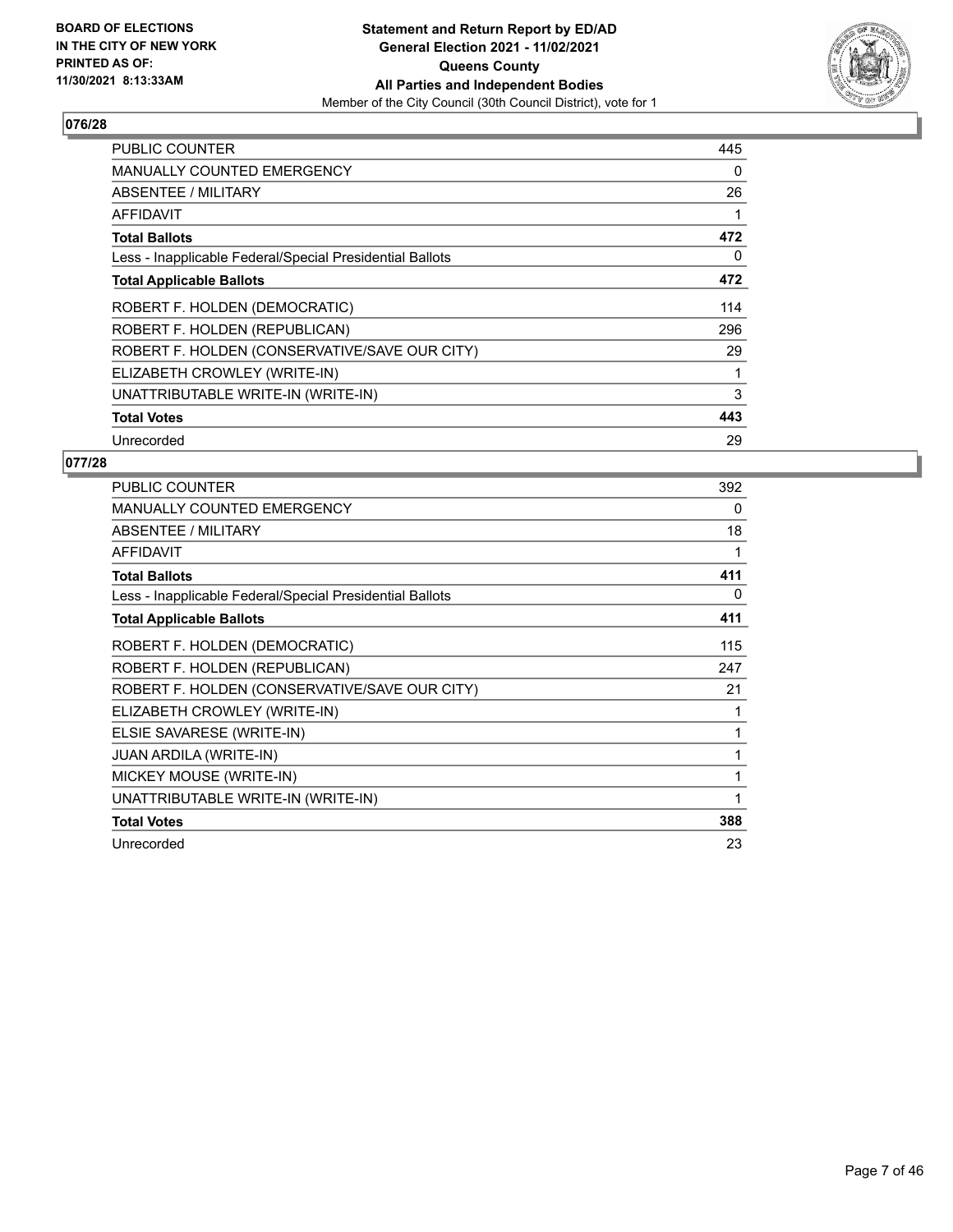

| <b>PUBLIC COUNTER</b>                                    | 145 |
|----------------------------------------------------------|-----|
| <b>MANUALLY COUNTED EMERGENCY</b>                        | 0   |
| ABSENTEE / MILITARY                                      | 11  |
| <b>AFFIDAVIT</b>                                         | 0   |
| <b>Total Ballots</b>                                     | 156 |
| Less - Inapplicable Federal/Special Presidential Ballots | 0   |
| <b>Total Applicable Ballots</b>                          | 156 |
| ROBERT F. HOLDEN (DEMOCRATIC)                            | 68  |
| ROBERT F. HOLDEN (REPUBLICAN)                            | 61  |
| ROBERT F. HOLDEN (CONSERVATIVE/SAVE OUR CITY)            | 6   |
| <b>JUAN ARDILA (WRITE-IN)</b>                            | 4   |
| <b>Total Votes</b>                                       | 139 |
| Unrecorded                                               | 17  |

# **079/28**

| PUBLIC COUNTER                                           | 0            |
|----------------------------------------------------------|--------------|
| MANUALLY COUNTED EMERGENCY                               | $\Omega$     |
| <b>ABSENTEE / MILITARY</b>                               | 0            |
| AFFIDAVIT                                                | 0            |
| <b>Total Ballots</b>                                     | 0            |
| Less - Inapplicable Federal/Special Presidential Ballots | 0            |
| <b>Total Applicable Ballots</b>                          | 0            |
| ROBERT F. HOLDEN (DEMOCRATIC)                            | $\Omega$     |
| ROBERT F. HOLDEN (REPUBLICAN)                            | $\Omega$     |
| ROBERT F. HOLDEN (CONSERVATIVE/SAVE OUR CITY)            | $\Omega$     |
| <b>Total Votes</b>                                       | $\mathbf{0}$ |
|                                                          |              |

| <b>PUBLIC COUNTER</b>                                    | 313 |
|----------------------------------------------------------|-----|
| <b>MANUALLY COUNTED EMERGENCY</b>                        | 0   |
| ABSENTEE / MILITARY                                      | 8   |
| AFFIDAVIT                                                | 2   |
| <b>Total Ballots</b>                                     | 323 |
| Less - Inapplicable Federal/Special Presidential Ballots | 0   |
| <b>Total Applicable Ballots</b>                          | 323 |
| ROBERT F. HOLDEN (DEMOCRATIC)                            | 74  |
| ROBERT F. HOLDEN (REPUBLICAN)                            | 194 |
| ROBERT F. HOLDEN (CONSERVATIVE/SAVE OUR CITY)            | 29  |
| CHARLIE CAMPOS (WRITE-IN)                                | 1   |
| ERNIE GRIMES (WRITE-IN)                                  | 1   |
| <b>Total Votes</b>                                       | 299 |
| Unrecorded                                               | 24  |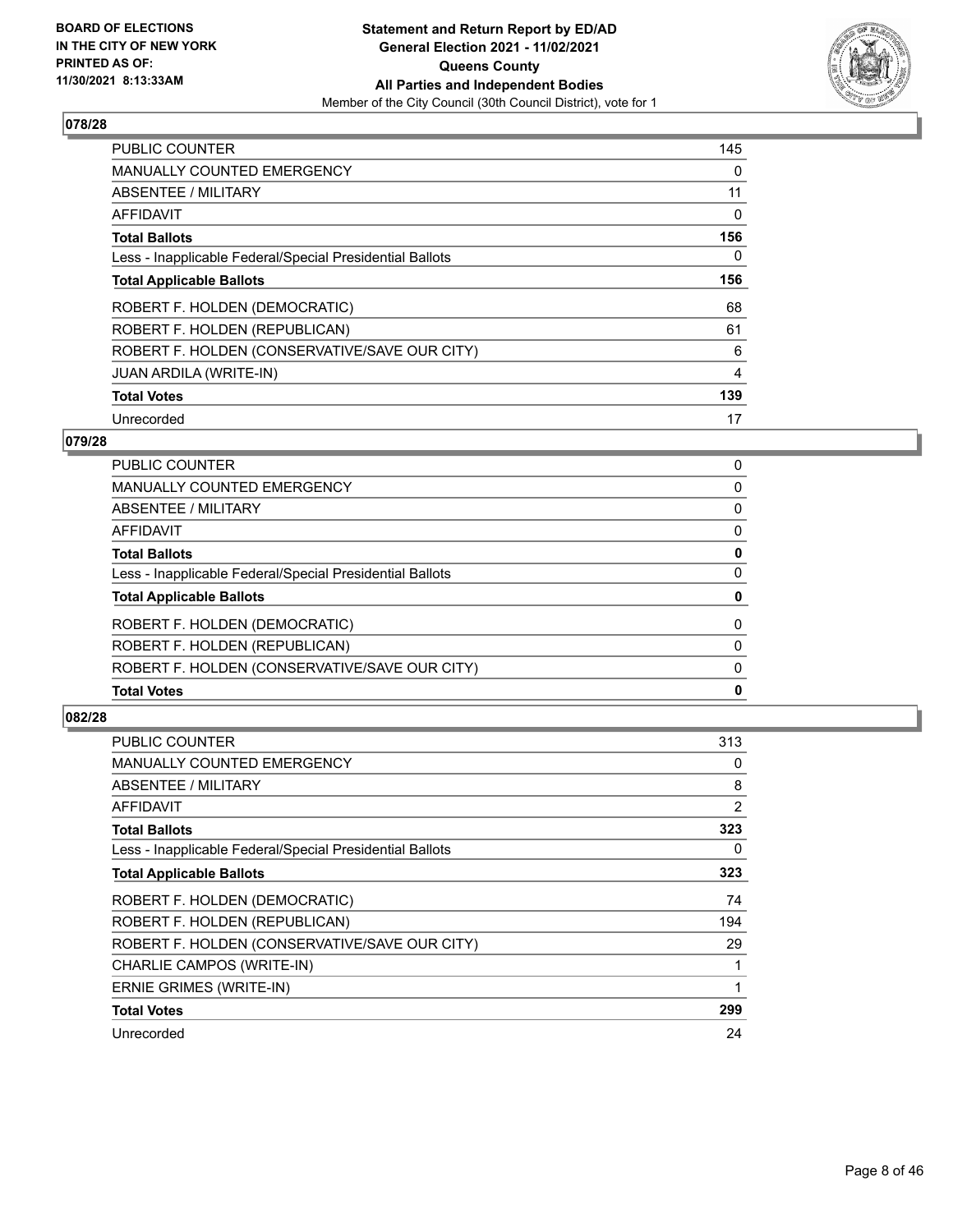

| <b>PUBLIC COUNTER</b>                                    | 321 |
|----------------------------------------------------------|-----|
| <b>MANUALLY COUNTED EMERGENCY</b>                        | 0   |
| <b>ABSENTEE / MILITARY</b>                               | 20  |
| <b>AFFIDAVIT</b>                                         | 0   |
| <b>Total Ballots</b>                                     | 341 |
| Less - Inapplicable Federal/Special Presidential Ballots | 0   |
| <b>Total Applicable Ballots</b>                          | 341 |
| ROBERT F. HOLDEN (DEMOCRATIC)                            | 104 |
| ROBERT F. HOLDEN (REPUBLICAN)                            | 194 |
| ROBERT F. HOLDEN (CONSERVATIVE/SAVE OUR CITY)            | 16  |
| DAVID MCCOMB (WRITE-IN)                                  | 1   |
| ELVIS PRESLEY (WRITE-IN)                                 | 1   |
| JONATHAN A WIENCLAW (WRITE-IN)                           | 1   |
| JUAN ARDILA (WRITE-IN)                                   | 1   |
| MICHAEL PAPA (WRITE-IN)                                  | 1   |
| MICKEY MOUSE (WRITE-IN)                                  | 1   |
| UNATTRIBUTABLE WRITE-IN (WRITE-IN)                       | 1   |
| <b>Total Votes</b>                                       | 321 |
| Unrecorded                                               | 20  |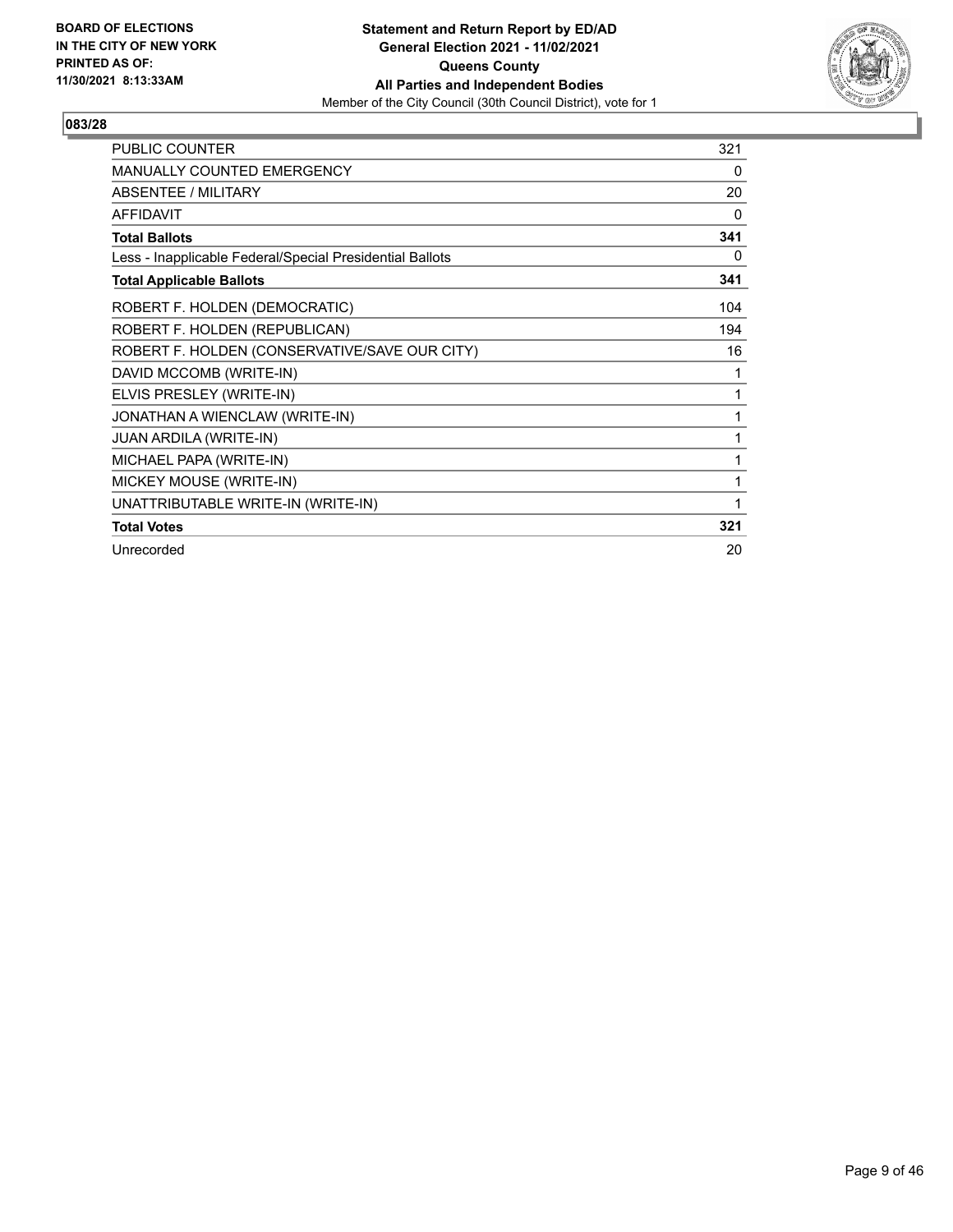

| <b>PUBLIC COUNTER</b>                                    | 326            |
|----------------------------------------------------------|----------------|
| <b>MANUALLY COUNTED EMERGENCY</b>                        | 0              |
| <b>ABSENTEE / MILITARY</b>                               | 24             |
| <b>AFFIDAVIT</b>                                         | 2              |
| <b>Total Ballots</b>                                     | 352            |
| Less - Inapplicable Federal/Special Presidential Ballots | 0              |
| <b>Total Applicable Ballots</b>                          | 352            |
| ROBERT F. HOLDEN (DEMOCRATIC)                            | 146            |
| ROBERT F. HOLDEN (REPUBLICAN)                            | 146            |
| ROBERT F. HOLDEN (CONSERVATIVE/SAVE OUR CITY)            | 21             |
| ALEX KALAF (WRITE-IN)                                    |                |
| BRIAN NEVILLE (WRITE-IN)                                 | 1              |
| ELIZABETH CROWLEY (WRITE-IN)                             | $\overline{2}$ |
| <b>JUAN ARDILA (WRITE-IN)</b>                            | 2              |
| KEITH LAMARCHE (WRITE-IN)                                | 1              |
| SAMANTHA LYDON (WRITE-IN)                                |                |
| <b>Total Votes</b>                                       | 321            |
| Unrecorded                                               | 31             |

| <b>PUBLIC COUNTER</b>                                    | 426 |
|----------------------------------------------------------|-----|
| <b>MANUALLY COUNTED EMERGENCY</b>                        | 0   |
| ABSENTEE / MILITARY                                      | 26  |
| AFFIDAVIT                                                | 4   |
| <b>Total Ballots</b>                                     | 456 |
| Less - Inapplicable Federal/Special Presidential Ballots | 0   |
| <b>Total Applicable Ballots</b>                          | 456 |
| ROBERT F. HOLDEN (DEMOCRATIC)                            | 141 |
| ROBERT F. HOLDEN (REPUBLICAN)                            | 252 |
| ROBERT F. HOLDEN (CONSERVATIVE/SAVE OUR CITY)            | 37  |
| <b>JUAN ARDILA (WRITE-IN)</b>                            | 3   |
| TRACEY MARTEL (WRITE-IN)                                 | 1   |
| UNATTRIBUTABLE WRITE-IN (WRITE-IN)                       | 1   |
| <b>Total Votes</b>                                       | 435 |
| Unrecorded                                               | 21  |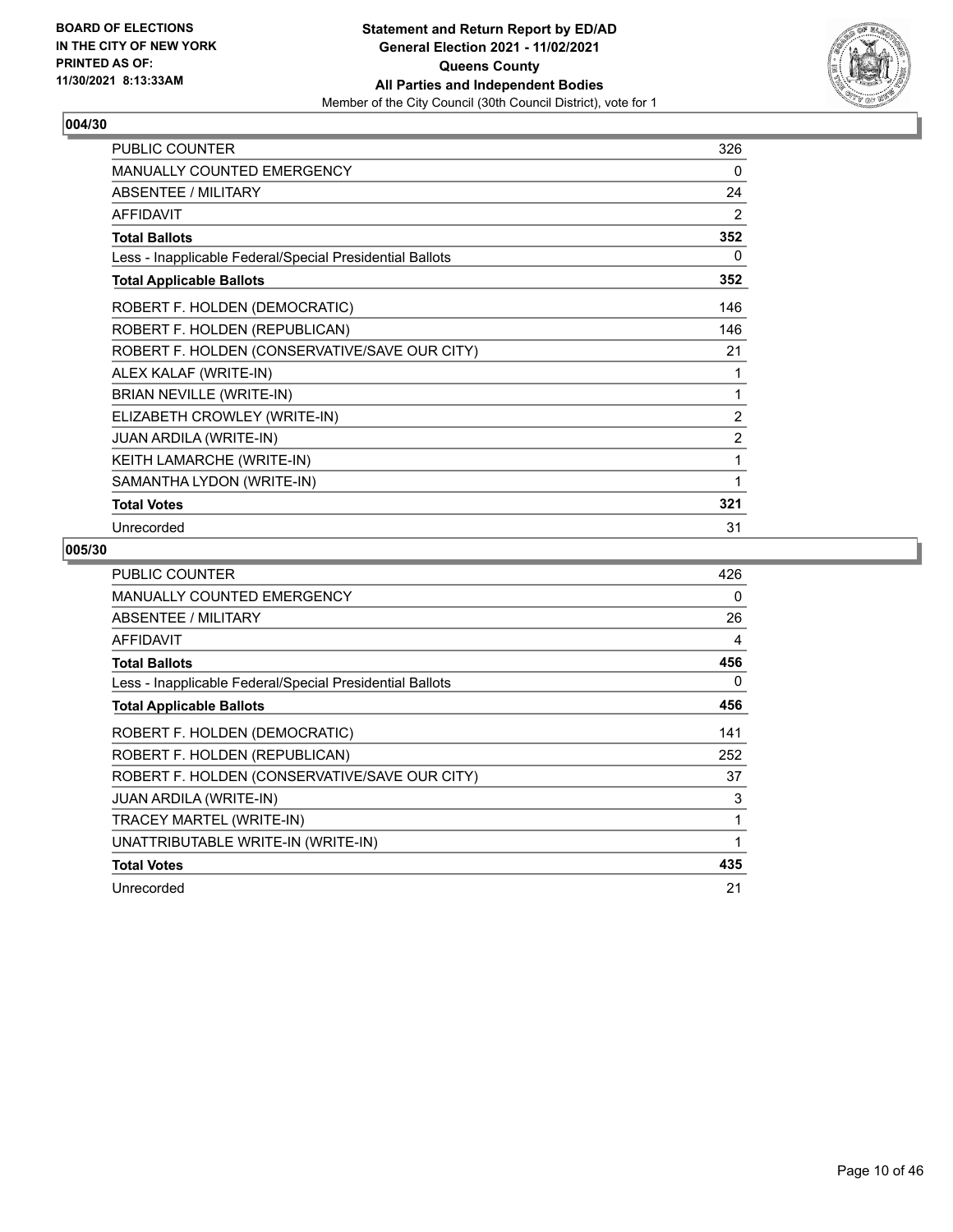

| PUBLIC COUNTER                                           | 432            |
|----------------------------------------------------------|----------------|
| <b>MANUALLY COUNTED EMERGENCY</b>                        | $\Omega$       |
| <b>ABSENTEE / MILITARY</b>                               | 31             |
| <b>AFFIDAVIT</b>                                         | $\Omega$       |
| <b>Total Ballots</b>                                     | 463            |
| Less - Inapplicable Federal/Special Presidential Ballots | $\Omega$       |
| <b>Total Applicable Ballots</b>                          | 463            |
| ROBERT F. HOLDEN (DEMOCRATIC)                            | 154            |
| ROBERT F. HOLDEN (REPUBLICAN)                            | 240            |
| ROBERT F. HOLDEN (CONSERVATIVE/SAVE OUR CITY)            | 26             |
| BARACK OBAMA (WRITE-IN)                                  | 1              |
| <b>BOB SENBERT (WRITE-IN)</b>                            | 1              |
| ELIZABETH CROWLEY (WRITE-IN)                             | $\overline{2}$ |
| <b>JUAN ARDILA (WRITE-IN)</b>                            | 1              |
| LILA FOLEY (WRITE-IN)                                    | 1              |
| UNATTRIBUTABLE WRITE-IN (WRITE-IN)                       | 2              |
| <b>Total Votes</b>                                       | 428            |
| Unrecorded                                               | 35             |

| <b>PUBLIC COUNTER</b>                                    | 406      |
|----------------------------------------------------------|----------|
| MANUALLY COUNTED EMERGENCY                               | $\Omega$ |
| ABSENTEE / MILITARY                                      | 36       |
| AFFIDAVIT                                                | 6        |
| <b>Total Ballots</b>                                     | 448      |
| Less - Inapplicable Federal/Special Presidential Ballots | 0        |
| <b>Total Applicable Ballots</b>                          | 448      |
| ROBERT F. HOLDEN (DEMOCRATIC)                            | 169      |
| ROBERT F. HOLDEN (REPUBLICAN)                            | 222      |
| ROBERT F. HOLDEN (CONSERVATIVE/SAVE OUR CITY)            | 29       |
| ELIZABETH CROWLEY (WRITE-IN)                             |          |
| <b>Total Votes</b>                                       | 421      |
| Unrecorded                                               | 27       |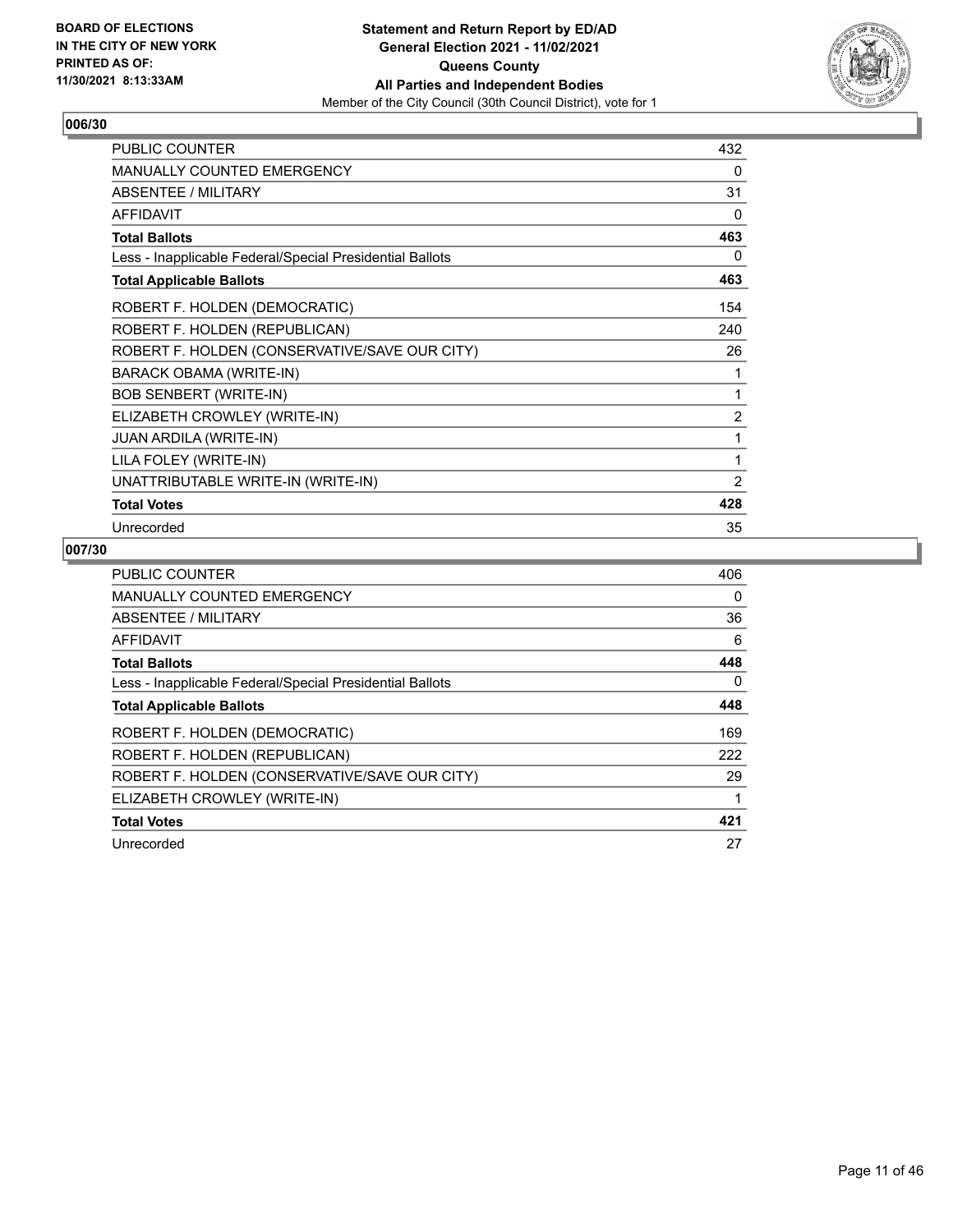

| <b>PUBLIC COUNTER</b>                                    | 437 |
|----------------------------------------------------------|-----|
| <b>MANUALLY COUNTED EMERGENCY</b>                        | 0   |
| ABSENTEE / MILITARY                                      | 27  |
| <b>AFFIDAVIT</b>                                         | 0   |
| <b>Total Ballots</b>                                     | 464 |
| Less - Inapplicable Federal/Special Presidential Ballots | 0   |
| <b>Total Applicable Ballots</b>                          | 464 |
| ROBERT F. HOLDEN (DEMOCRATIC)                            | 153 |
| ROBERT F. HOLDEN (REPUBLICAN)                            | 261 |
| ROBERT F. HOLDEN (CONSERVATIVE/SAVE OUR CITY)            | 17  |
| DAVID WRIGHT (WRITE-IN)                                  | 1   |
| ELIZABETH CROWLEY (WRITE-IN)                             | 2   |
| <b>JUAN ARDILA (WRITE-IN)</b>                            | 4   |
| MICHAEL BLOOMBERG (WRITE-IN)                             | 1   |
| <b>Total Votes</b>                                       | 439 |
| Unrecorded                                               | 25  |

| <b>PUBLIC COUNTER</b>                                    | 446            |
|----------------------------------------------------------|----------------|
| <b>MANUALLY COUNTED EMERGENCY</b>                        | 0              |
| ABSENTEE / MILITARY                                      | 22             |
| AFFIDAVIT                                                | 1              |
| <b>Total Ballots</b>                                     | 469            |
| Less - Inapplicable Federal/Special Presidential Ballots | 0              |
| <b>Total Applicable Ballots</b>                          | 469            |
| ROBERT F. HOLDEN (DEMOCRATIC)                            | 124            |
| ROBERT F. HOLDEN (REPUBLICAN)                            | 286            |
| ROBERT F. HOLDEN (CONSERVATIVE/SAVE OUR CITY)            | 28             |
| <b>BARACK OBAMA (WRITE-IN)</b>                           | 1              |
| ELIZABETH CROWLEY (WRITE-IN)                             | 1              |
| UNATTRIBUTABLE WRITE-IN (WRITE-IN)                       | $\overline{2}$ |
| <b>Total Votes</b>                                       | 442            |
| Unrecorded                                               | 27             |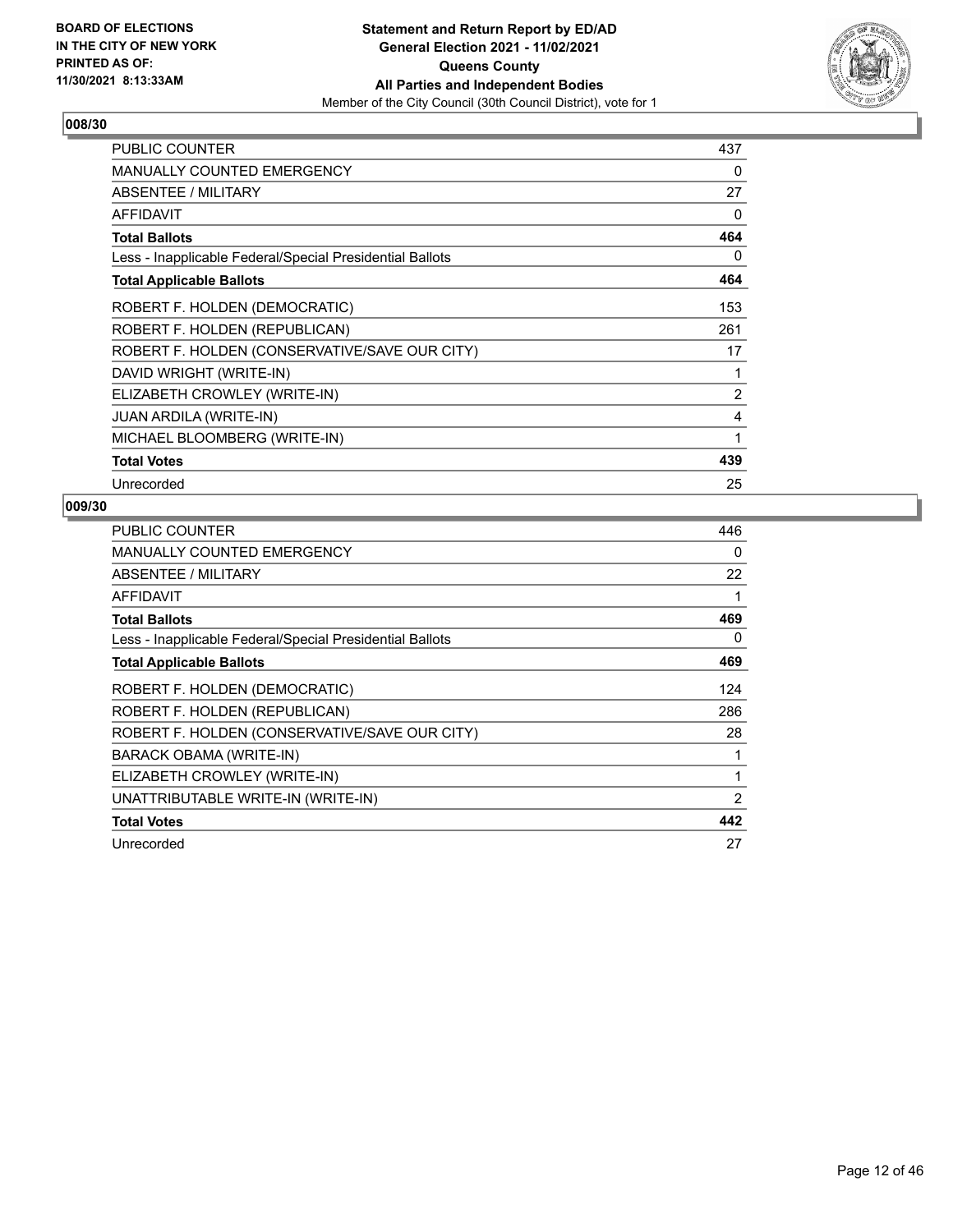

| <b>PUBLIC COUNTER</b>                                    | 301 |
|----------------------------------------------------------|-----|
| <b>MANUALLY COUNTED EMERGENCY</b>                        | 0   |
| ABSENTEE / MILITARY                                      | 22  |
| AFFIDAVIT                                                | 0   |
| <b>Total Ballots</b>                                     | 323 |
| Less - Inapplicable Federal/Special Presidential Ballots | 0   |
| <b>Total Applicable Ballots</b>                          | 323 |
| ROBERT F. HOLDEN (DEMOCRATIC)                            | 118 |
| ROBERT F. HOLDEN (REPUBLICAN)                            | 164 |
| ROBERT F. HOLDEN (CONSERVATIVE/SAVE OUR CITY)            | 16  |
| <b>BART SIMPSON (WRITE-IN)</b>                           | 1   |
| BRIAN LAVAN (WRITE-IN)                                   | 1   |
| <b>Total Votes</b>                                       | 300 |
| Unrecorded                                               | 23  |

| PUBLIC COUNTER                                           | 324            |
|----------------------------------------------------------|----------------|
| <b>MANUALLY COUNTED EMERGENCY</b>                        | 0              |
| ABSENTEE / MILITARY                                      | 23             |
| <b>AFFIDAVIT</b>                                         | $\Omega$       |
| <b>Total Ballots</b>                                     | 347            |
| Less - Inapplicable Federal/Special Presidential Ballots | 0              |
| <b>Total Applicable Ballots</b>                          | 347            |
| ROBERT F. HOLDEN (DEMOCRATIC)                            | 100            |
| ROBERT F. HOLDEN (REPUBLICAN)                            | 193            |
| ROBERT F. HOLDEN (CONSERVATIVE/SAVE OUR CITY)            | 24             |
| ALEXANDRIA OCASIO-CORTEZ (WRITE-IN)                      | 1              |
| JUAN ARDILA (WRITE-IN)                                   | $\overline{2}$ |
| LUIS ANGEL CABERO (WRITE-IN)                             | 3              |
| MARIA MARICH (WRITE-IN)                                  | 1              |
| PETER GIAKOUMIS (WRITE-IN)                               | $\overline{2}$ |
| UNATTRIBUTABLE WRITE-IN (WRITE-IN)                       | 1              |
| <b>Total Votes</b>                                       | 327            |
| Unrecorded                                               | 20             |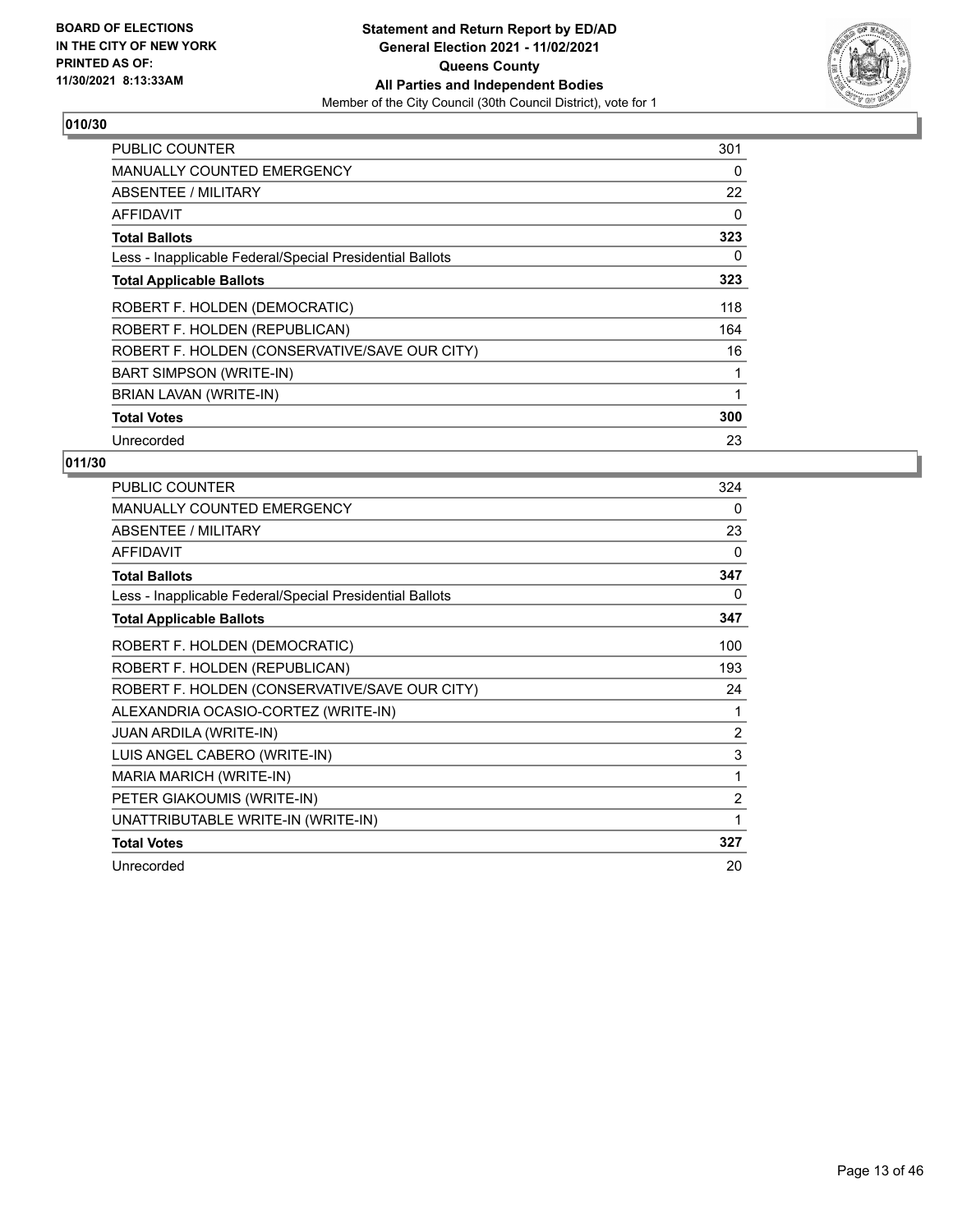

| <b>PUBLIC COUNTER</b>                                    | 347 |
|----------------------------------------------------------|-----|
| <b>MANUALLY COUNTED EMERGENCY</b>                        | 0   |
| ABSENTEE / MILITARY                                      | 23  |
| AFFIDAVIT                                                | 0   |
| <b>Total Ballots</b>                                     | 370 |
| Less - Inapplicable Federal/Special Presidential Ballots | 0   |
| <b>Total Applicable Ballots</b>                          | 370 |
| ROBERT F. HOLDEN (DEMOCRATIC)                            | 101 |
| ROBERT F. HOLDEN (REPUBLICAN)                            | 216 |
| ROBERT F. HOLDEN (CONSERVATIVE/SAVE OUR CITY)            | 26  |
| ANTHONY CORDA (WRITE-IN)                                 | 1   |
| BERTLEY TOBIN (WRITE-IN)                                 | 1   |
| <b>JUAN ARDILA (WRITE-IN)</b>                            | 1   |
| <b>Total Votes</b>                                       | 346 |
| Unrecorded                                               | 24  |

| <b>PUBLIC COUNTER</b>                                    | 318 |
|----------------------------------------------------------|-----|
| <b>MANUALLY COUNTED EMERGENCY</b>                        | 0   |
| <b>ABSENTEE / MILITARY</b>                               | 13  |
| AFFIDAVIT                                                | 5   |
| <b>Total Ballots</b>                                     | 336 |
| Less - Inapplicable Federal/Special Presidential Ballots | 0   |
| <b>Total Applicable Ballots</b>                          | 336 |
| ROBERT F. HOLDEN (DEMOCRATIC)                            | 119 |
| ROBERT F. HOLDEN (REPUBLICAN)                            | 173 |
| ROBERT F. HOLDEN (CONSERVATIVE/SAVE OUR CITY)            | 14  |
| DONALD J. TRUMP (WRITE-IN)                               |     |
| <b>JUAN ARDILA (WRITE-IN)</b>                            | 3   |
| <b>Total Votes</b>                                       | 310 |
| Unrecorded                                               | 26  |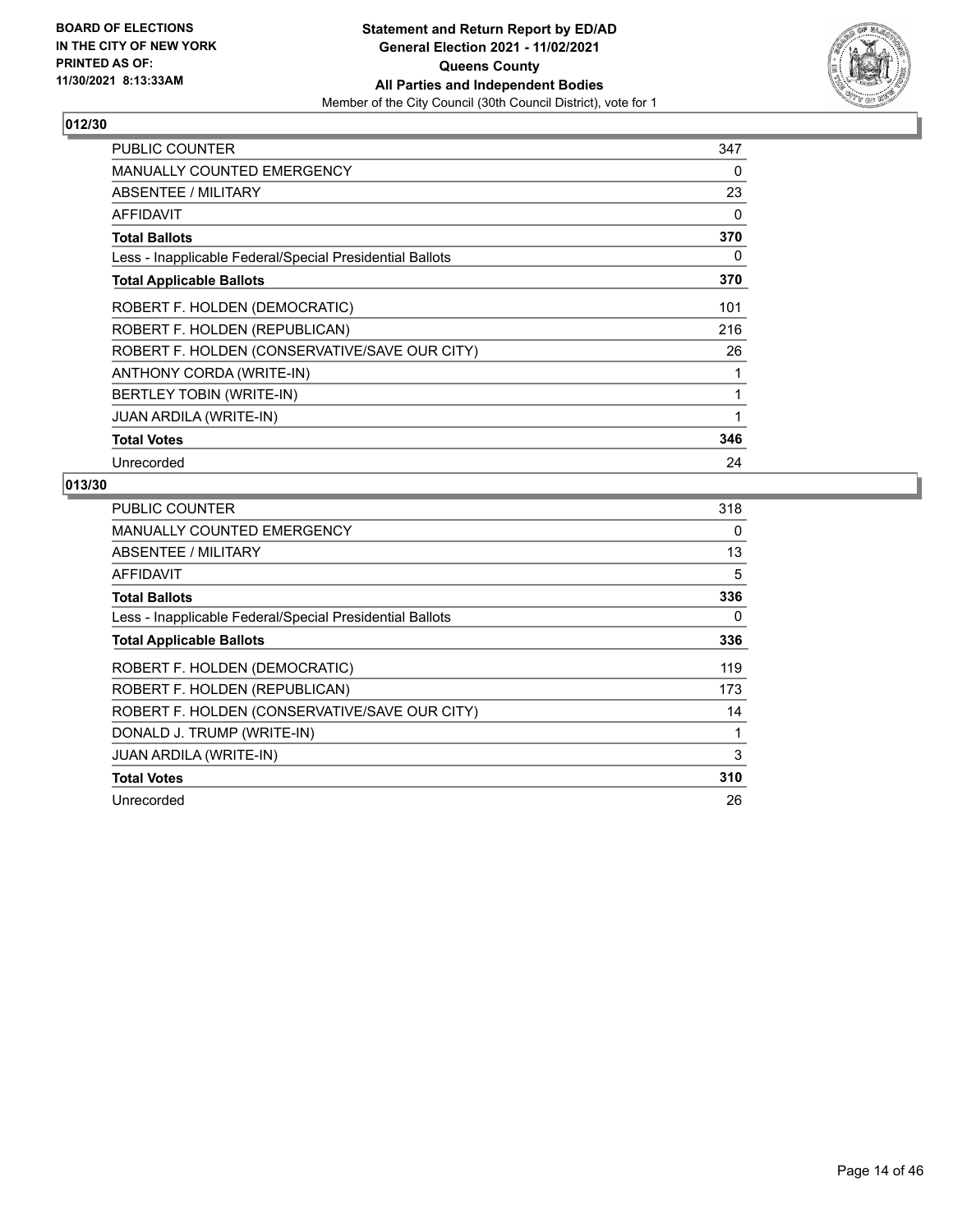

| <b>PUBLIC COUNTER</b>                                    | 319            |
|----------------------------------------------------------|----------------|
| MANUALLY COUNTED EMERGENCY                               | 0              |
| <b>ABSENTEE / MILITARY</b>                               | 17             |
| <b>AFFIDAVIT</b>                                         | $\Omega$       |
| <b>Total Ballots</b>                                     | 336            |
| Less - Inapplicable Federal/Special Presidential Ballots | $\Omega$       |
| <b>Total Applicable Ballots</b>                          | 336            |
| ROBERT F. HOLDEN (DEMOCRATIC)                            | 108            |
| ROBERT F. HOLDEN (REPUBLICAN)                            | 190            |
| ROBERT F. HOLDEN (CONSERVATIVE/SAVE OUR CITY)            | 15             |
| ANDREW PATTION (WRITE-IN)                                | 1              |
| ELLIOT RIVERA (WRITE-IN)                                 | 1              |
| LUCAS VALENTIN (WRITE-IN)                                | $\overline{2}$ |
| MICKEY MOUSE (WRITE-IN)                                  | 1              |
| UNATTRIBUTABLE WRITE-IN (WRITE-IN)                       | 1              |
| <b>Total Votes</b>                                       | 319            |
| Unrecorded                                               | 17             |

| <b>PUBLIC COUNTER</b>                                    | 378 |
|----------------------------------------------------------|-----|
| <b>MANUALLY COUNTED EMERGENCY</b>                        | 0   |
| ABSENTEE / MILITARY                                      | 29  |
| AFFIDAVIT                                                | 1   |
| <b>Total Ballots</b>                                     | 408 |
| Less - Inapplicable Federal/Special Presidential Ballots | 0   |
| <b>Total Applicable Ballots</b>                          | 408 |
| ROBERT F. HOLDEN (DEMOCRATIC)                            | 86  |
| ROBERT F. HOLDEN (REPUBLICAN)                            | 244 |
| ROBERT F. HOLDEN (CONSERVATIVE/SAVE OUR CITY)            | 41  |
| <b>JUAN ARDILA (WRITE-IN)</b>                            | 2   |
| VICKIE PALADINO (WRITE-IN)                               | 1   |
| <b>Total Votes</b>                                       | 374 |
| Unrecorded                                               | 34  |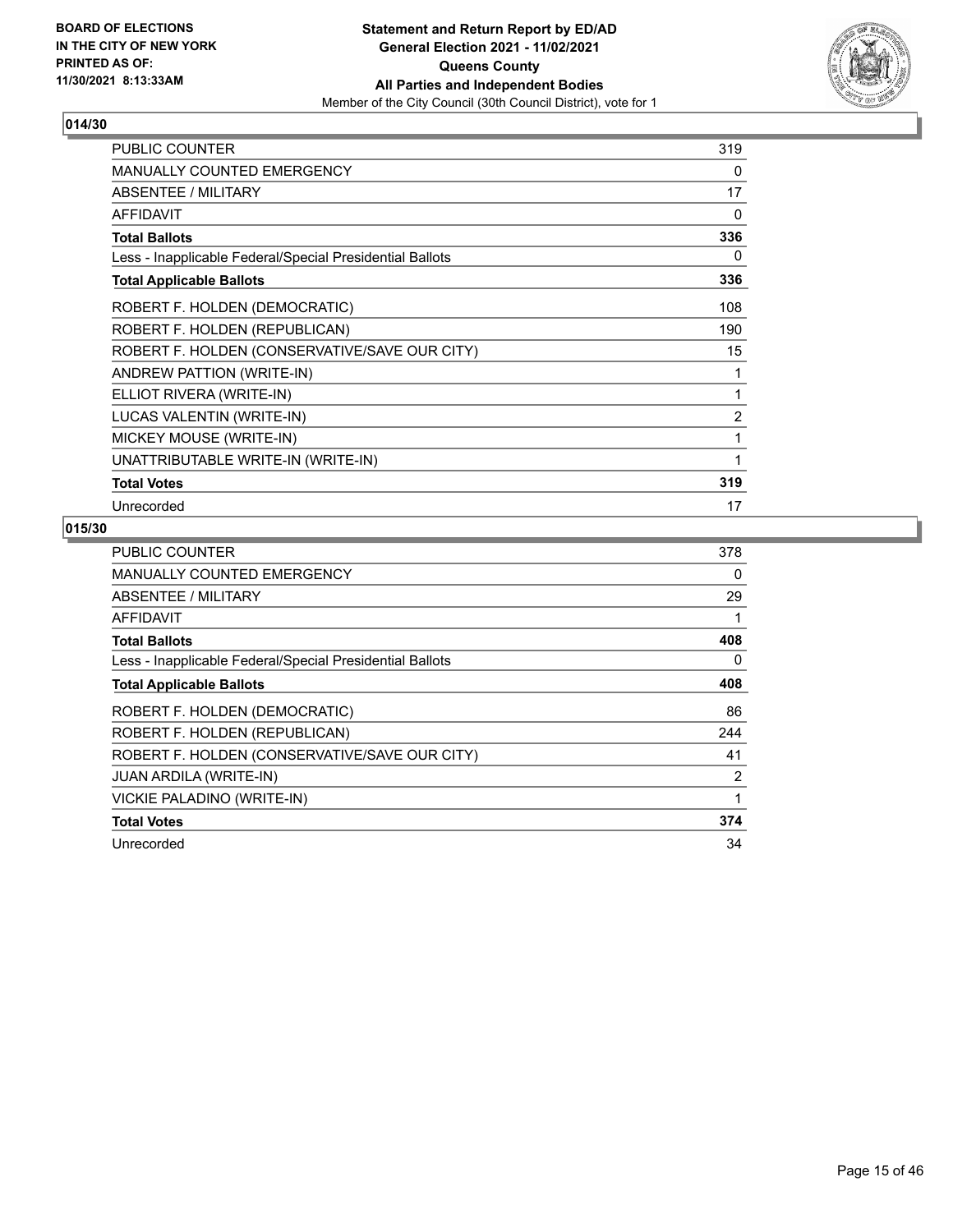

| <b>PUBLIC COUNTER</b>                                    | 276 |
|----------------------------------------------------------|-----|
| <b>MANUALLY COUNTED EMERGENCY</b>                        | 0   |
| ABSENTEE / MILITARY                                      | 8   |
| <b>AFFIDAVIT</b>                                         | 2   |
| <b>Total Ballots</b>                                     | 286 |
| Less - Inapplicable Federal/Special Presidential Ballots | 0   |
| <b>Total Applicable Ballots</b>                          | 286 |
| ROBERT F. HOLDEN (DEMOCRATIC)                            | 90  |
| ROBERT F. HOLDEN (REPUBLICAN)                            | 153 |
| ROBERT F. HOLDEN (CONSERVATIVE/SAVE OUR CITY)            | 15  |
| CARMELO ROLDAN (WRITE-IN)                                | 1   |
| <b>JUAN ARDILA (WRITE-IN)</b>                            | 1   |
| SERPHIN MALTESE (WRITE-IN)                               | 1   |
| UNATTRIBUTABLE WRITE-IN (WRITE-IN)                       | 2   |
| <b>Total Votes</b>                                       | 263 |
| Unrecorded                                               | 23  |

| <b>PUBLIC COUNTER</b>                                    | 286 |
|----------------------------------------------------------|-----|
| <b>MANUALLY COUNTED EMERGENCY</b>                        | 0   |
| ABSENTEE / MILITARY                                      | 13  |
| <b>AFFIDAVIT</b>                                         | 3   |
| <b>Total Ballots</b>                                     | 302 |
| Less - Inapplicable Federal/Special Presidential Ballots | 0   |
| <b>Total Applicable Ballots</b>                          | 302 |
| ROBERT F. HOLDEN (DEMOCRATIC)                            | 98  |
| ROBERT F. HOLDEN (REPUBLICAN)                            | 155 |
| ROBERT F. HOLDEN (CONSERVATIVE/SAVE OUR CITY)            | 21  |
| <b>JUAN ARDILA (WRITE-IN)</b>                            | 2   |
| MARY JOHNSON (WRITE-IN)                                  |     |
| UNATTRIBUTABLE WRITE-IN (WRITE-IN)                       |     |
| <b>Total Votes</b>                                       | 278 |
| Unrecorded                                               | 24  |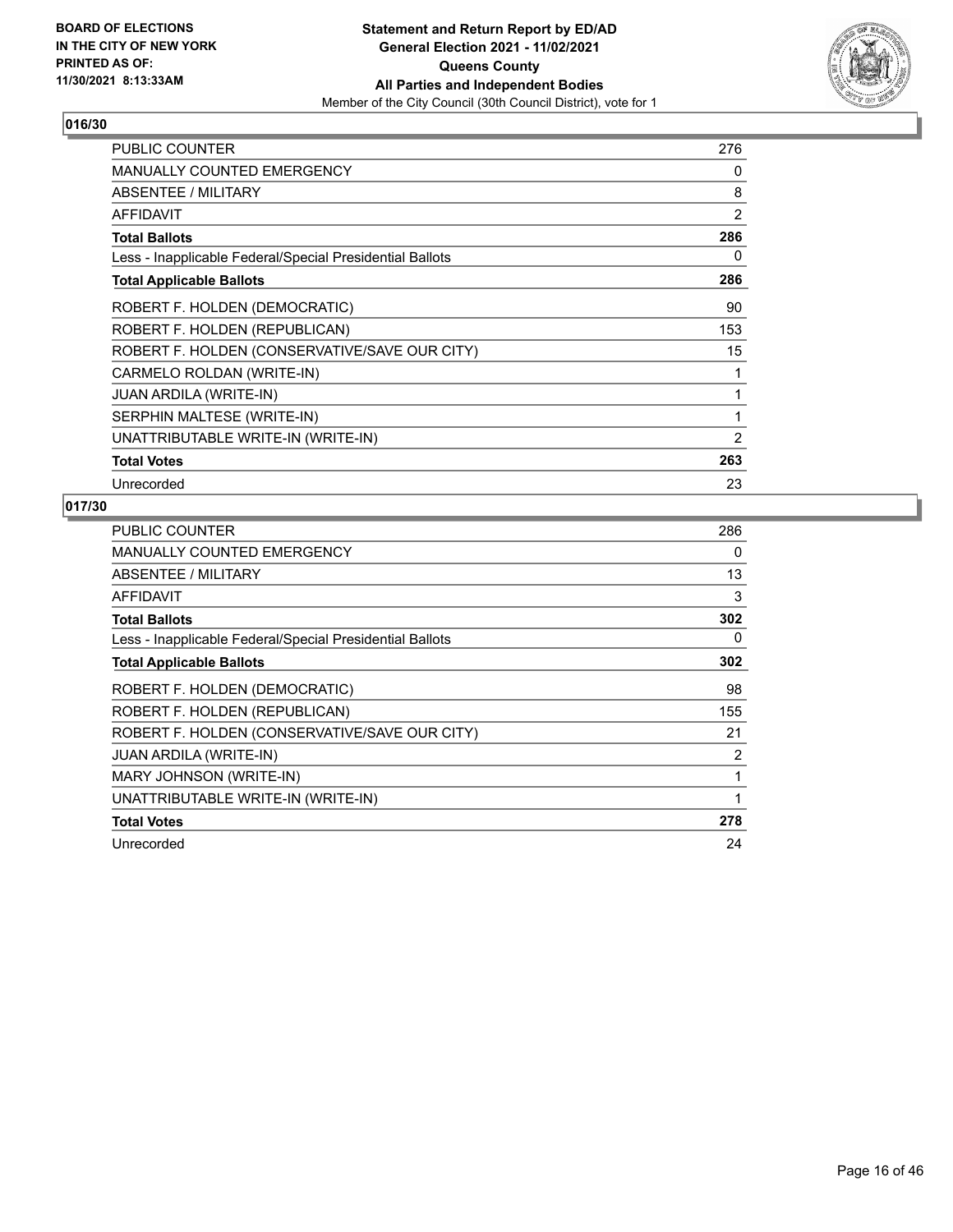

| <b>PUBLIC COUNTER</b>                                    | 286 |
|----------------------------------------------------------|-----|
| <b>MANUALLY COUNTED EMERGENCY</b>                        | 0   |
| ABSENTEE / MILITARY                                      | 23  |
| AFFIDAVIT                                                | 0   |
| <b>Total Ballots</b>                                     | 309 |
| Less - Inapplicable Federal/Special Presidential Ballots | 0   |
| <b>Total Applicable Ballots</b>                          | 309 |
| ROBERT F. HOLDEN (DEMOCRATIC)                            | 112 |
| ROBERT F. HOLDEN (REPUBLICAN)                            | 158 |
| ROBERT F. HOLDEN (CONSERVATIVE/SAVE OUR CITY)            | 12  |
| JOHN SMITH (WRITE-IN)                                    |     |
| TIMOTHY RILEY-LOPEZ (WRITE-IN)                           | 1   |
| UNATTRIBUTABLE WRITE-IN (WRITE-IN)                       | 1   |
| <b>Total Votes</b>                                       | 285 |
| Unrecorded                                               | 24  |

## **019/30**

| PUBLIC COUNTER                                           | 8        |
|----------------------------------------------------------|----------|
| <b>MANUALLY COUNTED EMERGENCY</b>                        | 0        |
| ABSENTEE / MILITARY                                      | 2        |
| AFFIDAVIT                                                | $\Omega$ |
| <b>Total Ballots</b>                                     | 10       |
| Less - Inapplicable Federal/Special Presidential Ballots | $\Omega$ |
| <b>Total Applicable Ballots</b>                          | 10       |
| ROBERT F. HOLDEN (DEMOCRATIC)                            | 6        |
| ROBERT F. HOLDEN (REPUBLICAN)                            | 4        |
| ROBERT F. HOLDEN (CONSERVATIVE/SAVE OUR CITY)            | $\Omega$ |
| <b>Total Votes</b>                                       | 10       |
|                                                          |          |

| <b>PUBLIC COUNTER</b>                                    | 205 |
|----------------------------------------------------------|-----|
| <b>MANUALLY COUNTED EMERGENCY</b>                        | 0   |
| ABSENTEE / MILITARY                                      | 9   |
| AFFIDAVIT                                                | 3   |
| <b>Total Ballots</b>                                     | 217 |
| Less - Inapplicable Federal/Special Presidential Ballots | 0   |
| <b>Total Applicable Ballots</b>                          | 217 |
| ROBERT F. HOLDEN (DEMOCRATIC)                            | 75  |
| ROBERT F. HOLDEN (REPUBLICAN)                            | 107 |
| ROBERT F. HOLDEN (CONSERVATIVE/SAVE OUR CITY)            | 17  |
| <b>BUGS BUNNY (WRITE-IN)</b>                             |     |
| UNCOUNTED WRITE-IN PER STATUTE (WRITE-IN)                | 1   |
| <b>Total Votes</b>                                       | 201 |
| Unrecorded                                               | 16  |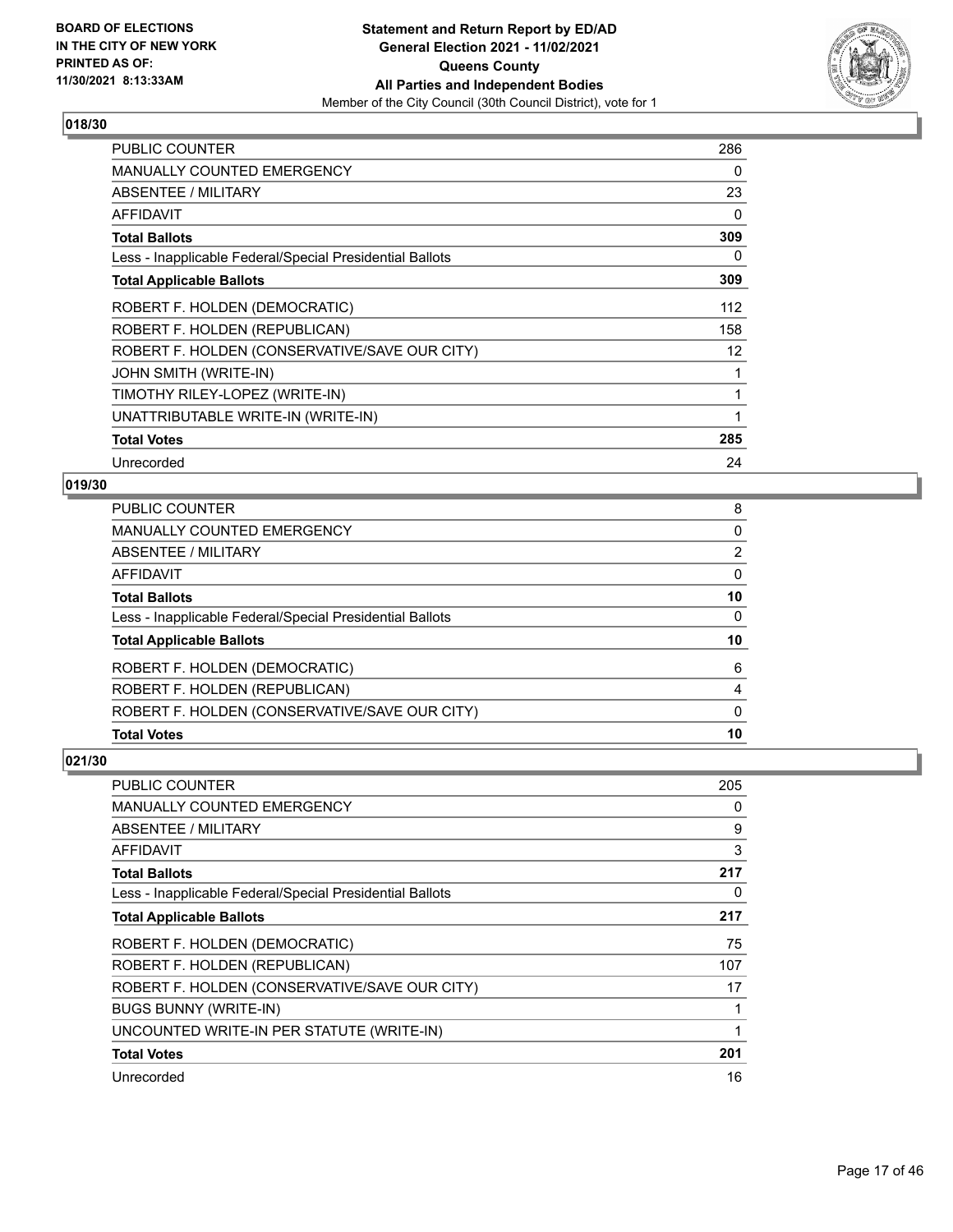

| <b>PUBLIC COUNTER</b>                                    | 229 |
|----------------------------------------------------------|-----|
| MANUALLY COUNTED EMERGENCY                               | 0   |
| ABSENTEE / MILITARY                                      | 24  |
| <b>AFFIDAVIT</b>                                         | 1   |
| <b>Total Ballots</b>                                     | 254 |
| Less - Inapplicable Federal/Special Presidential Ballots | 0   |
| <b>Total Applicable Ballots</b>                          | 254 |
| ROBERT F. HOLDEN (DEMOCRATIC)                            | 101 |
| ROBERT F. HOLDEN (REPUBLICAN)                            | 120 |
| ROBERT F. HOLDEN (CONSERVATIVE/SAVE OUR CITY)            | 6   |
| ELIZABETH CROWLEY (WRITE-IN)                             | 1   |
| <b>JUAN ARDILA (WRITE-IN)</b>                            | 2   |
| MARTHA DIAZ (WRITE-IN)                                   | 1   |
| YURI OROCO (WRITE-IN)                                    | 1   |
| <b>Total Votes</b>                                       | 232 |
| Unrecorded                                               | 22  |

## **023/30**

| <b>PUBLIC COUNTER</b>                                    | 305 |
|----------------------------------------------------------|-----|
| <b>MANUALLY COUNTED EMERGENCY</b>                        | 0   |
| ABSENTEE / MILITARY                                      | 39  |
| AFFIDAVIT                                                | 1   |
| <b>Total Ballots</b>                                     | 345 |
| Less - Inapplicable Federal/Special Presidential Ballots | 0   |
| <b>Total Applicable Ballots</b>                          | 345 |
| ROBERT F. HOLDEN (DEMOCRATIC)                            | 151 |
| ROBERT F. HOLDEN (REPUBLICAN)                            | 145 |
| ROBERT F. HOLDEN (CONSERVATIVE/SAVE OUR CITY)            | 14  |
| <b>JUAN ARDILA (WRITE-IN)</b>                            | 3   |
| SUSAN LEE (WRITE-IN)                                     | 2   |
| <b>Total Votes</b>                                       | 315 |
| Unrecorded                                               | 30  |

| PUBLIC COUNTER                                           | 310 |
|----------------------------------------------------------|-----|
| <b>MANUALLY COUNTED EMERGENCY</b>                        | 0   |
| ABSENTEE / MILITARY                                      | 11  |
| AFFIDAVIT                                                | 0   |
| <b>Total Ballots</b>                                     | 321 |
| Less - Inapplicable Federal/Special Presidential Ballots | 0   |
| <b>Total Applicable Ballots</b>                          | 321 |
| ROBERT F. HOLDEN (DEMOCRATIC)                            | 124 |
| ROBERT F. HOLDEN (REPUBLICAN)                            | 161 |
| ROBERT F. HOLDEN (CONSERVATIVE/SAVE OUR CITY)            | 11  |
| <b>BRANDON DUFFY (WRITE-IN)</b>                          |     |
| <b>Total Votes</b>                                       | 297 |
| Unrecorded                                               | 24  |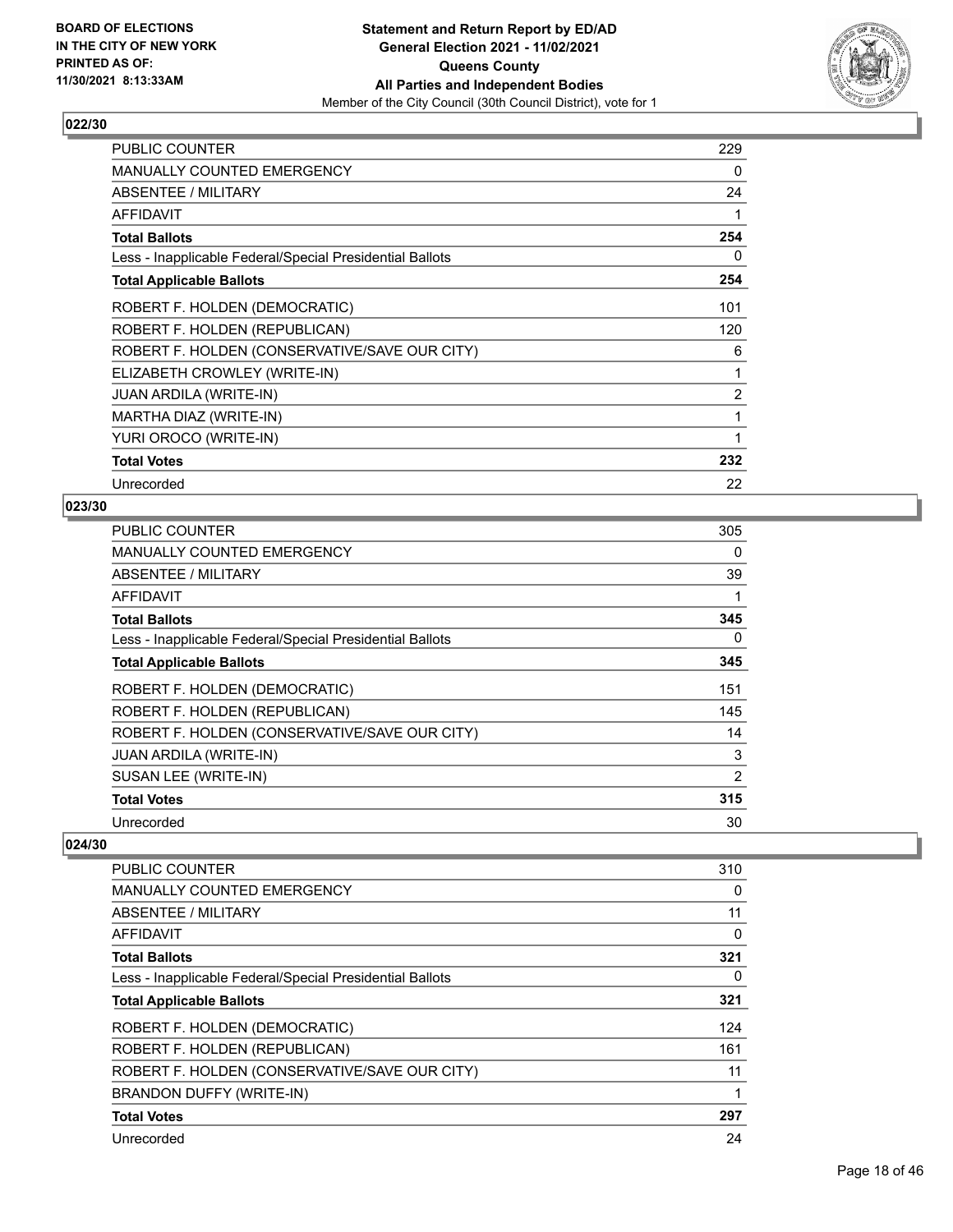

| <b>PUBLIC COUNTER</b>                                    | 205 |
|----------------------------------------------------------|-----|
| <b>MANUALLY COUNTED EMERGENCY</b>                        | 0   |
| <b>ABSENTEE / MILITARY</b>                               | 17  |
| <b>AFFIDAVIT</b>                                         | 0   |
| <b>Total Ballots</b>                                     | 222 |
| Less - Inapplicable Federal/Special Presidential Ballots | 0   |
| <b>Total Applicable Ballots</b>                          | 222 |
| ROBERT F. HOLDEN (DEMOCRATIC)                            | 88  |
| ROBERT F. HOLDEN (REPUBLICAN)                            | 115 |
| ROBERT F. HOLDEN (CONSERVATIVE/SAVE OUR CITY)            | 4   |
| <b>BEN GARGAN (WRITE-IN)</b>                             | 1   |
| STU VARNEY (WRITE-IN)                                    | 1   |
| TUCKER CARLSON (WRITE-IN)                                | 1   |
| <b>Total Votes</b>                                       | 210 |
| Unrecorded                                               | 12  |

| <b>PUBLIC COUNTER</b>                                    | 222 |
|----------------------------------------------------------|-----|
| <b>MANUALLY COUNTED EMERGENCY</b>                        | 0   |
| <b>ABSENTEE / MILITARY</b>                               | 24  |
| AFFIDAVIT                                                | 2   |
| <b>Total Ballots</b>                                     | 248 |
| Less - Inapplicable Federal/Special Presidential Ballots | 0   |
| <b>Total Applicable Ballots</b>                          | 248 |
| ROBERT F. HOLDEN (DEMOCRATIC)                            | 92  |
| ROBERT F. HOLDEN (REPUBLICAN)                            | 134 |
| ROBERT F. HOLDEN (CONSERVATIVE/SAVE OUR CITY)            | 8   |
| JAMES DINNIGAN (WRITE-IN)                                |     |
|                                                          |     |
| <b>JAMES DINNINGAN (WRITE-IN)</b>                        |     |
| <b>Total Votes</b>                                       | 236 |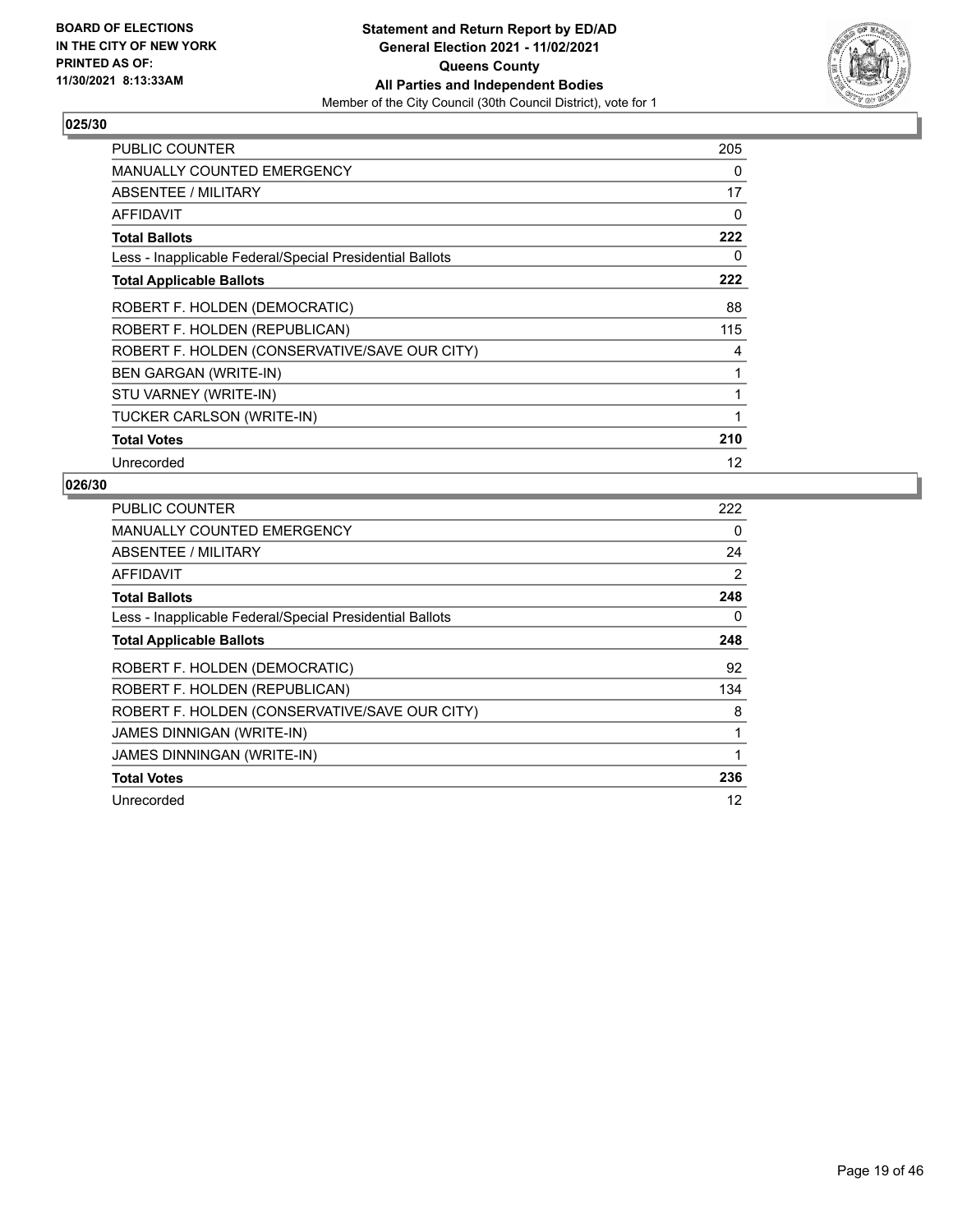

| <b>PUBLIC COUNTER</b>                                    | 263      |
|----------------------------------------------------------|----------|
| <b>MANUALLY COUNTED EMERGENCY</b>                        | 0        |
| ABSENTEE / MILITARY                                      | 18       |
| AFFIDAVIT                                                | $\Omega$ |
| <b>Total Ballots</b>                                     | 281      |
| Less - Inapplicable Federal/Special Presidential Ballots | 0        |
| <b>Total Applicable Ballots</b>                          | 281      |
| ROBERT F. HOLDEN (DEMOCRATIC)                            | 106      |
| ROBERT F. HOLDEN (REPUBLICAN)                            | 133      |
| ROBERT F. HOLDEN (CONSERVATIVE/SAVE OUR CITY)            | 15       |
| JOSEPH BASANTA (WRITE-IN)                                | 1        |
| JUAN ARDILA (WRITE-IN)                                   | 1        |
| STEFANI JOUSTON (WRITE-IN)                               | 1        |
| <b>Total Votes</b>                                       | 257      |
| Unrecorded                                               | 24       |

#### **028/30**

| PUBLIC COUNTER                                           | 2            |
|----------------------------------------------------------|--------------|
| <b>MANUALLY COUNTED EMERGENCY</b>                        | 0            |
| ABSENTEE / MILITARY                                      |              |
| AFFIDAVIT                                                | 0            |
| <b>Total Ballots</b>                                     | 3            |
| Less - Inapplicable Federal/Special Presidential Ballots | 0            |
| <b>Total Applicable Ballots</b>                          | 3            |
| ROBERT F. HOLDEN (DEMOCRATIC)                            |              |
| ROBERT F. HOLDEN (REPUBLICAN)                            |              |
| ROBERT F. HOLDEN (CONSERVATIVE/SAVE OUR CITY)            | 0            |
| <b>Total Votes</b>                                       | $\mathbf{2}$ |
| Unrecorded                                               |              |

| <b>PUBLIC COUNTER</b>                                    | 14       |
|----------------------------------------------------------|----------|
| <b>MANUALLY COUNTED EMERGENCY</b>                        | 0        |
| <b>ABSENTEE / MILITARY</b>                               |          |
| AFFIDAVIT                                                | $\Omega$ |
| <b>Total Ballots</b>                                     | 15       |
| Less - Inapplicable Federal/Special Presidential Ballots | 0        |
| <b>Total Applicable Ballots</b>                          | 15       |
| ROBERT F. HOLDEN (DEMOCRATIC)                            | 5        |
| ROBERT F. HOLDEN (REPUBLICAN)                            | 6        |
|                                                          |          |
| ROBERT F. HOLDEN (CONSERVATIVE/SAVE OUR CITY)            | 3        |
| SANTA CLAUS (WRITE-IN)                                   |          |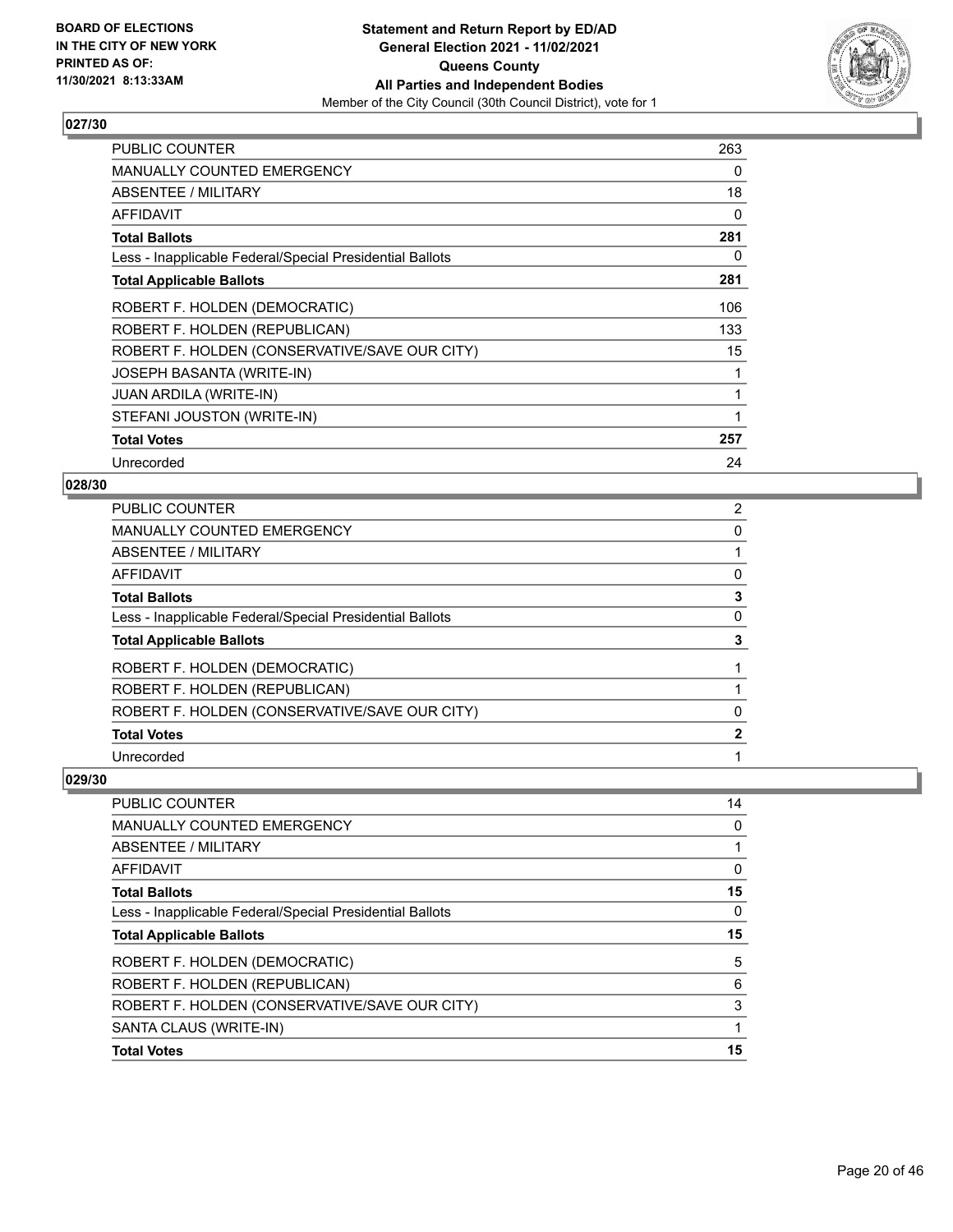

| PUBLIC COUNTER                                           | 4        |
|----------------------------------------------------------|----------|
| <b>MANUALLY COUNTED EMERGENCY</b>                        | 0        |
| ABSENTEE / MILITARY                                      | 0        |
| AFFIDAVIT                                                | $\Omega$ |
| <b>Total Ballots</b>                                     | 4        |
| Less - Inapplicable Federal/Special Presidential Ballots | 0        |
| <b>Total Applicable Ballots</b>                          |          |
| ROBERT F. HOLDEN (DEMOCRATIC)                            | 2        |
| ROBERT F. HOLDEN (REPUBLICAN)                            |          |
| ROBERT F. HOLDEN (CONSERVATIVE/SAVE OUR CITY)            |          |
| <b>Total Votes</b>                                       |          |

# **036/30**

| PUBLIC COUNTER                                           | 126            |
|----------------------------------------------------------|----------------|
| <b>MANUALLY COUNTED EMERGENCY</b>                        | 0              |
| ABSENTEE / MILITARY                                      | $\overline{7}$ |
| AFFIDAVIT                                                | 0              |
| <b>Total Ballots</b>                                     | 133            |
| Less - Inapplicable Federal/Special Presidential Ballots | 0              |
| <b>Total Applicable Ballots</b>                          | 133            |
| ROBERT F. HOLDEN (DEMOCRATIC)                            | 56             |
| ROBERT F. HOLDEN (REPUBLICAN)                            | 51             |
| ROBERT F. HOLDEN (CONSERVATIVE/SAVE OUR CITY)            | 12             |
| <b>JUAN ARDILA (WRITE-IN)</b>                            | 2              |
| <b>Total Votes</b>                                       | 121            |
| Unrecorded                                               | 12             |

| <b>PUBLIC COUNTER</b>                                    | 218      |
|----------------------------------------------------------|----------|
| MANUALLY COUNTED EMERGENCY                               | $\Omega$ |
| ABSENTEE / MILITARY                                      | 10       |
| AFFIDAVIT                                                | 2        |
| <b>Total Ballots</b>                                     | 230      |
| Less - Inapplicable Federal/Special Presidential Ballots | 0        |
| <b>Total Applicable Ballots</b>                          | 230      |
| ROBERT F. HOLDEN (DEMOCRATIC)                            | 102      |
| ROBERT F. HOLDEN (REPUBLICAN)                            | 79       |
| ROBERT F. HOLDEN (CONSERVATIVE/SAVE OUR CITY)            | 14       |
| <b>GREGORY G ANDREWS (WRITE-IN)</b>                      | 1        |
| <b>JUAN ARDILA (WRITE-IN)</b>                            | 7        |
| PAUL LEWIS (WRITE-IN)                                    | 1        |
| UNATTRIBUTABLE WRITE-IN (WRITE-IN)                       | 1        |
| <b>Total Votes</b>                                       | 205      |
| Unrecorded                                               | 25       |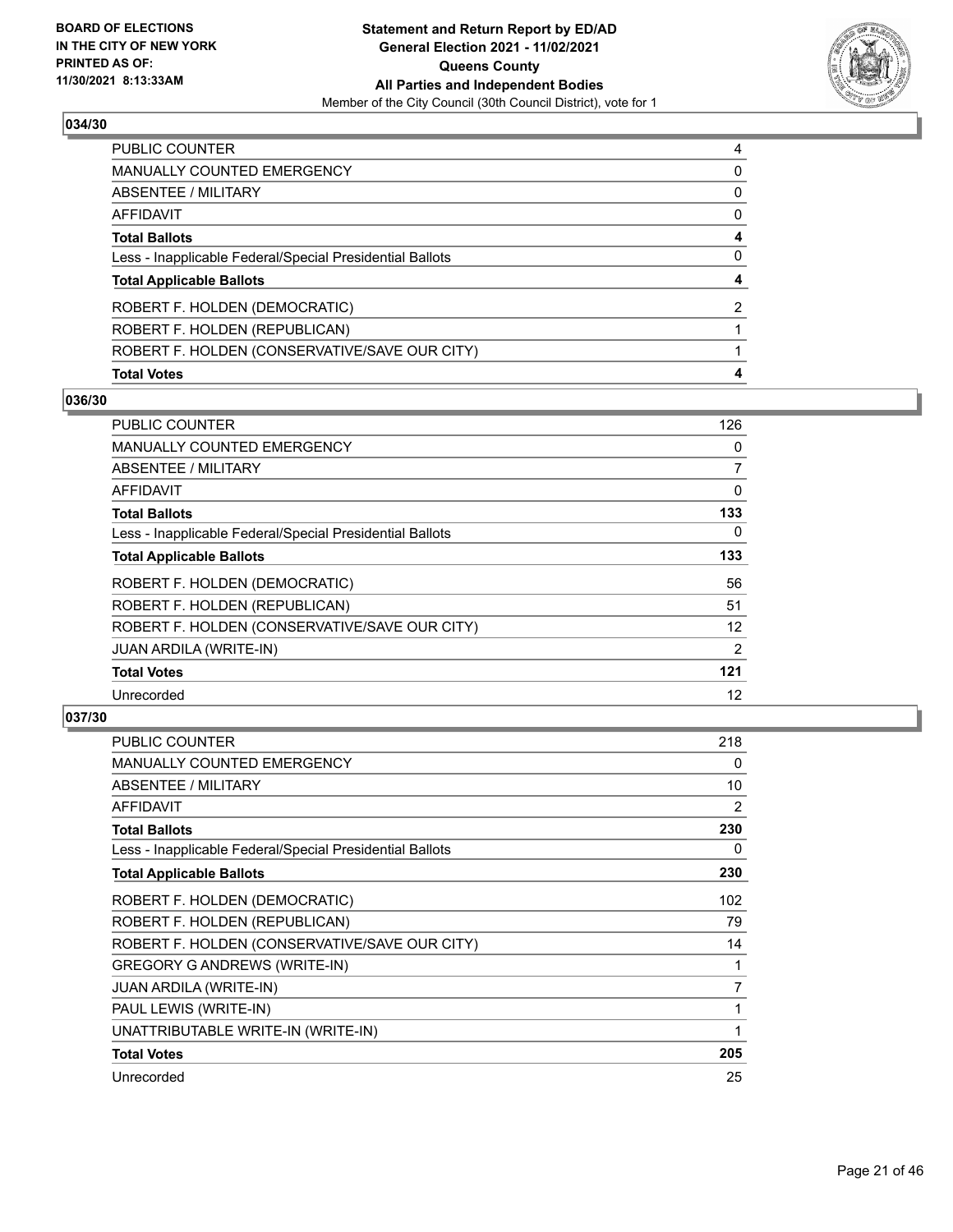

| PUBLIC COUNTER                                           | 82 |
|----------------------------------------------------------|----|
| <b>MANUALLY COUNTED EMERGENCY</b>                        | 0  |
| ABSENTEE / MILITARY                                      | 3  |
| AFFIDAVIT                                                | 0  |
| <b>Total Ballots</b>                                     | 85 |
| Less - Inapplicable Federal/Special Presidential Ballots | 0  |
| <b>Total Applicable Ballots</b>                          | 85 |
| ROBERT F. HOLDEN (DEMOCRATIC)                            | 60 |
| ROBERT F. HOLDEN (REPUBLICAN)                            | 17 |
| ROBERT F. HOLDEN (CONSERVATIVE/SAVE OUR CITY)            | 0  |
| <b>Total Votes</b>                                       | 77 |
| Unrecorded                                               | 8  |

#### **070/30**

| PUBLIC COUNTER                                           | 0        |
|----------------------------------------------------------|----------|
| <b>MANUALLY COUNTED EMERGENCY</b>                        | 0        |
| ABSENTEE / MILITARY                                      | $\Omega$ |
| AFFIDAVIT                                                | 0        |
| <b>Total Ballots</b>                                     | 0        |
| Less - Inapplicable Federal/Special Presidential Ballots | 0        |
| <b>Total Applicable Ballots</b>                          | 0        |
| ROBERT F. HOLDEN (DEMOCRATIC)                            | $\Omega$ |
| ROBERT F. HOLDEN (REPUBLICAN)                            | $\Omega$ |
| ROBERT F. HOLDEN (CONSERVATIVE/SAVE OUR CITY)            | 0        |
| <b>Total Votes</b>                                       | 0        |

#### **071/30 COMBINED into: 019/30**

#### **072/30 COMBINED into: 056/34**

| PUBLIC COUNTER                                           | 387 |
|----------------------------------------------------------|-----|
| MANUALLY COUNTED EMERGENCY                               | 0   |
| ABSENTEE / MILITARY                                      | 23  |
| AFFIDAVIT                                                |     |
| <b>Total Ballots</b>                                     | 411 |
| Less - Inapplicable Federal/Special Presidential Ballots | 0   |
| <b>Total Applicable Ballots</b>                          | 411 |
| ROBERT F. HOLDEN (DEMOCRATIC)                            | 98  |
| ROBERT F. HOLDEN (REPUBLICAN)                            | 270 |
| ROBERT F. HOLDEN (CONSERVATIVE/SAVE OUR CITY)            | 21  |
| <b>JUAN ARDILA (WRITE-IN)</b>                            |     |
| UNATTRIBUTABLE WRITE-IN (WRITE-IN)                       | 2   |
| <b>Total Votes</b>                                       | 392 |
| Unrecorded                                               | 19  |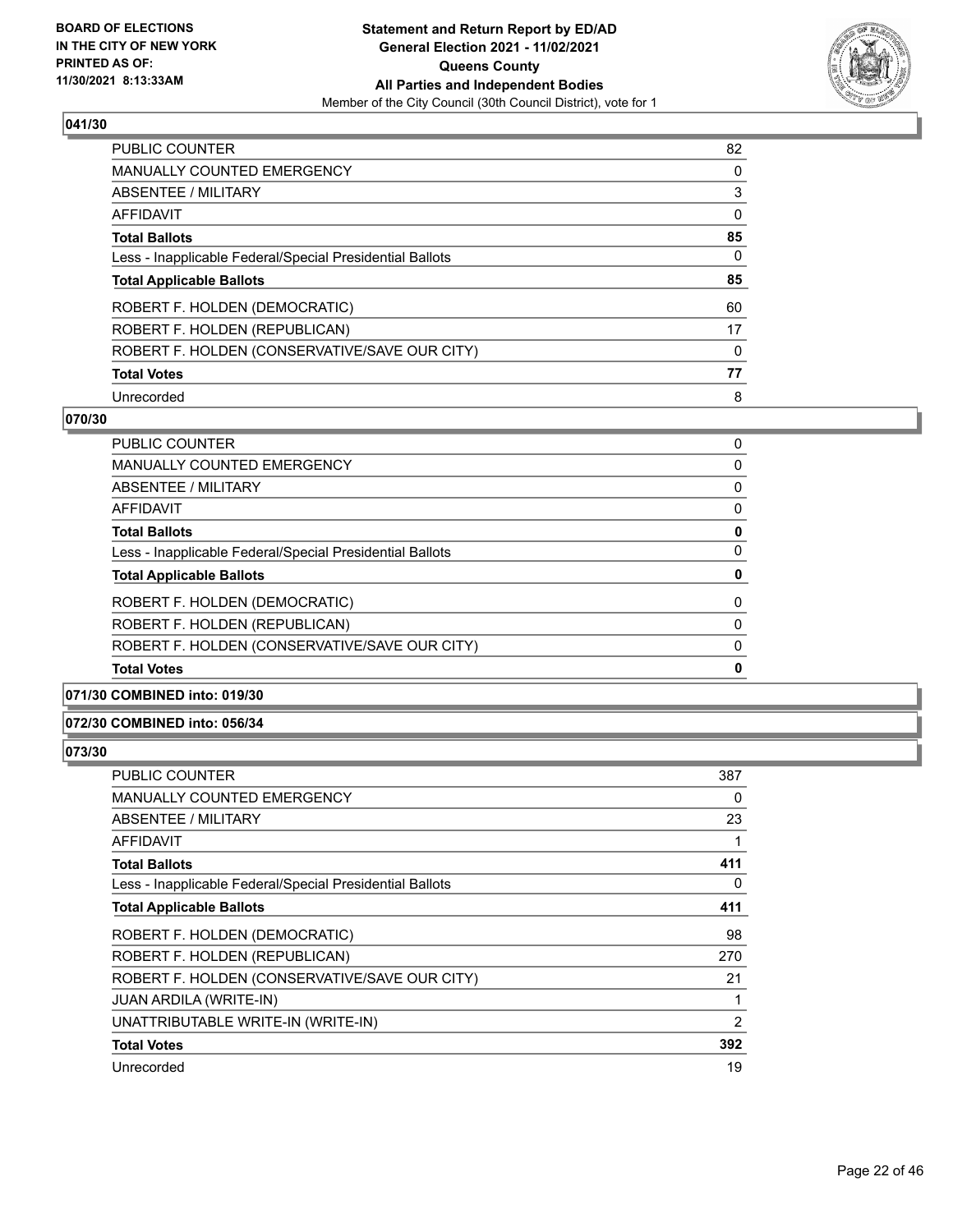

| <b>PUBLIC COUNTER</b>                                    | 227 |
|----------------------------------------------------------|-----|
| <b>MANUALLY COUNTED EMERGENCY</b>                        | 0   |
| ABSENTEE / MILITARY                                      | 11  |
| AFFIDAVIT                                                | 3   |
| <b>Total Ballots</b>                                     | 241 |
| Less - Inapplicable Federal/Special Presidential Ballots | 0   |
| <b>Total Applicable Ballots</b>                          | 241 |
| ROBERT F. HOLDEN (DEMOCRATIC)                            | 90  |
| ROBERT F. HOLDEN (REPUBLICAN)                            | 124 |
| ROBERT F. HOLDEN (CONSERVATIVE/SAVE OUR CITY)            | 13  |
| <b>Total Votes</b>                                       | 227 |
| Unrecorded                                               | 14  |

| <b>PUBLIC COUNTER</b>                                    | 125 |
|----------------------------------------------------------|-----|
| MANUALLY COUNTED EMERGENCY                               | 0   |
| ABSENTEE / MILITARY                                      | 9   |
| AFFIDAVIT                                                | 1   |
| <b>Total Ballots</b>                                     | 135 |
| Less - Inapplicable Federal/Special Presidential Ballots | 0   |
| <b>Total Applicable Ballots</b>                          | 135 |
| ROBERT F. HOLDEN (DEMOCRATIC)                            | 66  |
| ROBERT F. HOLDEN (REPUBLICAN)                            | 51  |
| ROBERT F. HOLDEN (CONSERVATIVE/SAVE OUR CITY)            | 1   |
| <b>JUAN ARDILA (WRITE-IN)</b>                            | 4   |
| UNATTRIBUTABLE WRITE-IN (WRITE-IN)                       | 1   |
| <b>Total Votes</b>                                       | 123 |
| Unrecorded                                               | 12  |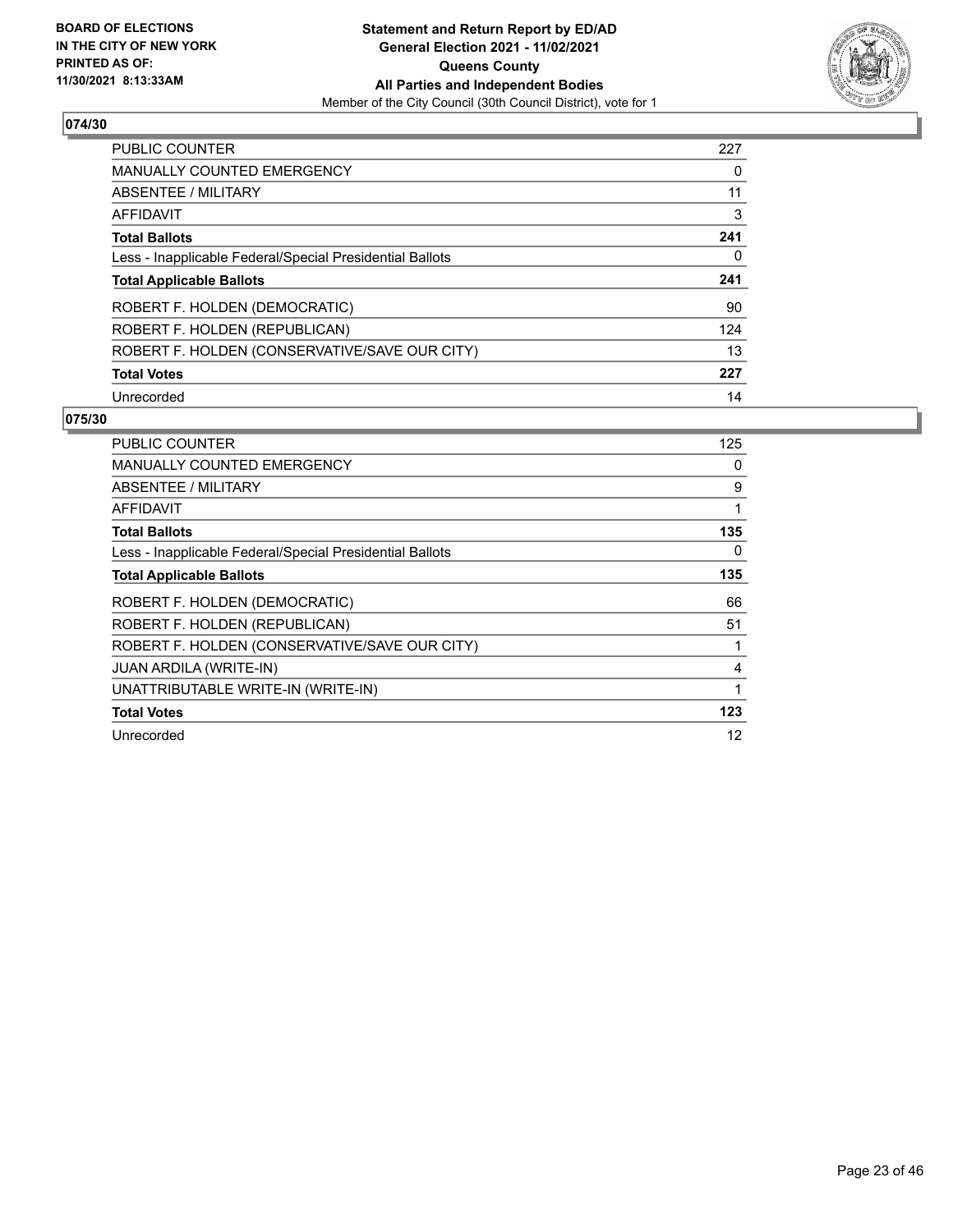

# **053/34 COMBINED into: 056/34**

#### **054/34 COMBINED into: 056/34**

**056/34** 

| <b>PUBLIC COUNTER</b>                                    | 31       |
|----------------------------------------------------------|----------|
| <b>MANUALLY COUNTED EMERGENCY</b>                        | 0        |
| <b>ABSENTEE / MILITARY</b>                               | 7        |
| AFFIDAVIT                                                | $\Omega$ |
| <b>Total Ballots</b>                                     | 38       |
| Less - Inapplicable Federal/Special Presidential Ballots | 0        |
| <b>Total Applicable Ballots</b>                          | 38       |
| ROBERT F. HOLDEN (DEMOCRATIC)                            | 25       |
| ROBERT F. HOLDEN (REPUBLICAN)                            | 9        |
| ROBERT F. HOLDEN (CONSERVATIVE/SAVE OUR CITY)            |          |
| <b>Total Votes</b>                                       | 35       |
| Unrecorded                                               | 3        |

#### **061/34**

| PUBLIC COUNTER                                           | 8              |
|----------------------------------------------------------|----------------|
| <b>MANUALLY COUNTED EMERGENCY</b>                        | 0              |
| <b>ABSENTEE / MILITARY</b>                               | 0              |
| <b>AFFIDAVIT</b>                                         | 0              |
| <b>Total Ballots</b>                                     | 8              |
| Less - Inapplicable Federal/Special Presidential Ballots | 0              |
| <b>Total Applicable Ballots</b>                          | 8              |
| ROBERT F. HOLDEN (DEMOCRATIC)                            | 4              |
| ROBERT F. HOLDEN (REPUBLICAN)                            |                |
| ROBERT F. HOLDEN (CONSERVATIVE/SAVE OUR CITY)            | $\overline{2}$ |
| <b>Total Votes</b>                                       |                |
| Unrecorded                                               |                |

| PUBLIC COUNTER                                           | 37             |
|----------------------------------------------------------|----------------|
| MANUALLY COUNTED EMERGENCY                               | 0              |
| ABSENTEE / MILITARY                                      | 4              |
| AFFIDAVIT                                                |                |
| <b>Total Ballots</b>                                     | 42             |
| Less - Inapplicable Federal/Special Presidential Ballots | 0              |
| <b>Total Applicable Ballots</b>                          | 42             |
| ROBERT F. HOLDEN (DEMOCRATIC)                            | 19             |
| ROBERT F. HOLDEN (REPUBLICAN)                            | 17             |
| ROBERT F. HOLDEN (CONSERVATIVE/SAVE OUR CITY)            | 3              |
| UNATTRIBUTABLE WRITE-IN (WRITE-IN)                       |                |
| <b>Total Votes</b>                                       | 40             |
| Unrecorded                                               | $\overline{2}$ |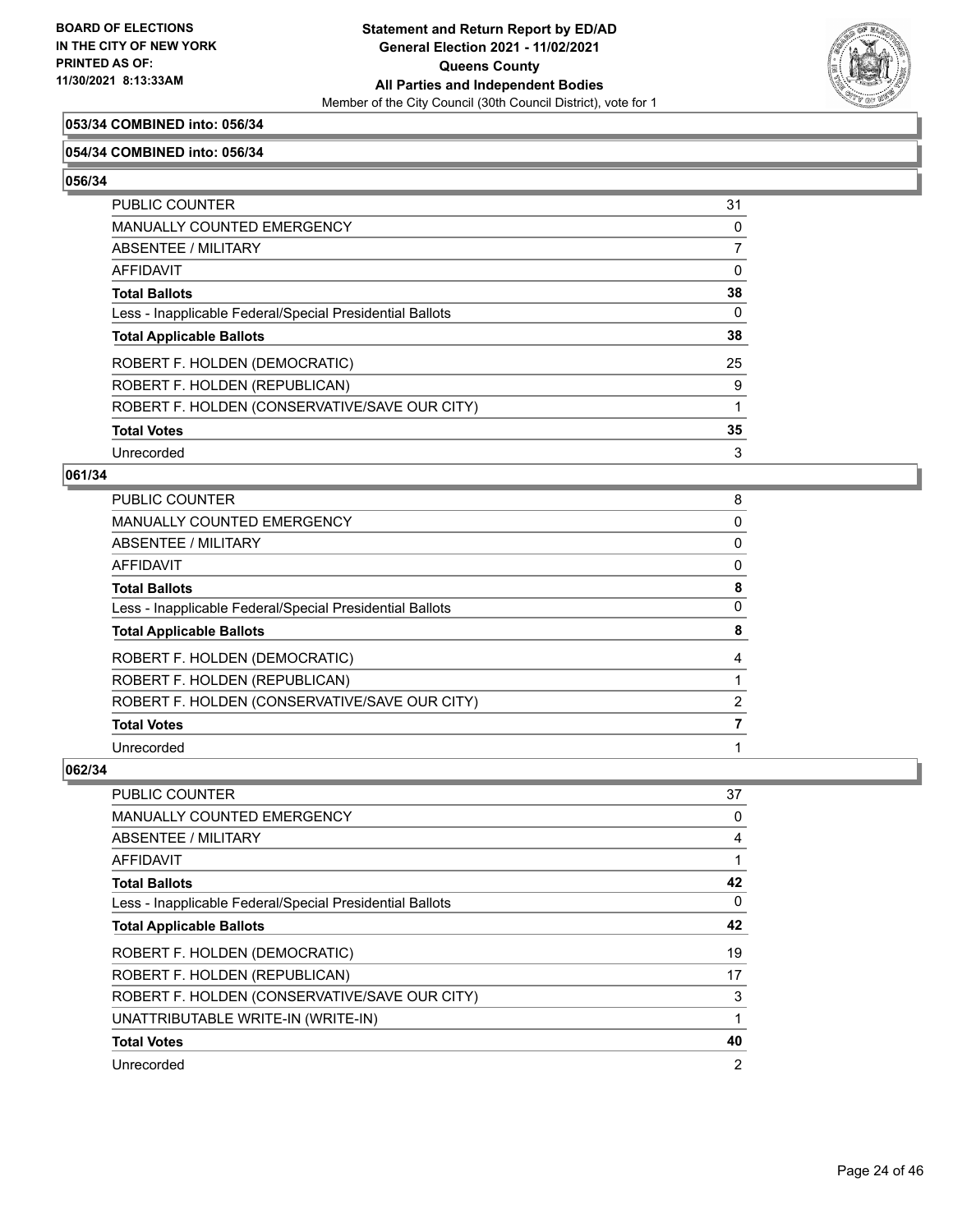

| PUBLIC COUNTER                                           | 3 |
|----------------------------------------------------------|---|
| <b>MANUALLY COUNTED EMERGENCY</b>                        | 0 |
| ABSENTEE / MILITARY                                      | 3 |
| AFFIDAVIT                                                | 0 |
| <b>Total Ballots</b>                                     | 6 |
| Less - Inapplicable Federal/Special Presidential Ballots | 0 |
| <b>Total Applicable Ballots</b>                          | 6 |
| ROBERT F. HOLDEN (DEMOCRATIC)                            | 4 |
| ROBERT F. HOLDEN (REPUBLICAN)                            | 2 |
| ROBERT F. HOLDEN (CONSERVATIVE/SAVE OUR CITY)            | 0 |
| <b>Total Votes</b>                                       | 6 |

# **040/37**

| <b>PUBLIC COUNTER</b>                                    |          |
|----------------------------------------------------------|----------|
| <b>MANUALLY COUNTED EMERGENCY</b>                        | 0        |
| <b>ABSENTEE / MILITARY</b>                               | 0        |
| <b>AFFIDAVIT</b>                                         | 0        |
| <b>Total Ballots</b>                                     |          |
| Less - Inapplicable Federal/Special Presidential Ballots | $\Omega$ |
| <b>Total Applicable Ballots</b>                          |          |
| ROBERT F. HOLDEN (DEMOCRATIC)                            | 0        |
| ROBERT F. HOLDEN (REPUBLICAN)                            | 0        |
| ROBERT F. HOLDEN (CONSERVATIVE/SAVE OUR CITY)            | 0        |
| <b>Total Votes</b>                                       | 0        |
| Unrecorded                                               |          |
|                                                          |          |

| <b>PUBLIC COUNTER</b>                                    | 51             |
|----------------------------------------------------------|----------------|
| MANUALLY COUNTED EMERGENCY                               | 0              |
| ABSENTEE / MILITARY                                      | 6              |
| <b>AFFIDAVIT</b>                                         | 0              |
| <b>Total Ballots</b>                                     | 57             |
| Less - Inapplicable Federal/Special Presidential Ballots | 0              |
| <b>Total Applicable Ballots</b>                          | 57             |
| ROBERT F. HOLDEN (DEMOCRATIC)                            | 33             |
| ROBERT F. HOLDEN (REPUBLICAN)                            | 10             |
| ROBERT F. HOLDEN (CONSERVATIVE/SAVE OUR CITY)            | 2              |
| BRENNAN O'ROURKE (WRITE-IN)                              | 1              |
| <b>JESSE SMITH (WRITE-IN)</b>                            | 1              |
| JOSEPH WESTON (WRITE-IN)                                 | 1              |
| <b>JUAN ARDILA (WRITE-IN)</b>                            | 2              |
| UNATTRIBUTABLE WRITE-IN (WRITE-IN)                       | $\overline{2}$ |
| <b>Total Votes</b>                                       | 52             |
| Unrecorded                                               | 5              |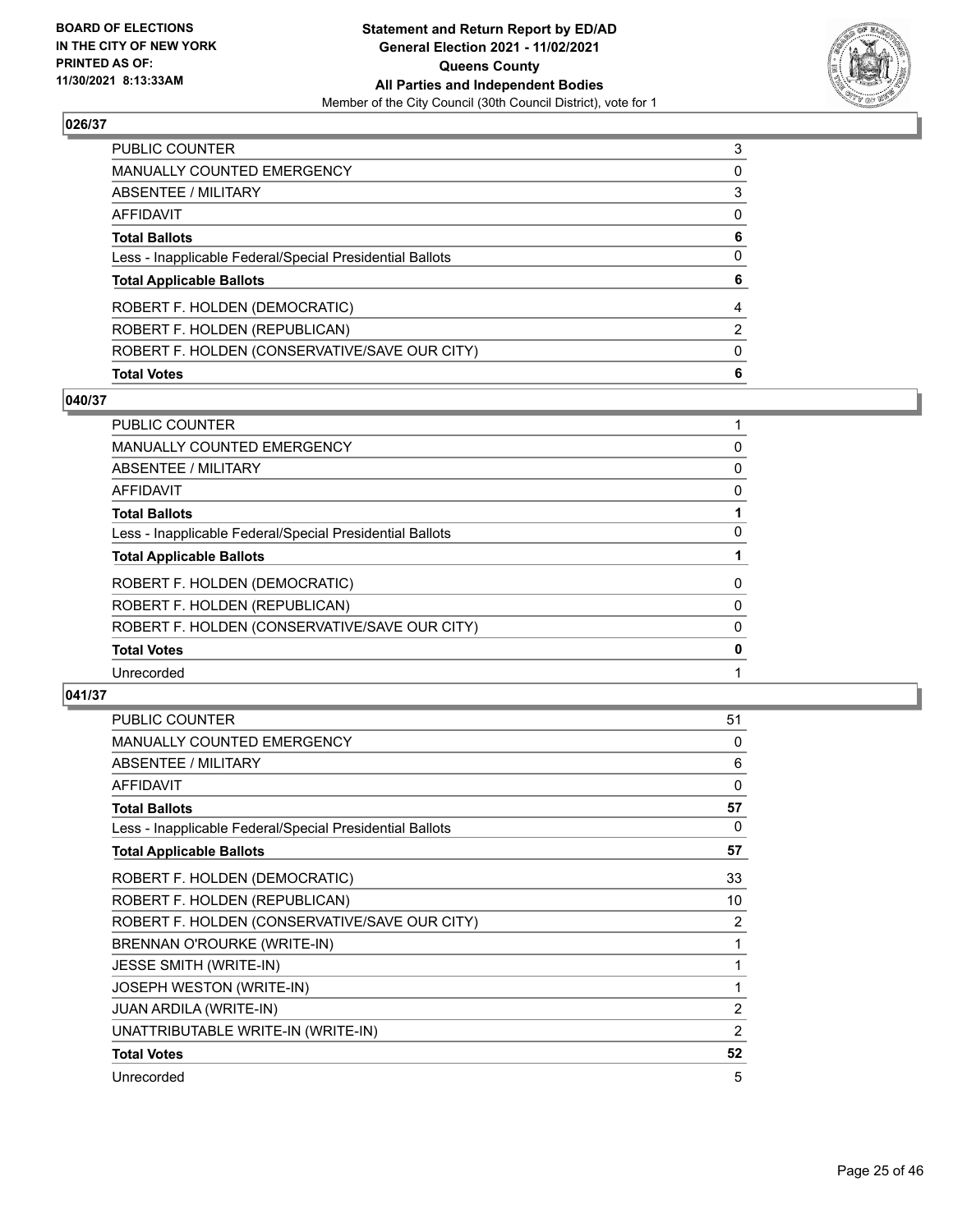

| PUBLIC COUNTER                                           | 190      |
|----------------------------------------------------------|----------|
| MANUALLY COUNTED EMERGENCY                               | $\Omega$ |
| ABSENTEE / MILITARY                                      | 9        |
| AFFIDAVIT                                                | 2        |
| <b>Total Ballots</b>                                     | 201      |
| Less - Inapplicable Federal/Special Presidential Ballots | 0        |
| <b>Total Applicable Ballots</b>                          | 201      |
| ROBERT F. HOLDEN (DEMOCRATIC)                            | 95       |
| ROBERT F. HOLDEN (REPUBLICAN)                            | 81       |
| ROBERT F. HOLDEN (CONSERVATIVE/SAVE OUR CITY)            | 11       |
| <b>Total Votes</b>                                       | 187      |
| Unrecorded                                               | 14       |

#### **043/37**

| <b>PUBLIC COUNTER</b>                                    | 188      |
|----------------------------------------------------------|----------|
| <b>MANUALLY COUNTED EMERGENCY</b>                        | 0        |
| ABSENTEE / MILITARY                                      | 7        |
| <b>AFFIDAVIT</b>                                         | $\Omega$ |
| <b>Total Ballots</b>                                     | 195      |
| Less - Inapplicable Federal/Special Presidential Ballots | $\Omega$ |
| <b>Total Applicable Ballots</b>                          | 195      |
| ROBERT F. HOLDEN (DEMOCRATIC)                            | 69       |
| ROBERT F. HOLDEN (REPUBLICAN)                            | 89       |
| ROBERT F. HOLDEN (CONSERVATIVE/SAVE OUR CITY)            | 17       |
| <b>Total Votes</b>                                       | 175      |
| Unrecorded                                               | 20       |

| <b>PUBLIC COUNTER</b>                                    | 199      |
|----------------------------------------------------------|----------|
| <b>MANUALLY COUNTED EMERGENCY</b>                        | 0        |
| ABSENTEE / MILITARY                                      | 14       |
| <b>AFFIDAVIT</b>                                         | $\Omega$ |
| <b>Total Ballots</b>                                     | 213      |
| Less - Inapplicable Federal/Special Presidential Ballots | 0        |
| <b>Total Applicable Ballots</b>                          | 213      |
| ROBERT F. HOLDEN (DEMOCRATIC)                            | 76       |
| ROBERT F. HOLDEN (REPUBLICAN)                            | 106      |
| ROBERT F. HOLDEN (CONSERVATIVE/SAVE OUR CITY)            | 14       |
| <b>Total Votes</b>                                       | 196      |
| Unrecorded                                               | 17       |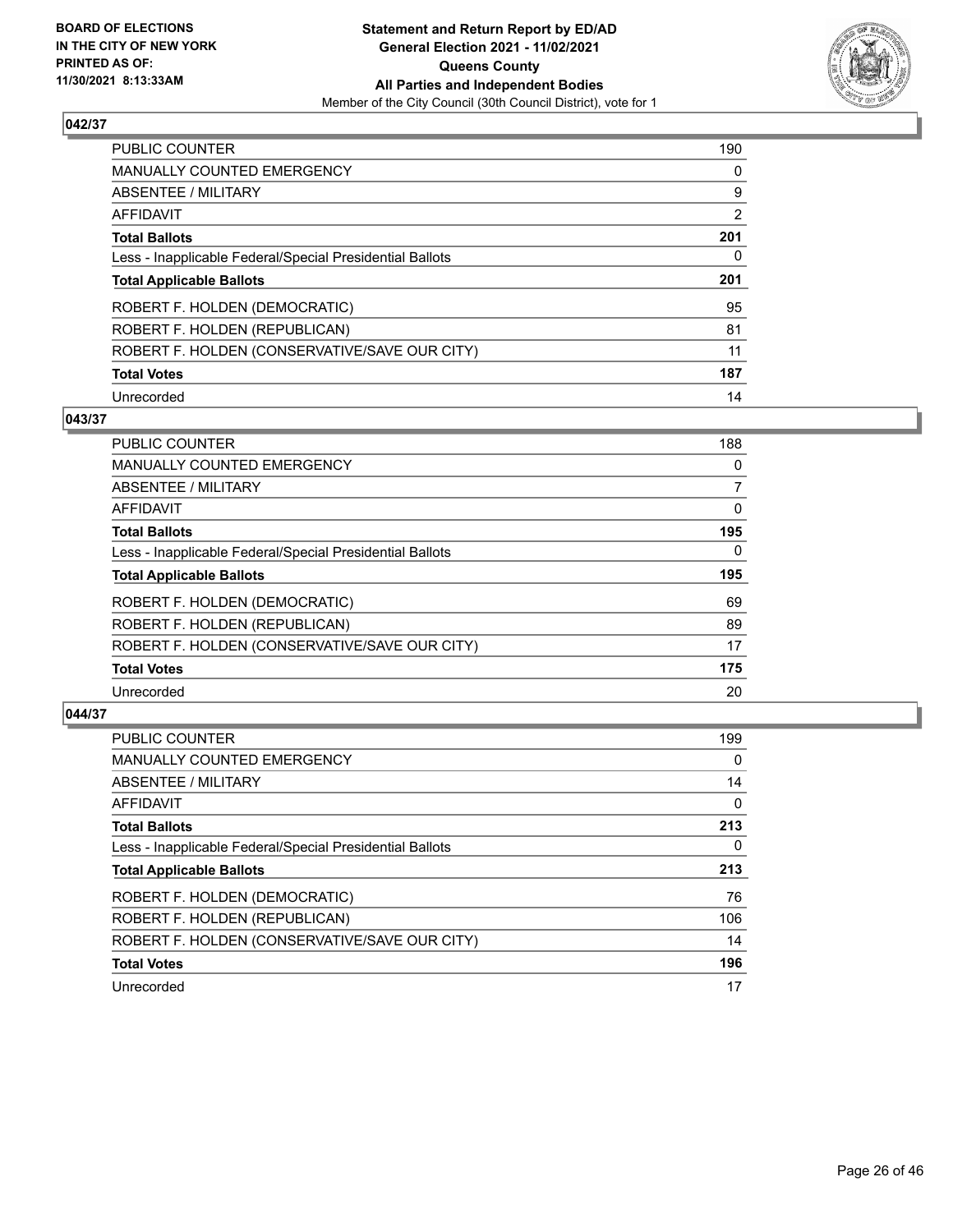

| <b>PUBLIC COUNTER</b>                                    | 246      |
|----------------------------------------------------------|----------|
| MANUALLY COUNTED EMERGENCY                               | 0        |
| ABSENTEE / MILITARY                                      | 5        |
| <b>AFFIDAVIT</b>                                         | $\Omega$ |
| <b>Total Ballots</b>                                     | 251      |
| Less - Inapplicable Federal/Special Presidential Ballots | 0        |
| <b>Total Applicable Ballots</b>                          | 251      |
| ROBERT F. HOLDEN (DEMOCRATIC)                            | 73       |
| ROBERT F. HOLDEN (REPUBLICAN)                            | 115      |
| ROBERT F. HOLDEN (CONSERVATIVE/SAVE OUR CITY)            | 7        |
| ANDREW M TOBIA (WRITE-IN)                                |          |
| DAFFY DUCK (WRITE-IN)                                    |          |
| <b>JOSIAH MAJETIC (WRITE-IN)</b>                         | 1        |
| <b>JUAN ARDILA (WRITE-IN)</b>                            | 4        |
| RAQUEL NAMUCHE (WRITE-IN)                                | 1        |
| UNATTRIBUTABLE WRITE-IN (WRITE-IN)                       | 2        |
| <b>Total Votes</b>                                       | 205      |
| Unrecorded                                               | 46       |

| <b>PUBLIC COUNTER</b>                                    | 174            |
|----------------------------------------------------------|----------------|
| MANUALLY COUNTED EMERGENCY                               | 0              |
| ABSENTEE / MILITARY                                      | 19             |
| <b>AFFIDAVIT</b>                                         | 0              |
| <b>Total Ballots</b>                                     | 193            |
| Less - Inapplicable Federal/Special Presidential Ballots | 0              |
| <b>Total Applicable Ballots</b>                          | 193            |
| ROBERT F. HOLDEN (DEMOCRATIC)                            | 84             |
| ROBERT F. HOLDEN (REPUBLICAN)                            | 61             |
| ROBERT F. HOLDEN (CONSERVATIVE/SAVE OUR CITY)            | 10             |
| CHRISTINA PASSELLA (WRITE-IN)                            |                |
| <b>FRANK KOTNIK (WRITE-IN)</b>                           | 1              |
| <b>JUAN ARDILA (WRITE-IN)</b>                            | $\overline{2}$ |
| UNATTRIBUTABLE WRITE-IN (WRITE-IN)                       | 1              |
| <b>Total Votes</b>                                       | 160            |
| Unrecorded                                               | 33             |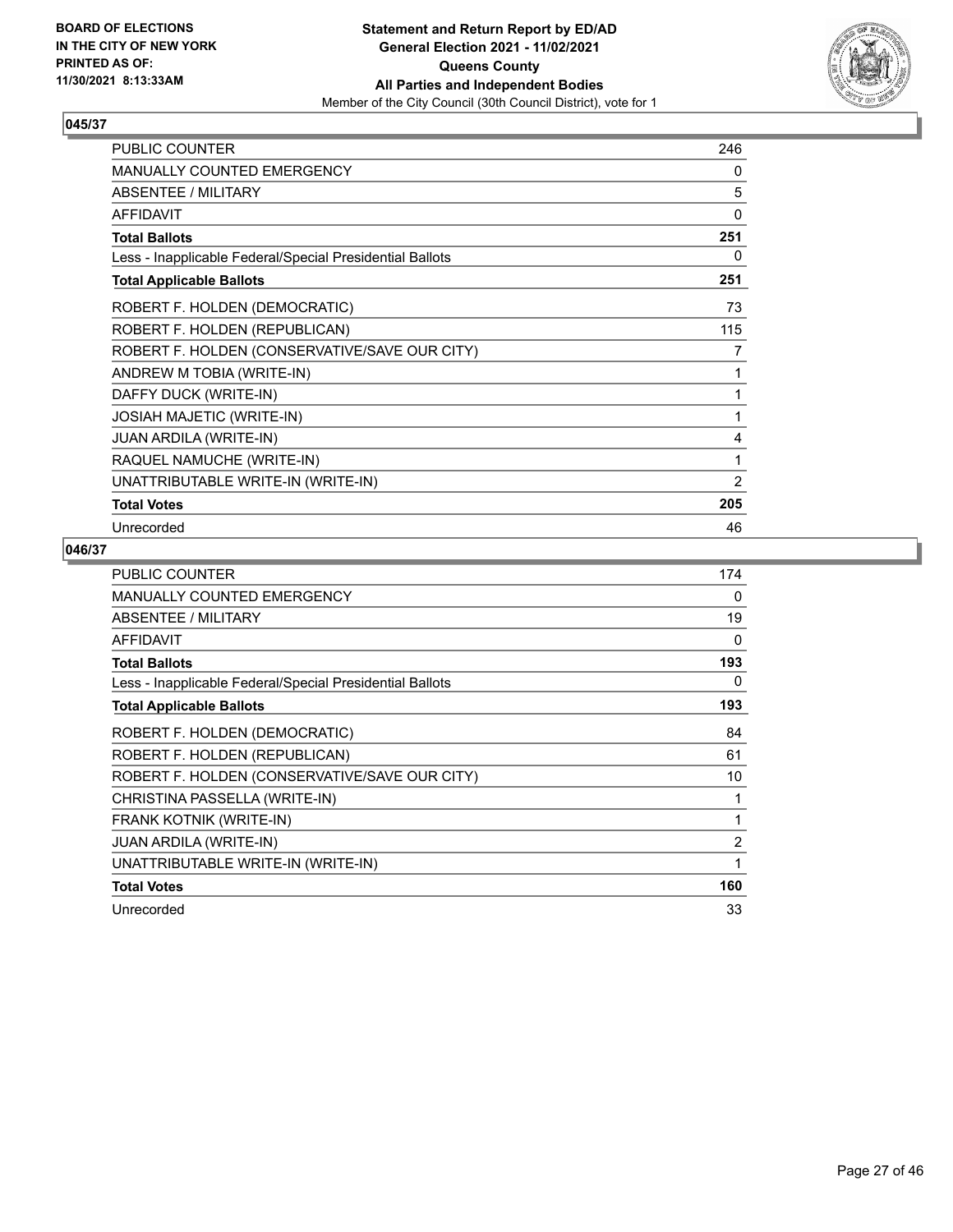

| <b>PUBLIC COUNTER</b>                                    | 211 |
|----------------------------------------------------------|-----|
| MANUALLY COUNTED EMERGENCY                               | 0   |
| <b>ABSENTEE / MILITARY</b>                               | 6   |
| <b>AFFIDAVIT</b>                                         | 1   |
| <b>Total Ballots</b>                                     | 218 |
| Less - Inapplicable Federal/Special Presidential Ballots | 0   |
| <b>Total Applicable Ballots</b>                          | 218 |
| ROBERT F. HOLDEN (DEMOCRATIC)                            | 103 |
| ROBERT F. HOLDEN (REPUBLICAN)                            | 59  |
| ROBERT F. HOLDEN (CONSERVATIVE/SAVE OUR CITY)            | 10  |
| BRANDON ZWAGGERMAN (WRITE-IN)                            | 1   |
| BRIAN LEHRER (WRITE-IN)                                  | 1   |
| DAVID BRAND (WRITE-IN)                                   | 1   |
| EVERS DEREK (WRITE-IN)                                   | 1   |
| <b>JUAN ARDILA (WRITE-IN)</b>                            | 10  |
| SNAKE PLISKIN (WRITE-IN)                                 | 1   |
| TARA BULZNTEUO (WRITE-IN)                                | 1   |
| UNATTRIBUTABLE WRITE-IN (WRITE-IN)                       | 3   |
| <b>Total Votes</b>                                       | 191 |
| Unrecorded                                               | 27  |

| <b>PUBLIC COUNTER</b>                                    | 253 |
|----------------------------------------------------------|-----|
|                                                          |     |
| <b>MANUALLY COUNTED EMERGENCY</b>                        | 0   |
| <b>ABSENTEE / MILITARY</b>                               | 13  |
| <b>AFFIDAVIT</b>                                         |     |
| <b>Total Ballots</b>                                     | 267 |
| Less - Inapplicable Federal/Special Presidential Ballots | 0   |
| <b>Total Applicable Ballots</b>                          | 267 |
| ROBERT F. HOLDEN (DEMOCRATIC)                            | 125 |
| ROBERT F. HOLDEN (REPUBLICAN)                            | 80  |
| ROBERT F. HOLDEN (CONSERVATIVE/SAVE OUR CITY)            | 11  |
| JUAN ARDILA (WRITE-IN)                                   | 9   |
| RILEY TIMLIM (WRITE-IN)                                  | 1   |
| SHAWN PATRICK ANDERSON (WRITE-IN)                        | 1   |
| UNATTRIBUTABLE WRITE-IN (WRITE-IN)                       | 1   |
| <b>Total Votes</b>                                       | 228 |
| Unrecorded                                               | 39  |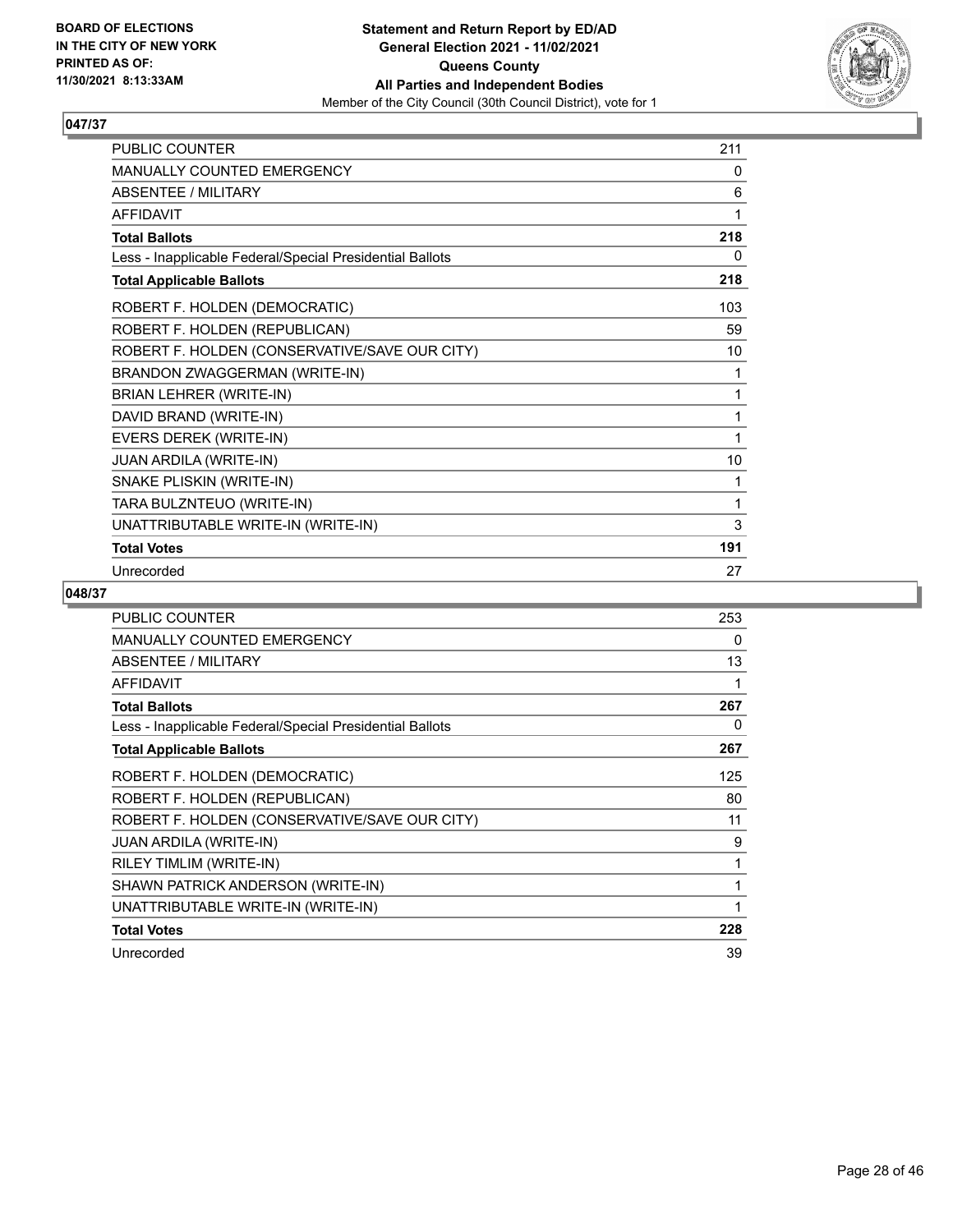

| <b>PUBLIC COUNTER</b>                                    | 249 |
|----------------------------------------------------------|-----|
| <b>MANUALLY COUNTED EMERGENCY</b>                        | 0   |
| ABSENTEE / MILITARY                                      | 5   |
| <b>AFFIDAVIT</b>                                         | 0   |
| <b>Total Ballots</b>                                     | 254 |
| Less - Inapplicable Federal/Special Presidential Ballots | 0   |
| <b>Total Applicable Ballots</b>                          | 254 |
| ROBERT F. HOLDEN (DEMOCRATIC)                            | 117 |
| ROBERT F. HOLDEN (REPUBLICAN)                            | 84  |
| ROBERT F. HOLDEN (CONSERVATIVE/SAVE OUR CITY)            | 4   |
| AGNES MAICHIO (WRITE-IN)                                 | 1   |
| CATHERINE ROJAS (WRITE-IN)                               | 1   |
| <b>JUAN ARDILA (WRITE-IN)</b>                            | 11  |
| UNATTRIBUTABLE WRITE-IN (WRITE-IN)                       | 1   |
| <b>Total Votes</b>                                       | 219 |
| Unrecorded                                               | 35  |

| <b>PUBLIC COUNTER</b>                                    | 203          |
|----------------------------------------------------------|--------------|
| MANUALLY COUNTED EMERGENCY                               | 0            |
| ABSENTEE / MILITARY                                      | 12           |
| <b>AFFIDAVIT</b>                                         | $\mathbf{0}$ |
| <b>Total Ballots</b>                                     | 215          |
| Less - Inapplicable Federal/Special Presidential Ballots | 0            |
| <b>Total Applicable Ballots</b>                          | 215          |
| ROBERT F. HOLDEN (DEMOCRATIC)                            | 111          |
| ROBERT F. HOLDEN (REPUBLICAN)                            | 61           |
| ROBERT F. HOLDEN (CONSERVATIVE/SAVE OUR CITY)            | 4            |
| CURTIS A. SLIWA (WRITE-IN)                               | 1            |
| ELIZABETH CROWLEY (WRITE-IN)                             |              |
| <b>JUAN ARDILA (WRITE-IN)</b>                            | 7            |
| RAUL BRICENO (WRITE-IN)                                  | 1            |
| TEPAL KHOTAARI (WRITE-IN)                                | 1            |
| UNATTRIBUTABLE WRITE-IN (WRITE-IN)                       | 1            |
| <b>Total Votes</b>                                       | 188          |
| Unrecorded                                               | 27           |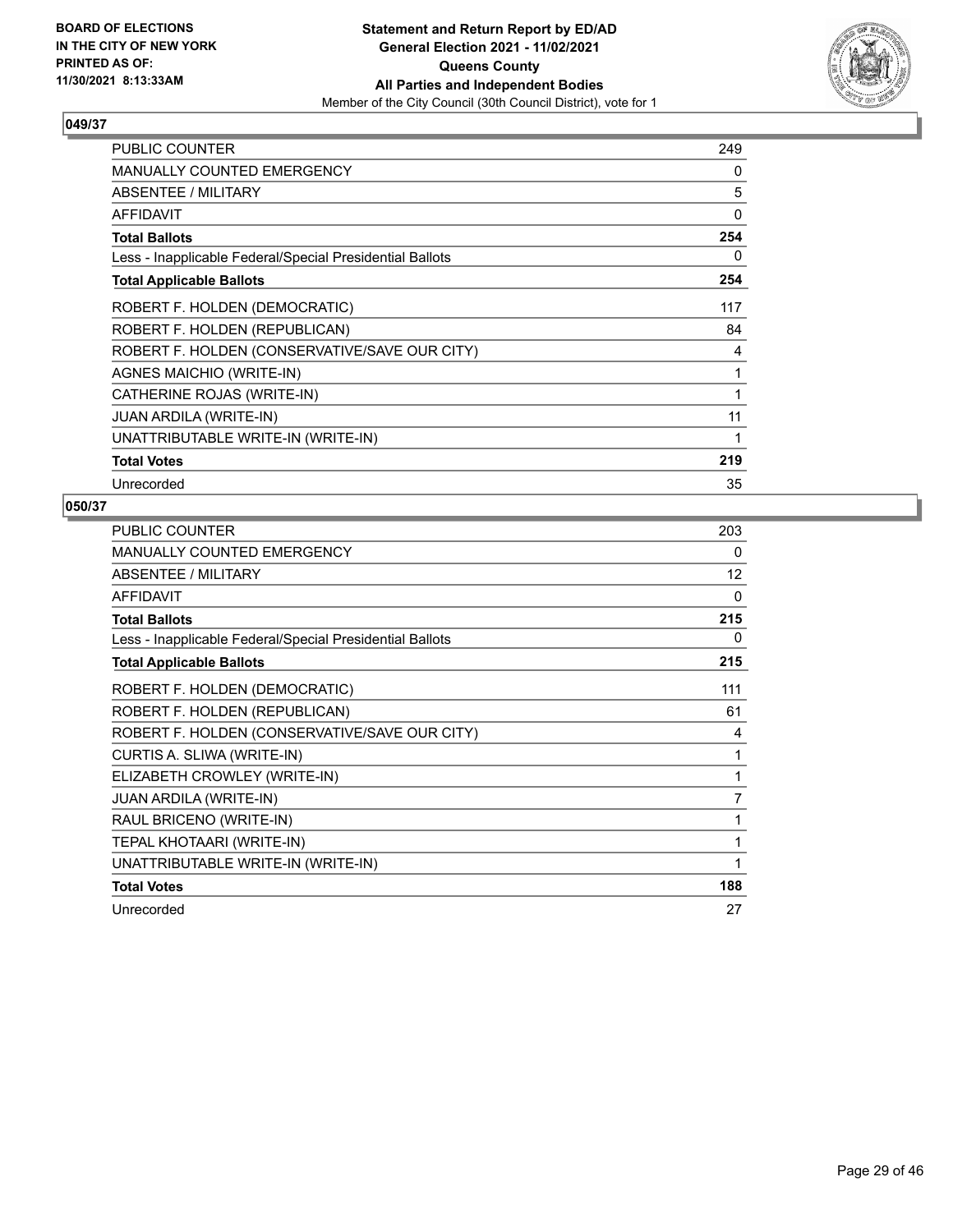

| <b>PUBLIC COUNTER</b>                                    | 79 |
|----------------------------------------------------------|----|
| MANUALLY COUNTED EMERGENCY                               | 0  |
| ABSENTEE / MILITARY                                      | 5  |
| <b>AFFIDAVIT</b>                                         |    |
| <b>Total Ballots</b>                                     | 85 |
| Less - Inapplicable Federal/Special Presidential Ballots | 0  |
| <b>Total Applicable Ballots</b>                          | 85 |
| ROBERT F. HOLDEN (DEMOCRATIC)                            | 31 |
| ROBERT F. HOLDEN (REPUBLICAN)                            | 37 |
| ROBERT F. HOLDEN (CONSERVATIVE/SAVE OUR CITY)            | 3  |
| <b>JUAN ARDILA (WRITE-IN)</b>                            | 3  |
| <b>Total Votes</b>                                       | 74 |
| Unrecorded                                               | 11 |

| <b>PUBLIC COUNTER</b>                                    | 72 |
|----------------------------------------------------------|----|
| <b>MANUALLY COUNTED EMERGENCY</b>                        | 0  |
| <b>ABSENTEE / MILITARY</b>                               | 3  |
| AFFIDAVIT                                                | 1  |
| <b>Total Ballots</b>                                     | 76 |
| Less - Inapplicable Federal/Special Presidential Ballots | 0  |
| <b>Total Applicable Ballots</b>                          | 76 |
| ROBERT F. HOLDEN (DEMOCRATIC)                            | 35 |
| ROBERT F. HOLDEN (REPUBLICAN)                            | 15 |
| ROBERT F. HOLDEN (CONSERVATIVE/SAVE OUR CITY)            | 2  |
| DEREK EVERS (WRITE-IN)                                   | 1  |
| <b>JUAN ARDILA (WRITE-IN)</b>                            | 1  |
| UNATTRIBUTABLE WRITE-IN (WRITE-IN)                       | 1  |
| <b>Total Votes</b>                                       | 55 |
| Unrecorded                                               | 21 |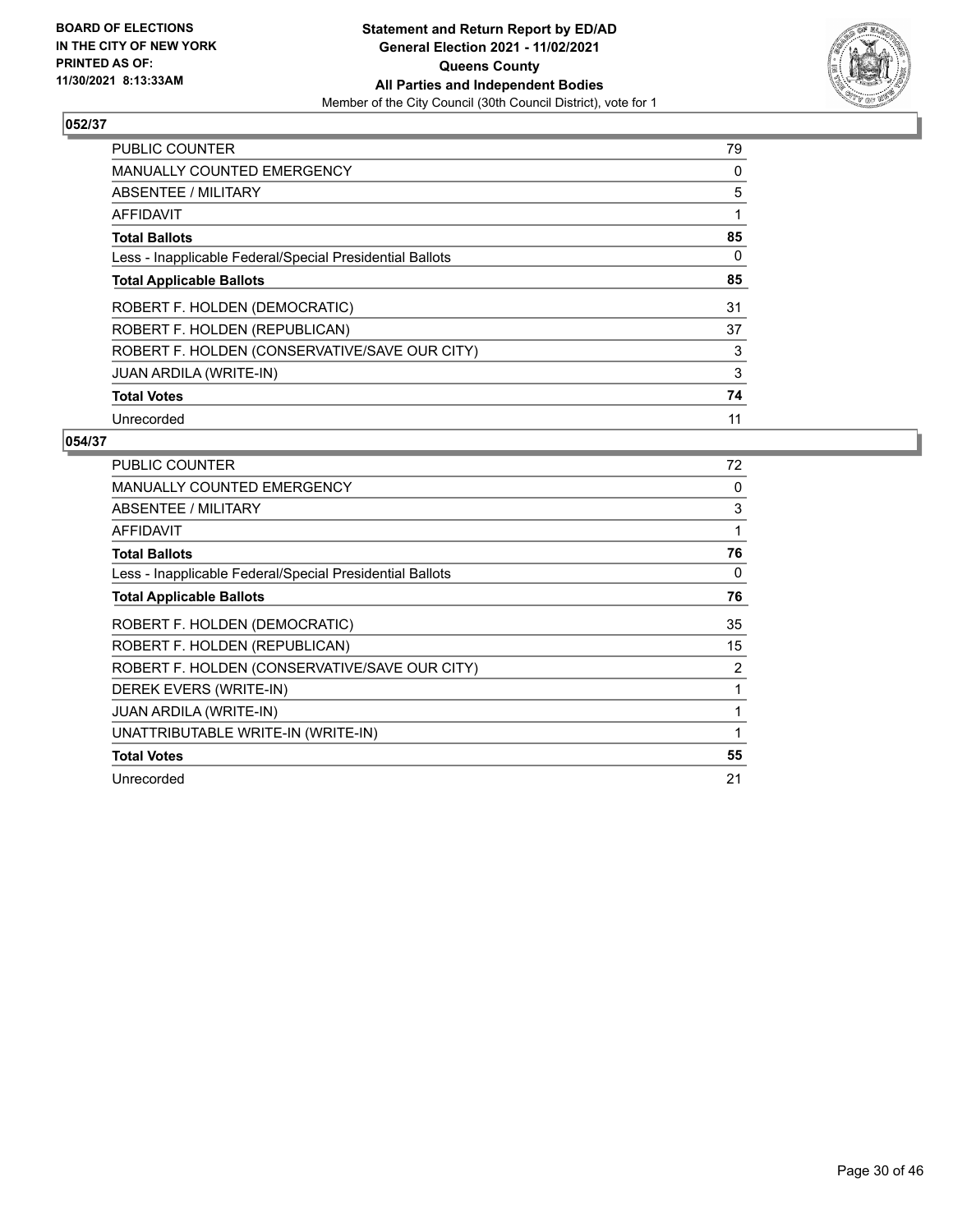

| <b>PUBLIC COUNTER</b>                                    | 161      |
|----------------------------------------------------------|----------|
| MANUALLY COUNTED EMERGENCY                               | 0        |
| <b>ABSENTEE / MILITARY</b>                               | 11       |
| <b>AFFIDAVIT</b>                                         | $\Omega$ |
| <b>Total Ballots</b>                                     | 172      |
| Less - Inapplicable Federal/Special Presidential Ballots | 0        |
| <b>Total Applicable Ballots</b>                          | 172      |
| ROBERT F. HOLDEN (DEMOCRATIC)                            | 67       |
| ROBERT F. HOLDEN (REPUBLICAN)                            | 55       |
| ROBERT F. HOLDEN (CONSERVATIVE/SAVE OUR CITY)            | 8        |
| AMBROSE HARTON (WRITE-IN)                                | 1        |
| GAIL H. SABLEMAN (WRITE-IN)                              | 1        |
| <b>JUAN ARDILA (WRITE-IN)</b>                            | 5        |
| STEPHEN COOPER (WRITE-IN)                                | 1        |
| UNATTRIBUTABLE WRITE-IN (WRITE-IN)                       | 1        |
| <b>Total Votes</b>                                       | 139      |
| Unrecorded                                               | 33       |

| <b>PUBLIC COUNTER</b>                                    | 203 |
|----------------------------------------------------------|-----|
| <b>MANUALLY COUNTED EMERGENCY</b>                        | 0   |
| ABSENTEE / MILITARY                                      | 10  |
| <b>AFFIDAVIT</b>                                         | 1   |
| <b>Total Ballots</b>                                     | 214 |
| Less - Inapplicable Federal/Special Presidential Ballots | 0   |
| <b>Total Applicable Ballots</b>                          | 214 |
| ROBERT F. HOLDEN (DEMOCRATIC)                            | 86  |
| ROBERT F. HOLDEN (REPUBLICAN)                            | 82  |
| ROBERT F. HOLDEN (CONSERVATIVE/SAVE OUR CITY)            | 10  |
| ALICIA MOUNTAIN (WRITE-IN)                               | 1   |
| DIEGO O CURATOLO (WRITE-IN)                              | 1   |
| <b>JUAN ARDILA (WRITE-IN)</b>                            | 8   |
| MATTHEW J JOSPHPOU (WRITE-IN)                            | 1   |
| STEVE ROGERS (WRITE-IN)                                  | 1   |
| <b>Total Votes</b>                                       | 190 |
| Unrecorded                                               | 24  |
| 066/37 COMBINED into: 041/30                             |     |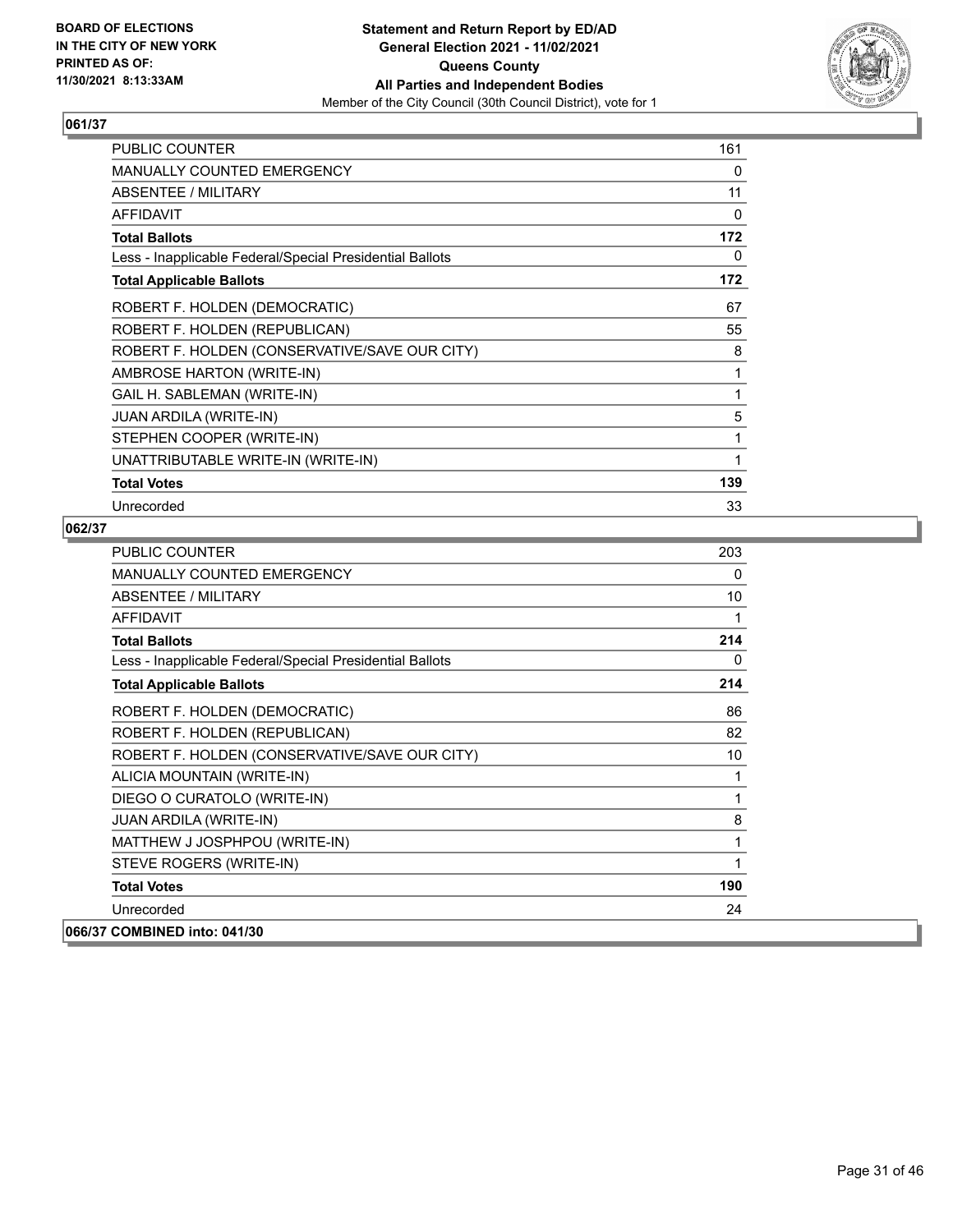

| PUBLIC COUNTER                                           | 187            |
|----------------------------------------------------------|----------------|
| MANUALLY COUNTED EMERGENCY                               | 0              |
| <b>ABSENTEE / MILITARY</b>                               | 5              |
| <b>AFFIDAVIT</b>                                         | $\overline{2}$ |
| <b>Total Ballots</b>                                     | 194            |
| Less - Inapplicable Federal/Special Presidential Ballots | 0              |
| <b>Total Applicable Ballots</b>                          | 194            |
| ROBERT F. HOLDEN (DEMOCRATIC)                            | 86             |
| ROBERT F. HOLDEN (REPUBLICAN)                            | 67             |
| ROBERT F. HOLDEN (CONSERVATIVE/SAVE OUR CITY)            | 6              |
| <b>JEANINE PIRRO (WRITE-IN)</b>                          | 1              |
| <b>JUAN ARDILA (WRITE-IN)</b>                            | 7              |
| SANDY NURSE (WRITE-IN)                                   | 1              |
| UNATTRIBUTABLE WRITE-IN (WRITE-IN)                       | $\overline{2}$ |
| <b>Total Votes</b>                                       | 170            |
| Unrecorded                                               | 24             |

| <b>PUBLIC COUNTER</b>                                    | 145            |
|----------------------------------------------------------|----------------|
| <b>MANUALLY COUNTED EMERGENCY</b>                        | $\Omega$       |
| ABSENTEE / MILITARY                                      | 6              |
| <b>AFFIDAVIT</b>                                         | 1              |
| <b>Total Ballots</b>                                     | 152            |
| Less - Inapplicable Federal/Special Presidential Ballots | 0              |
| <b>Total Applicable Ballots</b>                          | 152            |
| ROBERT F. HOLDEN (DEMOCRATIC)                            | 75             |
| ROBERT F. HOLDEN (REPUBLICAN)                            | 43             |
| ROBERT F. HOLDEN (CONSERVATIVE/SAVE OUR CITY)            | 2              |
| <b>BOB LEBLOW (WRITE-IN)</b>                             | 1              |
| CRAIG LARVARK (WRITE-IN)                                 | 1              |
| <b>JUAN ARDILA (WRITE-IN)</b>                            | $\overline{2}$ |
| MICKEY MOUSE (WRITE-IN)                                  | 1              |
| UNATTRIBUTABLE WRITE-IN (WRITE-IN)                       | 4              |
| <b>Total Votes</b>                                       | 129            |
| Unrecorded                                               | 23             |
| 069/37 COMBINED into: 026/37                             |                |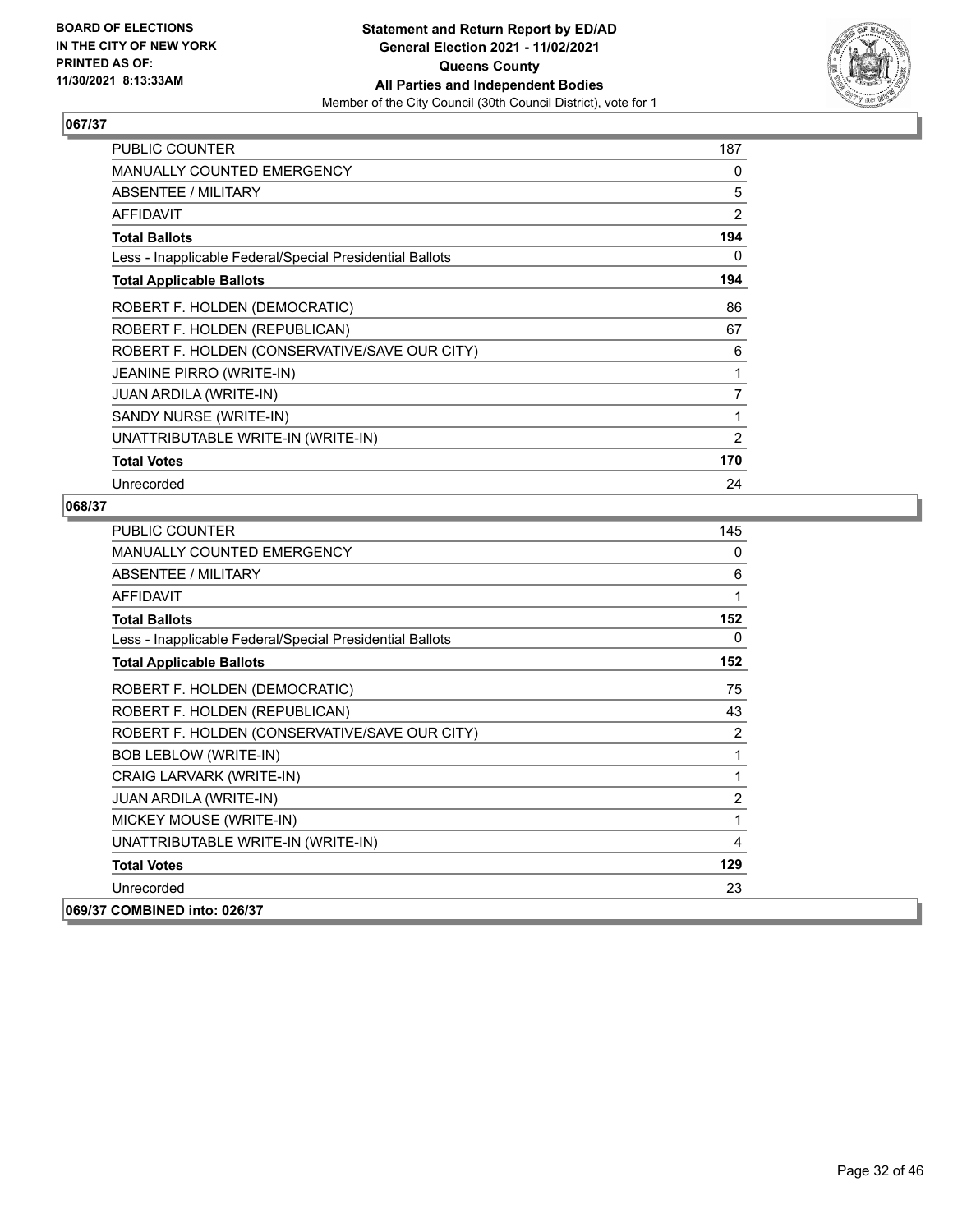

| <b>PUBLIC COUNTER</b>                                    | 212 |
|----------------------------------------------------------|-----|
| MANUALLY COUNTED EMERGENCY                               | 0   |
| <b>ABSENTEE / MILITARY</b>                               | 10  |
| <b>AFFIDAVIT</b>                                         | 1   |
| <b>Total Ballots</b>                                     | 223 |
| Less - Inapplicable Federal/Special Presidential Ballots | 0   |
| <b>Total Applicable Ballots</b>                          | 223 |
| ROBERT F. HOLDEN (DEMOCRATIC)                            | 88  |
| ROBERT F. HOLDEN (REPUBLICAN)                            | 91  |
| ROBERT F. HOLDEN (CONSERVATIVE/SAVE OUR CITY)            | 11  |
| EDWIN DEJESUS (WRITE-IN)                                 | 1   |
| RACHEL BORDENCA (WRITE-IN)                               | 1   |
| STEPHEN COOPER (WRITE-IN)                                | 1   |
| UNATTRIBUTABLE WRITE-IN (WRITE-IN)                       | 6   |
| ZACHARY GREENE (WRITE-IN)                                | 1   |
| <b>Total Votes</b>                                       | 200 |
| Unrecorded                                               | 23  |

| <b>PUBLIC COUNTER</b>                                    | 161 |
|----------------------------------------------------------|-----|
| <b>MANUALLY COUNTED EMERGENCY</b>                        | 0   |
| ABSENTEE / MILITARY                                      | 17  |
| AFFIDAVIT                                                | 0   |
| <b>Total Ballots</b>                                     | 178 |
| Less - Inapplicable Federal/Special Presidential Ballots | 0   |
| <b>Total Applicable Ballots</b>                          | 178 |
| ROBERT F. HOLDEN (DEMOCRATIC)                            | 59  |
| ROBERT F. HOLDEN (REPUBLICAN)                            | 99  |
| ROBERT F. HOLDEN (CONSERVATIVE/SAVE OUR CITY)            | 9   |
| PAUL ANTHONY (WRITE-IN)                                  | 2   |
| RICH SHERNETRON (WRITE-IN)                               | 1   |
| UNATTRIBUTABLE WRITE-IN (WRITE-IN)                       | 1   |
| <b>Total Votes</b>                                       | 171 |
| Unrecorded                                               | 7   |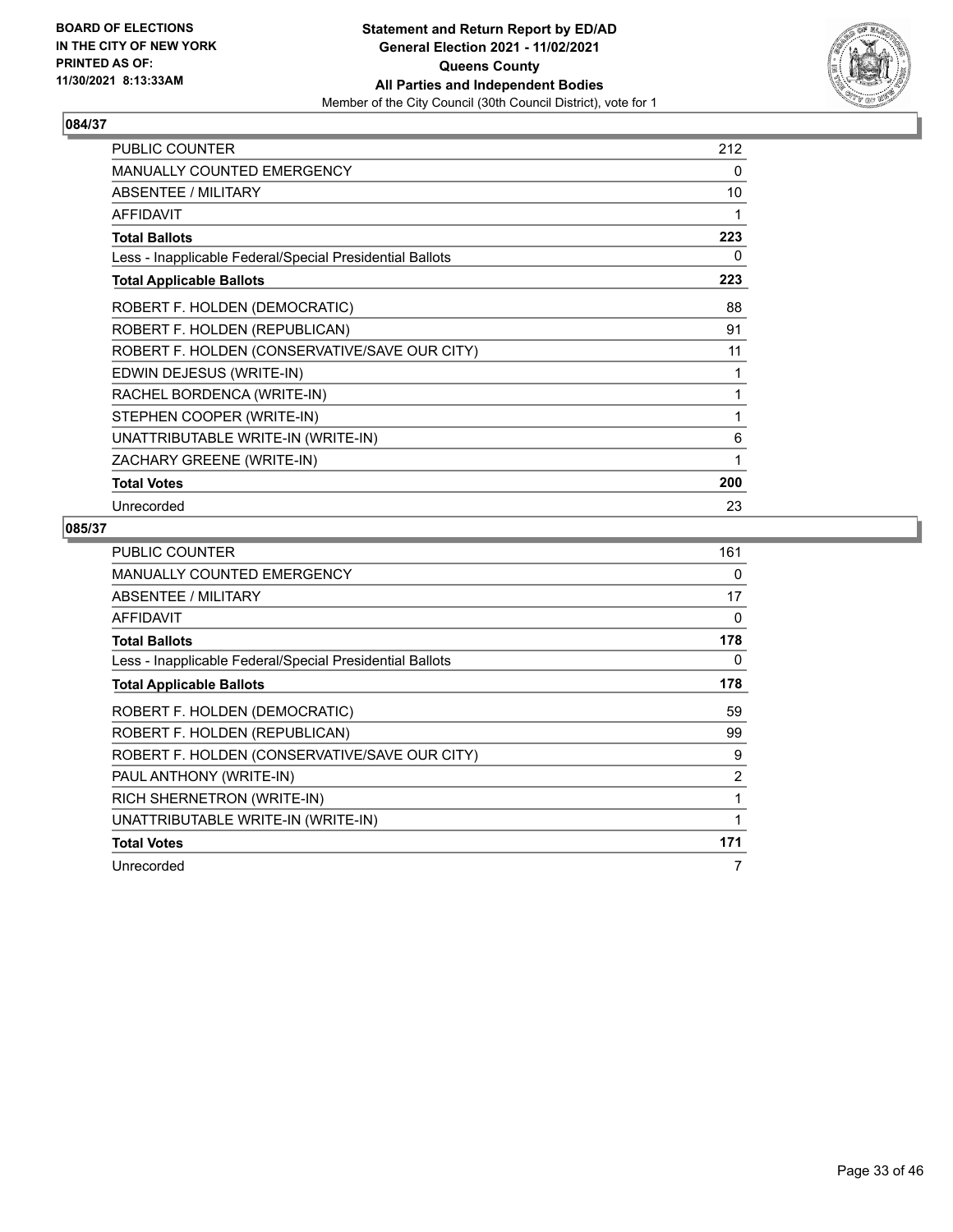

| <b>PUBLIC COUNTER</b>                                    | 154            |
|----------------------------------------------------------|----------------|
| <b>MANUALLY COUNTED EMERGENCY</b>                        | 0              |
| <b>ABSENTEE / MILITARY</b>                               | 2              |
| <b>AFFIDAVIT</b>                                         | $\mathbf{0}$   |
| <b>Total Ballots</b>                                     | 156            |
| Less - Inapplicable Federal/Special Presidential Ballots | 0              |
| <b>Total Applicable Ballots</b>                          | 156            |
| ROBERT F. HOLDEN (DEMOCRATIC)                            | 88             |
| ROBERT F. HOLDEN (REPUBLICAN)                            | 41             |
| ROBERT F. HOLDEN (CONSERVATIVE/SAVE OUR CITY)            | 5              |
| <b>JUAN ARDILA (WRITE-IN)</b>                            | 3              |
| LUIS PERALTA (WRITE-IN)                                  | $\overline{2}$ |
| <b>MARIA TORRES (WRITE-IN)</b>                           | 1              |
| UNATTRIBUTABLE WRITE-IN (WRITE-IN)                       | 4              |
| WINNIE THE POOH (WRITE-IN)                               | 1              |
| <b>Total Votes</b>                                       | 145            |
| Unrecorded                                               | 11             |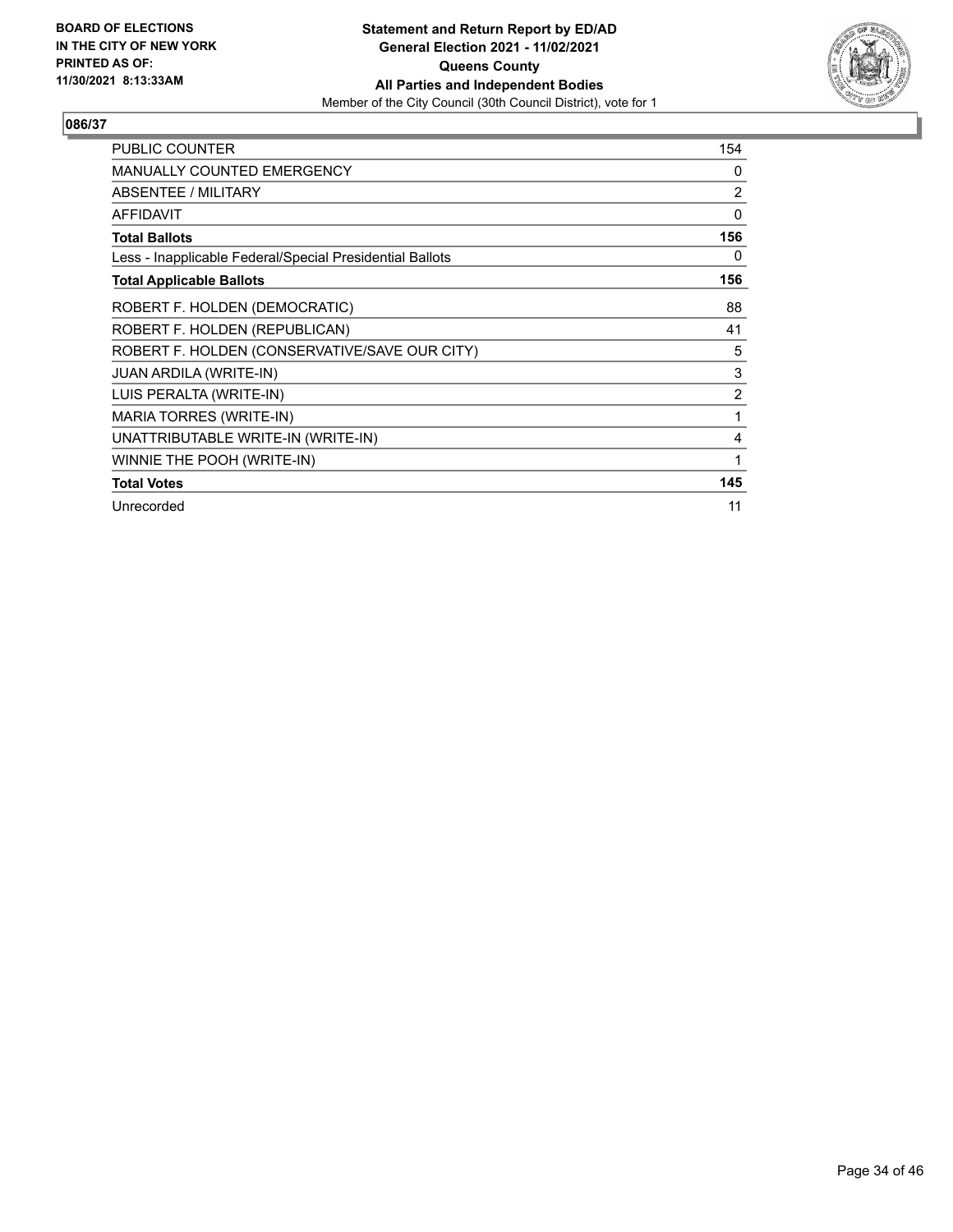

| <b>PUBLIC COUNTER</b>                                    | 200 |
|----------------------------------------------------------|-----|
| MANUALLY COUNTED EMERGENCY                               | 0   |
| <b>ABSENTEE / MILITARY</b>                               | 21  |
| <b>AFFIDAVIT</b>                                         |     |
| <b>Total Ballots</b>                                     | 222 |
| Less - Inapplicable Federal/Special Presidential Ballots | 0   |
| <b>Total Applicable Ballots</b>                          | 222 |
| ROBERT F. HOLDEN (DEMOCRATIC)                            | 112 |
| ROBERT F. HOLDEN (REPUBLICAN)                            | 66  |
| ROBERT F. HOLDEN (CONSERVATIVE/SAVE OUR CITY)            | 8   |
| AMANDA GARDNER (WRITE-IN)                                |     |
| <b>ASTRO ERIE (WRITE-IN)</b>                             |     |
| BERNIE SANDERS (WRITE-IN)                                | 1   |
| <b>JUAN ARDILA (WRITE-IN)</b>                            | 4   |
| MICHAEL J GORTON JR (WRITE-IN)                           | 1   |
| MICHAEL J GORTON SR (WRITE-IN)                           |     |
| <b>Total Votes</b>                                       | 195 |
| Unrecorded                                               | 27  |

| <b>PUBLIC COUNTER</b>                                    | 170 |
|----------------------------------------------------------|-----|
| MANUALLY COUNTED EMERGENCY                               | 0   |
| ABSENTEE / MILITARY                                      | 20  |
| AFFIDAVIT                                                | 0   |
| <b>Total Ballots</b>                                     | 190 |
| Less - Inapplicable Federal/Special Presidential Ballots | 0   |
| <b>Total Applicable Ballots</b>                          | 190 |
| ROBERT F. HOLDEN (DEMOCRATIC)                            | 101 |
| ROBERT F. HOLDEN (REPUBLICAN)                            | 73  |
| ROBERT F. HOLDEN (CONSERVATIVE/SAVE OUR CITY)            |     |
| <b>Total Votes</b>                                       | 181 |
| Unrecorded                                               | 9   |
| 011/38 COMBINED into: 015/38                             |     |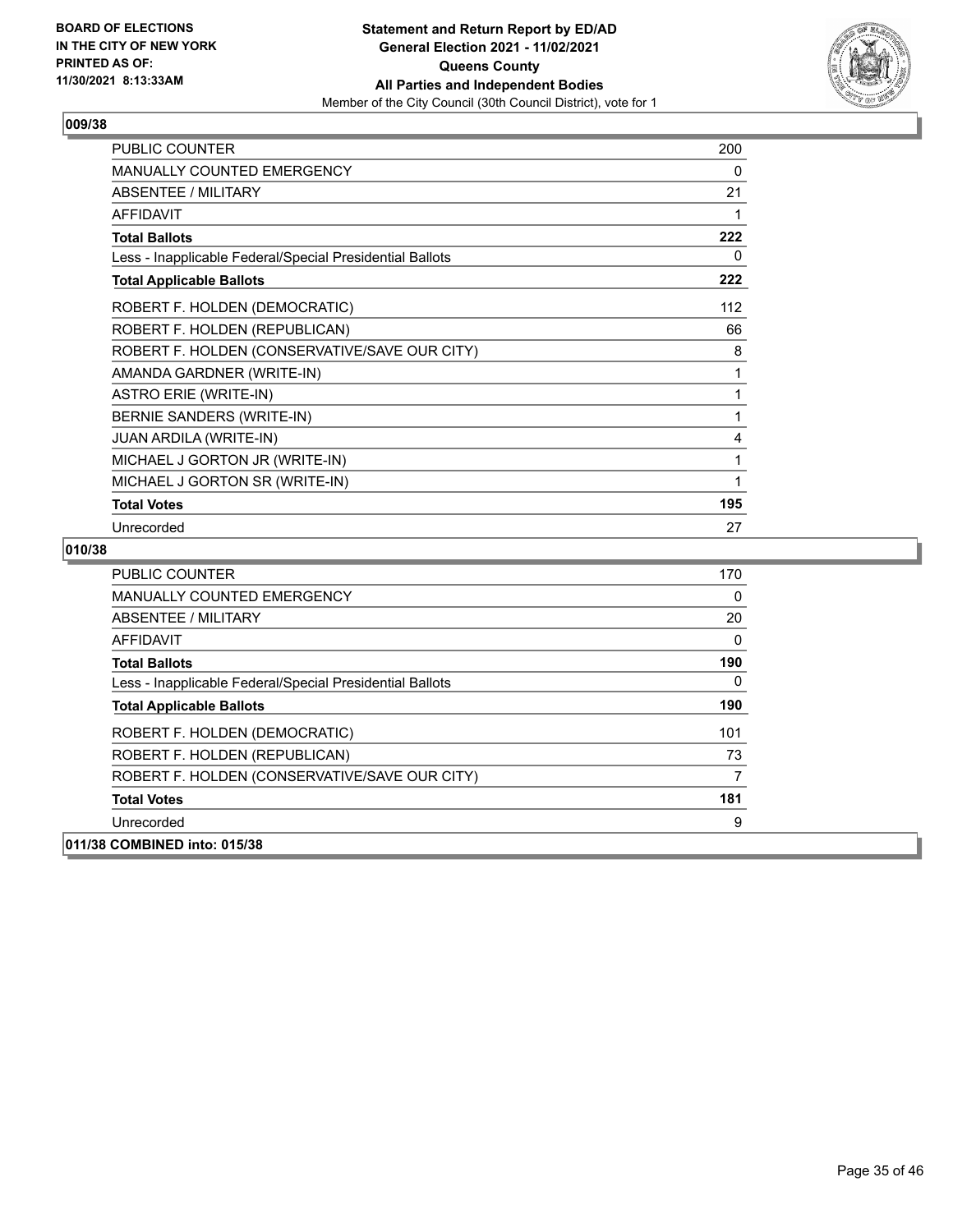

| <b>PUBLIC COUNTER</b>                                    | 159            |
|----------------------------------------------------------|----------------|
| <b>MANUALLY COUNTED EMERGENCY</b>                        | 0              |
| <b>ABSENTEE / MILITARY</b>                               | 15             |
| <b>AFFIDAVIT</b>                                         | 1              |
| <b>Total Ballots</b>                                     | 175            |
| Less - Inapplicable Federal/Special Presidential Ballots | 0              |
| <b>Total Applicable Ballots</b>                          | 175            |
| ROBERT F. HOLDEN (DEMOCRATIC)                            | 76             |
| ROBERT F. HOLDEN (REPUBLICAN)                            | 69             |
| ROBERT F. HOLDEN (CONSERVATIVE/SAVE OUR CITY)            | 11             |
| ELIZABETH CROWLEY (WRITE-IN)                             | 1              |
| JUAN ARDILA (WRITE-IN)                                   | $\overline{2}$ |
| KRISTIN HAUSER (WRITE-IN)                                | 1              |
| MOLLIE A. LAUFFER (WRITE-IN)                             | 1              |
| <b>TYLER POLHEMUS (WRITE-IN)</b>                         | 1              |
| TYLER W. POLHEMUS (WRITE-IN)                             | 1              |
| ZRAKEA AL-BARATI (WRITE-IN)                              | 1              |
| <b>Total Votes</b>                                       | 164            |
| Unrecorded                                               | 11             |

| PUBLIC COUNTER                                           | 117            |
|----------------------------------------------------------|----------------|
| MANUALLY COUNTED EMERGENCY                               | 0              |
| ABSENTEE / MILITARY                                      | $\overline{2}$ |
| <b>AFFIDAVIT</b>                                         | $\overline{2}$ |
| <b>Total Ballots</b>                                     | 121            |
| Less - Inapplicable Federal/Special Presidential Ballots | 0              |
| <b>Total Applicable Ballots</b>                          | 121            |
| ROBERT F. HOLDEN (DEMOCRATIC)                            | 48             |
| ROBERT F. HOLDEN (REPUBLICAN)                            | 56             |
| ROBERT F. HOLDEN (CONSERVATIVE/SAVE OUR CITY)            | 7              |
| <b>BANDIT WEISS (WRITE-IN)</b>                           | 1              |
| MAYA ANGELOU (WRITE-IN)                                  |                |
| <b>Total Votes</b>                                       | 113            |
| Unrecorded                                               | 8              |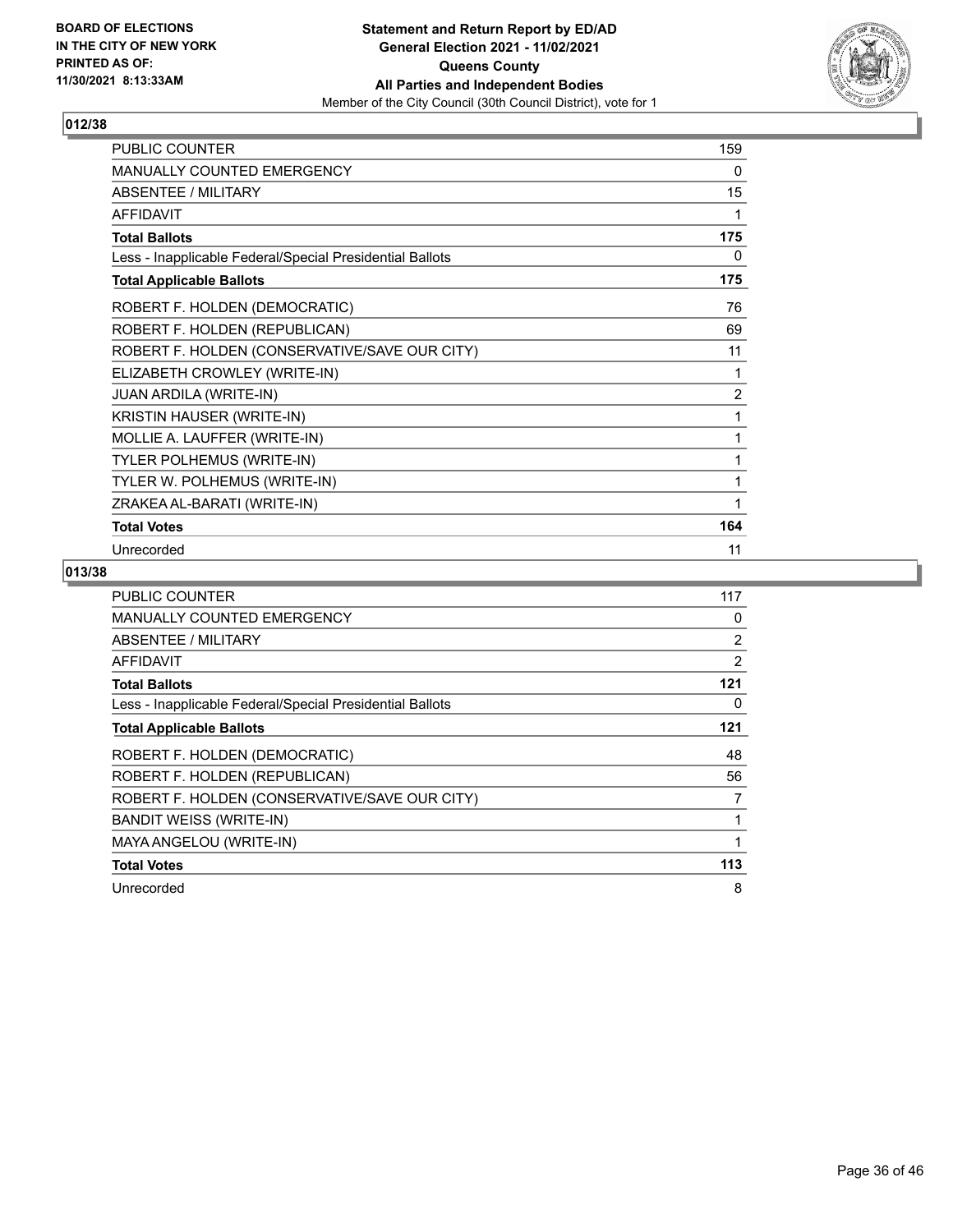

| <b>PUBLIC COUNTER</b>                                    | 199 |
|----------------------------------------------------------|-----|
| <b>MANUALLY COUNTED EMERGENCY</b>                        | 0   |
| ABSENTEE / MILITARY                                      | 6   |
| <b>AFFIDAVIT</b>                                         | 2   |
| <b>Total Ballots</b>                                     | 207 |
| Less - Inapplicable Federal/Special Presidential Ballots | 0   |
| <b>Total Applicable Ballots</b>                          | 207 |
| ROBERT F. HOLDEN (DEMOCRATIC)                            | 74  |
| ROBERT F. HOLDEN (REPUBLICAN)                            | 98  |
| ROBERT F. HOLDEN (CONSERVATIVE/SAVE OUR CITY)            | 10  |
| ELIZABETH CROWLEY (WRITE-IN)                             | 1   |
| <b>JUAN ARDILA (WRITE-IN)</b>                            | 4   |
| UNATTRIBUTABLE WRITE-IN (WRITE-IN)                       | 1   |
| WALT DISNEY (WRITE-IN)                                   | 1   |
| <b>Total Votes</b>                                       | 189 |
| Unrecorded                                               | 18  |

| <b>PUBLIC COUNTER</b>                                    | 94 |
|----------------------------------------------------------|----|
| <b>MANUALLY COUNTED EMERGENCY</b>                        | 0  |
| ABSENTEE / MILITARY                                      | 4  |
| <b>AFFIDAVIT</b>                                         | 0  |
| <b>Total Ballots</b>                                     | 98 |
| Less - Inapplicable Federal/Special Presidential Ballots | 0  |
| <b>Total Applicable Ballots</b>                          | 98 |
| ROBERT F. HOLDEN (DEMOCRATIC)                            | 32 |
| ROBERT F. HOLDEN (REPUBLICAN)                            | 45 |
| ROBERT F. HOLDEN (CONSERVATIVE/SAVE OUR CITY)            | 9  |
| JUAN ARDILA (WRITE-IN)                                   |    |
| TIMOTHY REILLY (WRITE-IN)                                |    |
| UNATTRIBUTABLE WRITE-IN (WRITE-IN)                       | 2  |
| <b>Total Votes</b>                                       | 90 |
| Unrecorded                                               | 8  |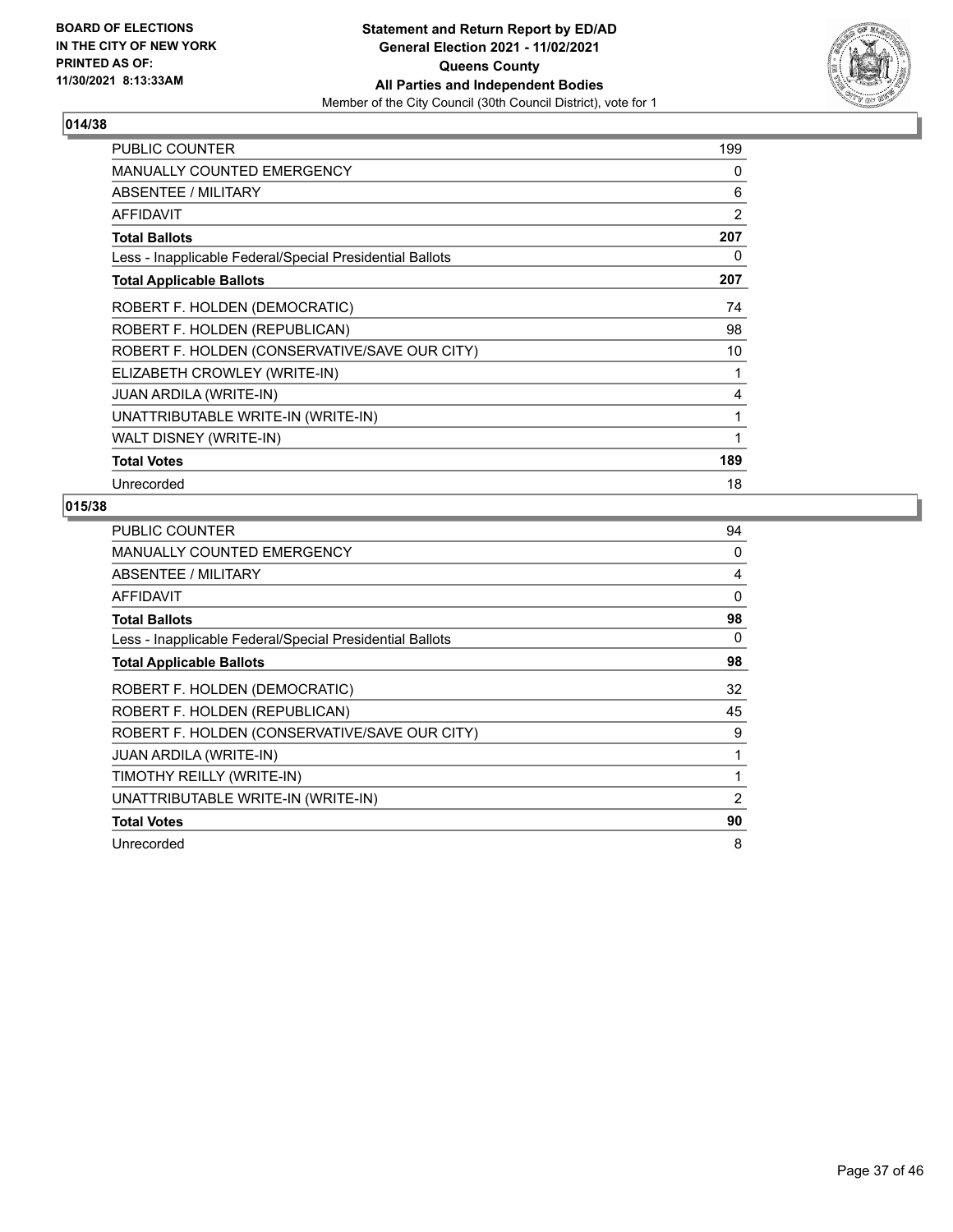

| <b>PUBLIC COUNTER</b>                                    | 285 |
|----------------------------------------------------------|-----|
| <b>MANUALLY COUNTED EMERGENCY</b>                        | 0   |
| <b>ABSENTEE / MILITARY</b>                               | 14  |
| <b>AFFIDAVIT</b>                                         | 0   |
| <b>Total Ballots</b>                                     | 299 |
| Less - Inapplicable Federal/Special Presidential Ballots | 0   |
| <b>Total Applicable Ballots</b>                          | 299 |
| ROBERT F. HOLDEN (DEMOCRATIC)                            | 122 |
| ROBERT F. HOLDEN (REPUBLICAN)                            | 134 |
| ROBERT F. HOLDEN (CONSERVATIVE/SAVE OUR CITY)            | 12  |
| JANE DOW (WRITE-IN)                                      | 1   |
| <b>JUAN ARDILA (WRITE-IN)</b>                            | 7   |
| KENNY OMEGA (WRITE-IN)                                   | 1   |
| KM SHIELDS (WRITE-IN)                                    | 1   |
| MARK SZUSZKIEWICZ (WRITE-IN)                             | 1   |
| UNATTRIBUTABLE WRITE-IN (WRITE-IN)                       |     |
| <b>Total Votes</b>                                       | 280 |
| Unrecorded                                               | 19  |

| <b>PUBLIC COUNTER</b>                                    | 295 |
|----------------------------------------------------------|-----|
| <b>MANUALLY COUNTED EMERGENCY</b>                        | 0   |
| ABSENTEE / MILITARY                                      | 27  |
| <b>AFFIDAVIT</b>                                         | 1   |
| <b>Total Ballots</b>                                     | 323 |
| Less - Inapplicable Federal/Special Presidential Ballots | 0   |
| <b>Total Applicable Ballots</b>                          | 323 |
| ROBERT F. HOLDEN (DEMOCRATIC)                            | 103 |
| ROBERT F. HOLDEN (REPUBLICAN)                            | 170 |
| ROBERT F. HOLDEN (CONSERVATIVE/SAVE OUR CITY)            | 16  |
| ANDREW CUOMO (WRITE-IN)                                  | 1   |
| CHESTER ARTHUR (WRITE-IN)                                | 1   |
| <b>JUAN ARDILA (WRITE-IN)</b>                            | 1   |
| MICKEY MOUSE (WRITE-IN)                                  | 1   |
| MIKE MILLER (WRITE-IN)                                   | 1   |
| <b>Total Votes</b>                                       | 294 |
| Unrecorded                                               | 29  |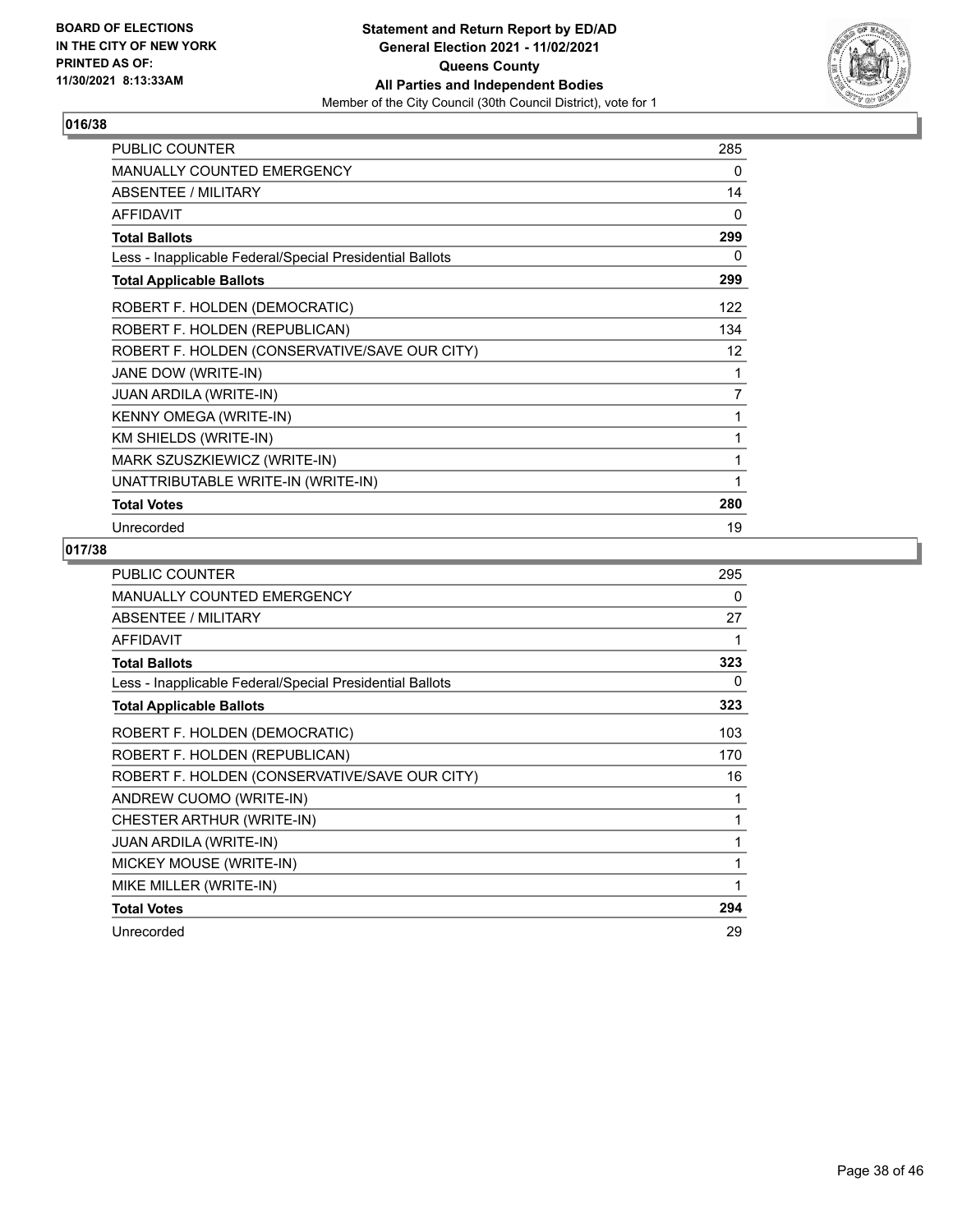

| <b>PUBLIC COUNTER</b>                                    | 242 |
|----------------------------------------------------------|-----|
| <b>MANUALLY COUNTED EMERGENCY</b>                        | 0   |
| <b>ABSENTEE / MILITARY</b>                               | 21  |
| <b>AFFIDAVIT</b>                                         | 2   |
| <b>Total Ballots</b>                                     | 265 |
| Less - Inapplicable Federal/Special Presidential Ballots | 0   |
| <b>Total Applicable Ballots</b>                          | 265 |
| ROBERT F. HOLDEN (DEMOCRATIC)                            | 73  |
| ROBERT F. HOLDEN (REPUBLICAN)                            | 150 |
| ROBERT F. HOLDEN (CONSERVATIVE/SAVE OUR CITY)            | 12  |
| <b>JUAN ARDILA (WRITE-IN)</b>                            | 2   |
| UNATTRIBUTABLE WRITE-IN (WRITE-IN)                       | 3   |
| <b>Total Votes</b>                                       | 240 |
| Unrecorded                                               | 25  |

# **019/38**

| <b>PUBLIC COUNTER</b>                                    | 222      |
|----------------------------------------------------------|----------|
| <b>MANUALLY COUNTED EMERGENCY</b>                        | 0        |
| ABSENTEE / MILITARY                                      | 12       |
| <b>AFFIDAVIT</b>                                         | $\Omega$ |
| <b>Total Ballots</b>                                     | 234      |
| Less - Inapplicable Federal/Special Presidential Ballots | 0        |
| <b>Total Applicable Ballots</b>                          | 234      |
| ROBERT F. HOLDEN (DEMOCRATIC)                            | 77       |
| ROBERT F. HOLDEN (REPUBLICAN)                            | 125      |
| ROBERT F. HOLDEN (CONSERVATIVE/SAVE OUR CITY)            | 18       |
| BRETT WOODWARD JR (WRITE-IN)                             | 1        |
| ELIZABETH CROWLEY (WRITE-IN)                             | 1        |
| <b>JUAN ARDILA (WRITE-IN)</b>                            | 1        |
| SEAN O'BRIEN (WRITE-IN)                                  | 1        |
| <b>Total Votes</b>                                       | 224      |
| Unrecorded                                               | 10       |

| PUBLIC COUNTER                                           | 88 |
|----------------------------------------------------------|----|
| <b>MANUALLY COUNTED EMERGENCY</b>                        | 0  |
| ABSENTEE / MILITARY                                      | 6  |
| AFFIDAVIT                                                | 1  |
| <b>Total Ballots</b>                                     | 95 |
| Less - Inapplicable Federal/Special Presidential Ballots | 0  |
| <b>Total Applicable Ballots</b>                          | 95 |
| ROBERT F. HOLDEN (DEMOCRATIC)                            | 50 |
| ROBERT F. HOLDEN (REPUBLICAN)                            | 31 |
| ROBERT F. HOLDEN (CONSERVATIVE/SAVE OUR CITY)            | 2  |
| <b>JUAN ARDILA (WRITE-IN)</b>                            | 4  |
| <b>Total Votes</b>                                       | 87 |
| Unrecorded                                               | 8  |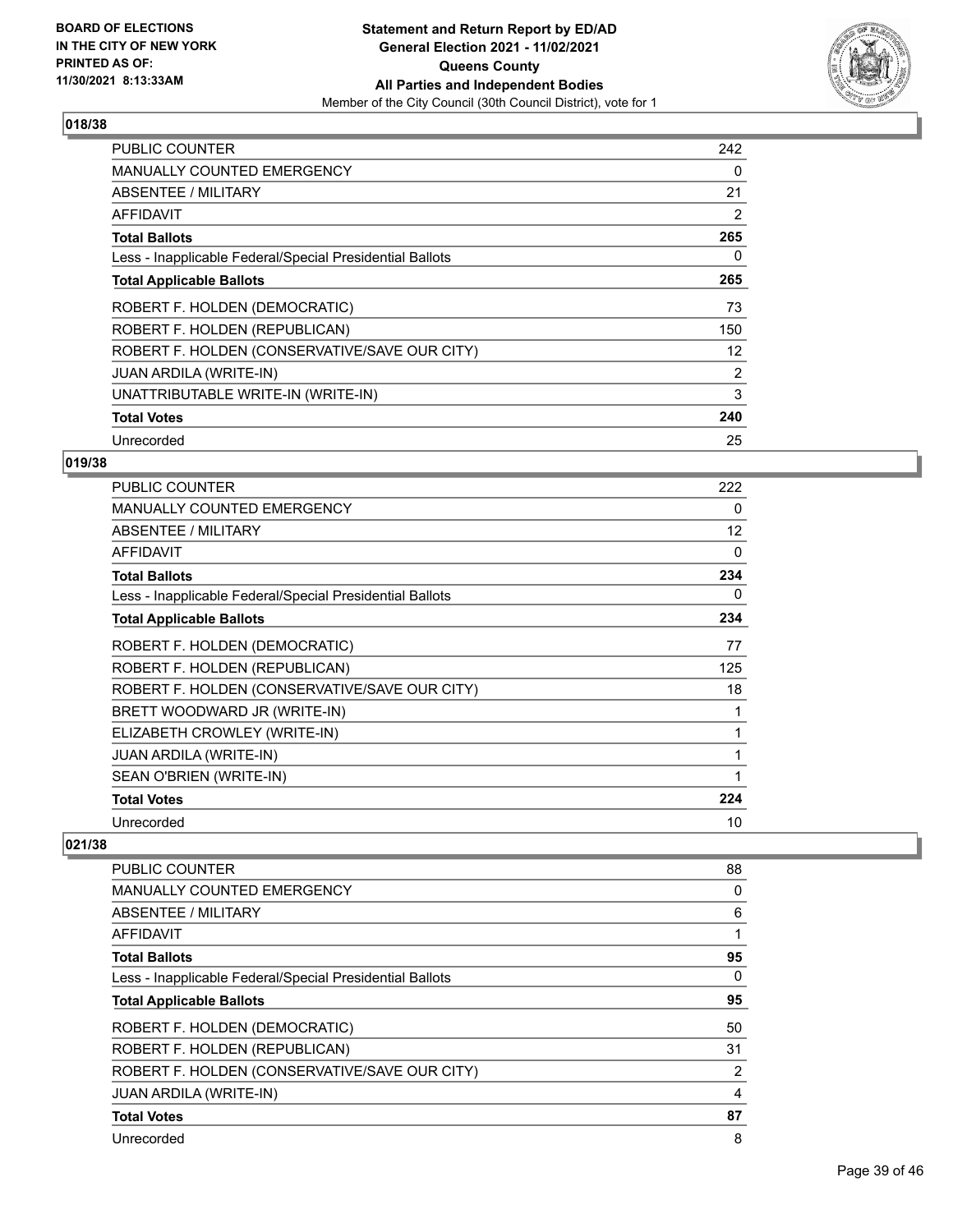

| <b>PUBLIC COUNTER</b>                                    | 282            |
|----------------------------------------------------------|----------------|
| <b>MANUALLY COUNTED EMERGENCY</b>                        | 0              |
| ABSENTEE / MILITARY                                      | 20             |
| <b>AFFIDAVIT</b>                                         | 0              |
| <b>Total Ballots</b>                                     | 302            |
| Less - Inapplicable Federal/Special Presidential Ballots | 0              |
| <b>Total Applicable Ballots</b>                          | 302            |
| ROBERT F. HOLDEN (DEMOCRATIC)                            | 96             |
| ROBERT F. HOLDEN (REPUBLICAN)                            | 141            |
| ROBERT F. HOLDEN (CONSERVATIVE/SAVE OUR CITY)            | 17             |
| AL SHARPTON (WRITE-IN)                                   | 1              |
| ELIZABETH CROWLEY (WRITE-IN)                             | 2              |
| <b>JUAN ARDILA (WRITE-IN)</b>                            | 6              |
| UNATTRIBUTABLE WRITE-IN (WRITE-IN)                       | $\overline{2}$ |
| <b>Total Votes</b>                                       | 265            |
| Unrecorded                                               | 37             |

| <b>PUBLIC COUNTER</b>                                    | 125 |
|----------------------------------------------------------|-----|
| <b>MANUALLY COUNTED EMERGENCY</b>                        | 0   |
| ABSENTEE / MILITARY                                      | 8   |
| AFFIDAVIT                                                | 0   |
| <b>Total Ballots</b>                                     | 133 |
| Less - Inapplicable Federal/Special Presidential Ballots | 0   |
| <b>Total Applicable Ballots</b>                          | 133 |
| ROBERT F. HOLDEN (DEMOCRATIC)                            | 89  |
| ROBERT F. HOLDEN (REPUBLICAN)                            | 25  |
| ROBERT F. HOLDEN (CONSERVATIVE/SAVE OUR CITY)            |     |
| ADRIAN CANDENO (WRITE-IN)                                | 1   |
| FELICIA SINGH (WRITE-IN)                                 | 1   |
| JUAN ARDILA (WRITE-IN)                                   | 4   |
| <b>Total Votes</b>                                       | 121 |
| Unrecorded                                               | 12  |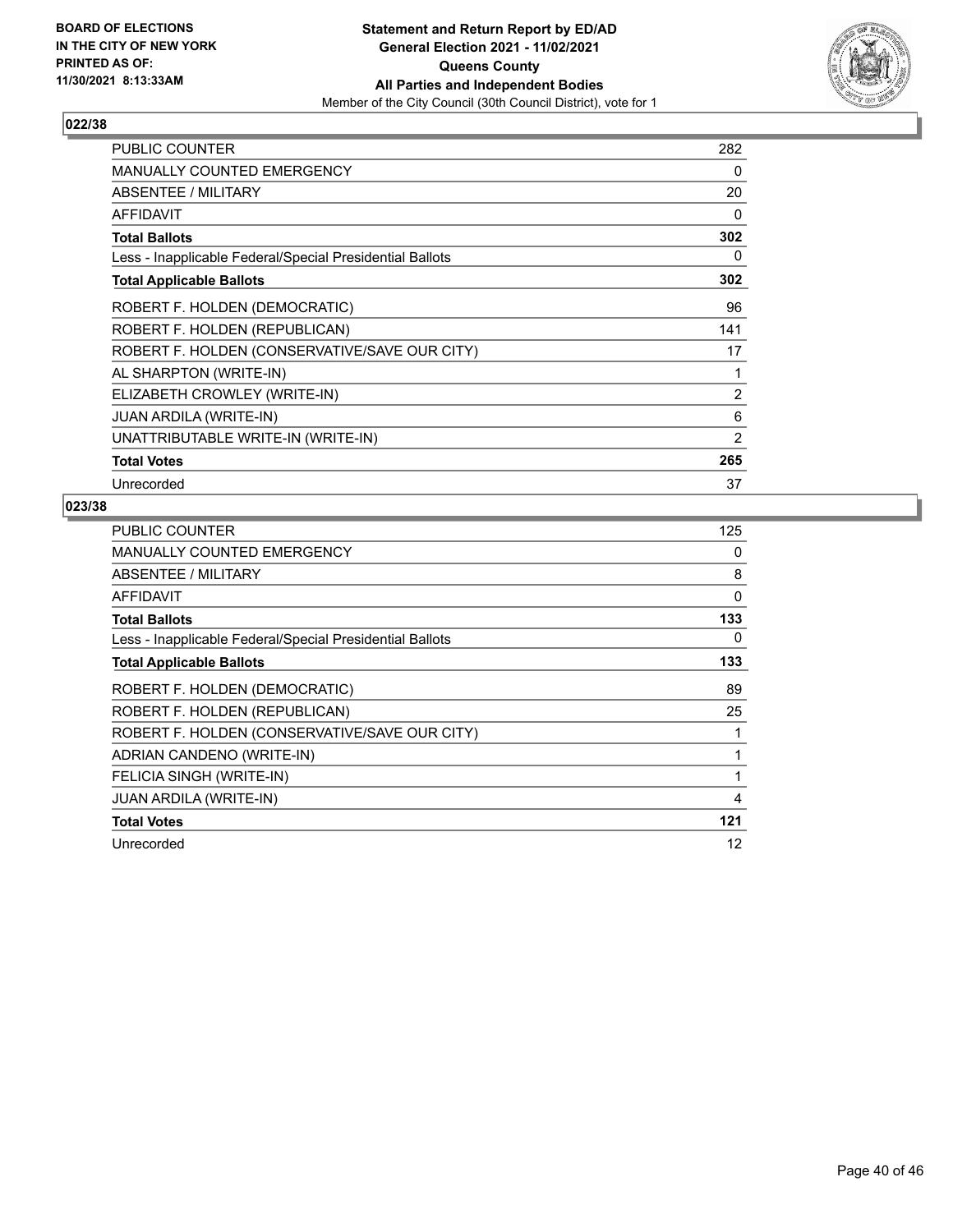

| <b>PUBLIC COUNTER</b>                                    | 127 |
|----------------------------------------------------------|-----|
| <b>MANUALLY COUNTED EMERGENCY</b>                        | 0   |
| ABSENTEE / MILITARY                                      | 11  |
| <b>AFFIDAVIT</b>                                         | 0   |
| <b>Total Ballots</b>                                     | 138 |
| Less - Inapplicable Federal/Special Presidential Ballots | 0   |
| <b>Total Applicable Ballots</b>                          | 138 |
| ROBERT F. HOLDEN (DEMOCRATIC)                            | 93  |
| ROBERT F. HOLDEN (REPUBLICAN)                            | 28  |
| ROBERT F. HOLDEN (CONSERVATIVE/SAVE OUR CITY)            | 5   |
| NOOM CHOMSKY (WRITE-IN)                                  | 1   |
| <b>Total Votes</b>                                       | 127 |
| Unrecorded                                               | 11  |

# **025/38**

| <b>PUBLIC COUNTER</b>                                    | 91       |
|----------------------------------------------------------|----------|
| MANUALLY COUNTED EMERGENCY                               | 0        |
| ABSENTEE / MILITARY                                      | 6        |
| AFFIDAVIT                                                | $\Omega$ |
| <b>Total Ballots</b>                                     | 97       |
| Less - Inapplicable Federal/Special Presidential Ballots | 0        |
| <b>Total Applicable Ballots</b>                          | 97       |
| ROBERT F. HOLDEN (DEMOCRATIC)                            | 60       |
| ROBERT F. HOLDEN (REPUBLICAN)                            | 19       |
| ROBERT F. HOLDEN (CONSERVATIVE/SAVE OUR CITY)            | 3        |
| <b>Total Votes</b>                                       | 82       |
| Unrecorded                                               | 15       |

| PUBLIC COUNTER                                           | 130 |
|----------------------------------------------------------|-----|
| <b>MANUALLY COUNTED EMERGENCY</b>                        | 0   |
| ABSENTEE / MILITARY                                      | 16  |
| AFFIDAVIT                                                |     |
| <b>Total Ballots</b>                                     | 147 |
| Less - Inapplicable Federal/Special Presidential Ballots | 0   |
| <b>Total Applicable Ballots</b>                          | 147 |
| ROBERT F. HOLDEN (DEMOCRATIC)                            | 85  |
| ROBERT F. HOLDEN (REPUBLICAN)                            | 38  |
| ROBERT F. HOLDEN (CONSERVATIVE/SAVE OUR CITY)            | 6   |
| <b>Total Votes</b>                                       | 129 |
| Unrecorded                                               | 18  |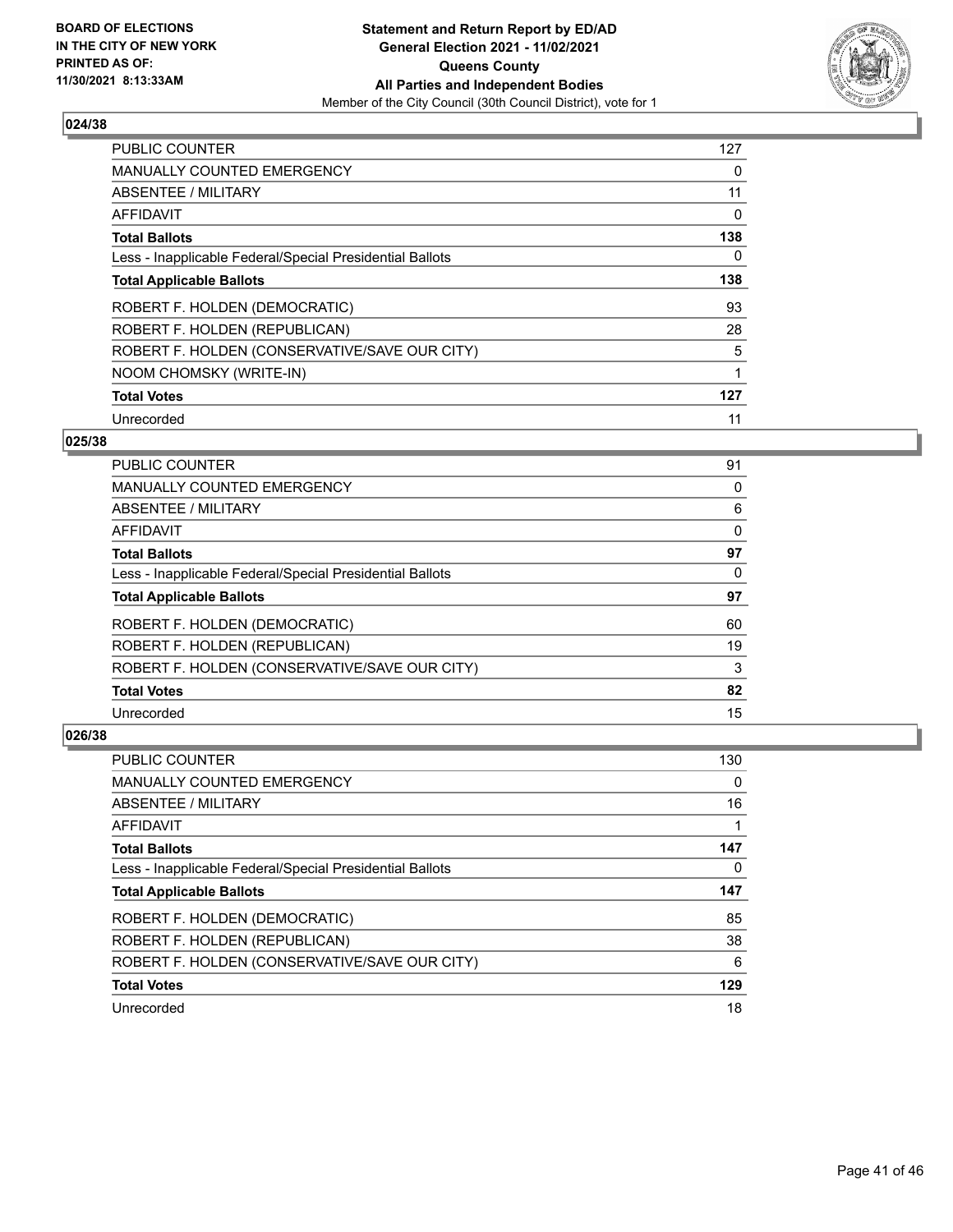

| <b>PUBLIC COUNTER</b>                                    | 314 |
|----------------------------------------------------------|-----|
| <b>MANUALLY COUNTED EMERGENCY</b>                        | 0   |
| ABSENTEE / MILITARY                                      | 14  |
| <b>AFFIDAVIT</b>                                         | 0   |
| <b>Total Ballots</b>                                     | 328 |
| Less - Inapplicable Federal/Special Presidential Ballots | 0   |
| <b>Total Applicable Ballots</b>                          | 328 |
| ROBERT F. HOLDEN (DEMOCRATIC)                            | 119 |
| ROBERT F. HOLDEN (REPUBLICAN)                            | 166 |
| ROBERT F. HOLDEN (CONSERVATIVE/SAVE OUR CITY)            | 21  |
| UNATTRIBUTABLE WRITE-IN (WRITE-IN)                       |     |
| <b>Total Votes</b>                                       | 307 |
| Unrecorded                                               | 21  |

# **045/38**

| <b>PUBLIC COUNTER</b>                                    | 62       |
|----------------------------------------------------------|----------|
| MANUALLY COUNTED EMERGENCY                               | 0        |
| ABSENTEE / MILITARY                                      | 3        |
| AFFIDAVIT                                                |          |
| <b>Total Ballots</b>                                     | 66       |
| Less - Inapplicable Federal/Special Presidential Ballots | $\Omega$ |
| <b>Total Applicable Ballots</b>                          | 66       |
| ROBERT F. HOLDEN (DEMOCRATIC)                            | 37       |
| ROBERT F. HOLDEN (REPUBLICAN)                            | 24       |
| ROBERT F. HOLDEN (CONSERVATIVE/SAVE OUR CITY)            | 0        |
| <b>Total Votes</b>                                       | 61       |
| Unrecorded                                               | 5        |

| <b>PUBLIC COUNTER</b>                                    | 70 |
|----------------------------------------------------------|----|
| MANUALLY COUNTED EMERGENCY                               | 0  |
| ABSENTEE / MILITARY                                      | 2  |
| AFFIDAVIT                                                | 0  |
| <b>Total Ballots</b>                                     | 72 |
| Less - Inapplicable Federal/Special Presidential Ballots | 0  |
| <b>Total Applicable Ballots</b>                          | 72 |
| ROBERT F. HOLDEN (DEMOCRATIC)                            | 35 |
| ROBERT F. HOLDEN (REPUBLICAN)                            | 21 |
| ROBERT F. HOLDEN (CONSERVATIVE/SAVE OUR CITY)            | 4  |
| FELICIA SINGH (WRITE-IN)                                 | 1  |
| <b>JUAN ARDILA (WRITE-IN)</b>                            |    |
| <b>Total Votes</b>                                       | 62 |
| Unrecorded                                               | 10 |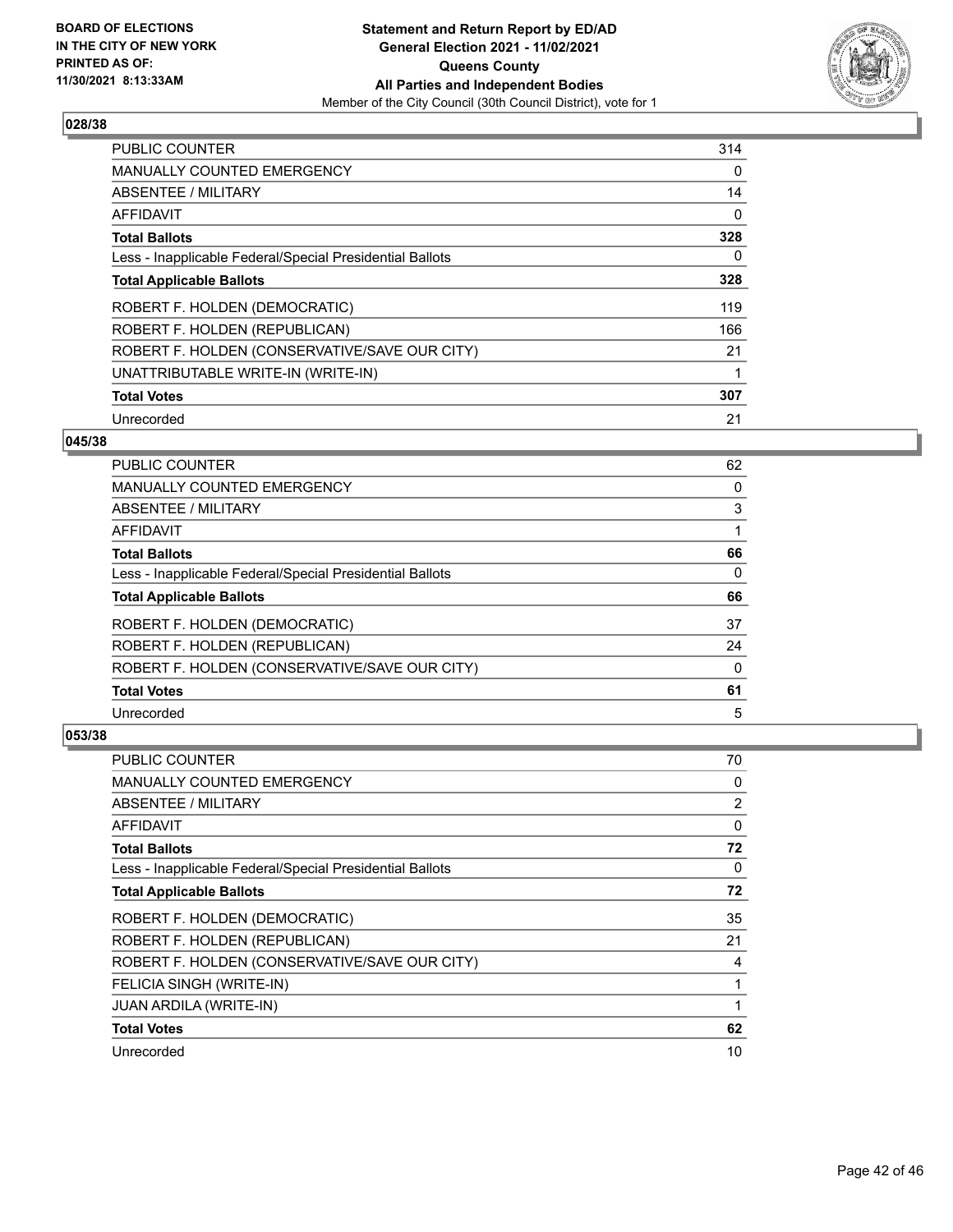

| <b>PUBLIC COUNTER</b>                                    | 0        |
|----------------------------------------------------------|----------|
| <b>MANUALLY COUNTED EMERGENCY</b>                        | 0        |
| ABSENTEE / MILITARY                                      | 0        |
| AFFIDAVIT                                                | 0        |
| <b>Total Ballots</b>                                     | 0        |
| Less - Inapplicable Federal/Special Presidential Ballots | 0        |
| <b>Total Applicable Ballots</b>                          | 0        |
| ROBERT F. HOLDEN (DEMOCRATIC)                            | 0        |
| ROBERT F. HOLDEN (REPUBLICAN)                            | $\Omega$ |
| ROBERT F. HOLDEN (CONSERVATIVE/SAVE OUR CITY)            | 0        |
| <b>Total Votes</b>                                       | 0        |

#### **061/38 COMBINED into: 067/38**

#### **065/38**

| <b>PUBLIC COUNTER</b>                                    | 194 |
|----------------------------------------------------------|-----|
| <b>MANUALLY COUNTED EMERGENCY</b>                        | 0   |
| ABSENTEE / MILITARY                                      | 6   |
| AFFIDAVIT                                                | 0   |
| <b>Total Ballots</b>                                     | 200 |
| Less - Inapplicable Federal/Special Presidential Ballots | 0   |
| <b>Total Applicable Ballots</b>                          | 200 |
| ROBERT F. HOLDEN (DEMOCRATIC)                            | 87  |
| ROBERT F. HOLDEN (REPUBLICAN)                            | 82  |
| ROBERT F. HOLDEN (CONSERVATIVE/SAVE OUR CITY)            | 10  |
| CHRISTINA HARPER (WRITE-IN)                              | 1   |
| <b>Total Votes</b>                                       | 180 |
| Unrecorded                                               | 20  |

| <b>PUBLIC COUNTER</b>                                    | 171            |
|----------------------------------------------------------|----------------|
| <b>MANUALLY COUNTED EMERGENCY</b>                        | 0              |
| ABSENTEE / MILITARY                                      | 6              |
| <b>AFFIDAVIT</b>                                         | 0              |
| <b>Total Ballots</b>                                     | 177            |
| Less - Inapplicable Federal/Special Presidential Ballots | 0              |
| <b>Total Applicable Ballots</b>                          | 177            |
| ROBERT F. HOLDEN (DEMOCRATIC)                            | 64             |
| ROBERT F. HOLDEN (REPUBLICAN)                            | 89             |
| ROBERT F. HOLDEN (CONSERVATIVE/SAVE OUR CITY)            | 6              |
| ELIZABETH CROWLEY (WRITE-IN)                             | $\overline{2}$ |
| FRANK KOTNIK (WRITE-IN)                                  | 1              |
| JAMES T. WALSH (WRITE-IN)                                | 1              |
| <b>JUAN ARDILA (WRITE-IN)</b>                            | 1              |
| UNATTRIBUTABLE WRITE-IN (WRITE-IN)                       | 1              |
| <b>Total Votes</b>                                       | 165            |
| Unrecorded                                               | 12             |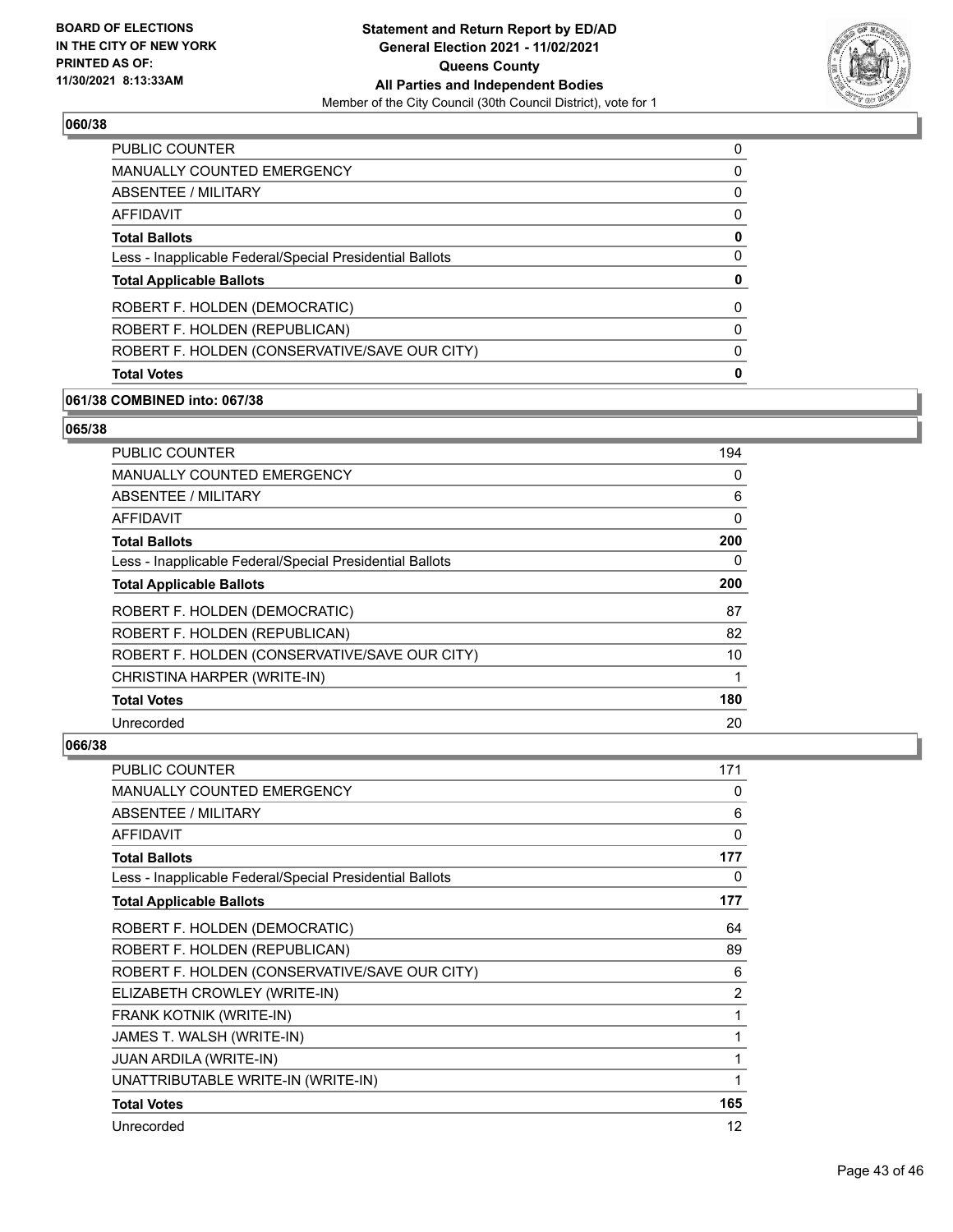

| <b>PUBLIC COUNTER</b>                                    | 171 |
|----------------------------------------------------------|-----|
| <b>MANUALLY COUNTED EMERGENCY</b>                        | 0   |
| ABSENTEE / MILITARY                                      | 4   |
| AFFIDAVIT                                                | 3   |
| <b>Total Ballots</b>                                     | 178 |
| Less - Inapplicable Federal/Special Presidential Ballots | 0   |
| <b>Total Applicable Ballots</b>                          | 178 |
| ROBERT F. HOLDEN (DEMOCRATIC)                            | 62  |
| ROBERT F. HOLDEN (REPUBLICAN)                            | 79  |
| ROBERT F. HOLDEN (CONSERVATIVE/SAVE OUR CITY)            | 4   |
| DONALD DUCK (WRITE-IN)                                   |     |
| JUAN ARDILA (WRITE-IN)                                   | 3   |
| <b>Total Votes</b>                                       | 149 |
| Unrecorded                                               | 29  |

| <b>PUBLIC COUNTER</b>                                    | 74 |
|----------------------------------------------------------|----|
| <b>MANUALLY COUNTED EMERGENCY</b>                        | 0  |
| ABSENTEE / MILITARY                                      | 2  |
| AFFIDAVIT                                                | 0  |
| <b>Total Ballots</b>                                     | 76 |
| Less - Inapplicable Federal/Special Presidential Ballots | 0  |
| <b>Total Applicable Ballots</b>                          | 76 |
| ROBERT F. HOLDEN (DEMOCRATIC)                            | 42 |
| ROBERT F. HOLDEN (REPUBLICAN)                            | 18 |
| ROBERT F. HOLDEN (CONSERVATIVE/SAVE OUR CITY)            | 3  |
| FELICIA SINGH (WRITE-IN)                                 | 1  |
| <b>Total Votes</b>                                       | 64 |
| Unrecorded                                               | 12 |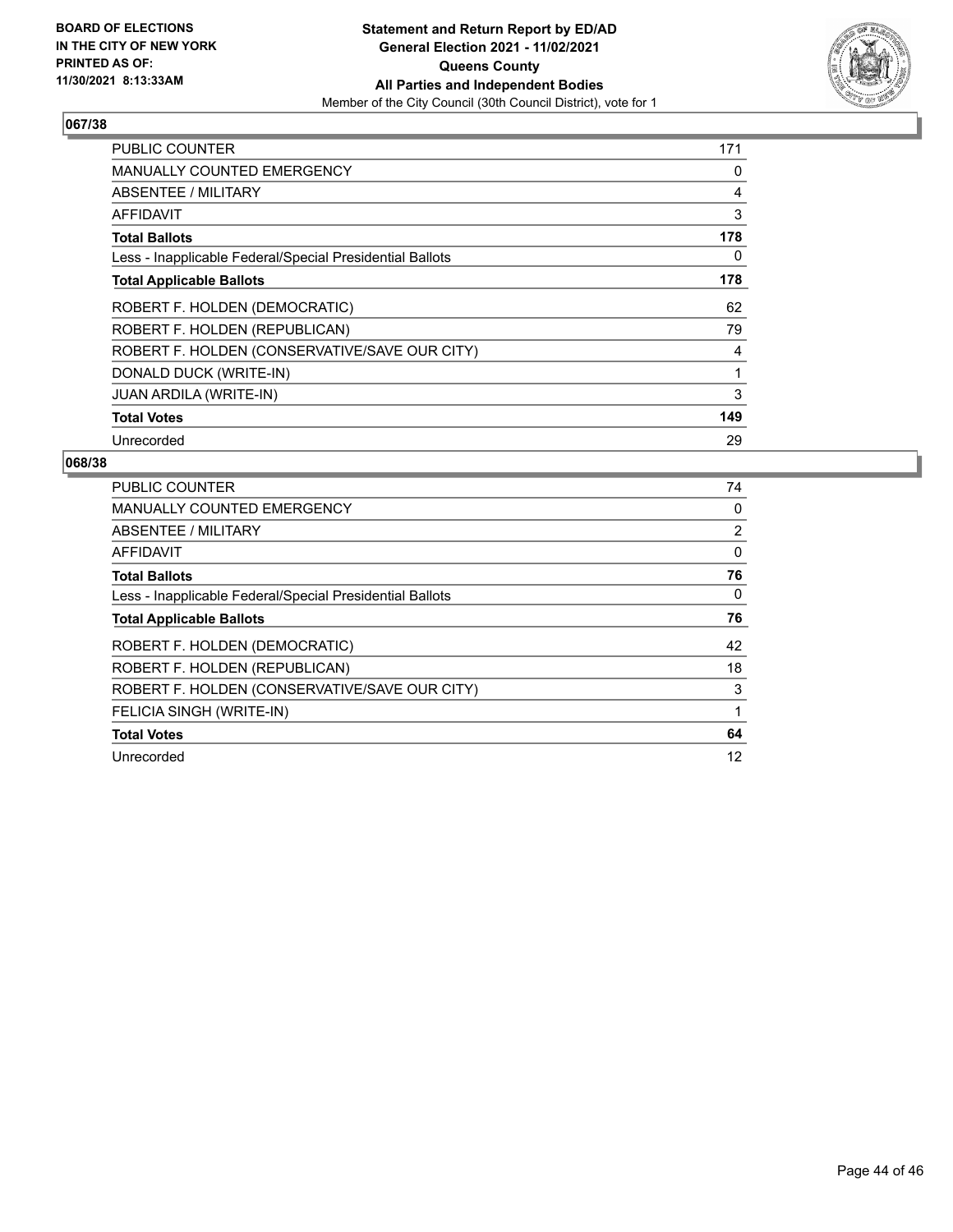

| PUBLIC COUNTER                                           | 29 |
|----------------------------------------------------------|----|
| <b>MANUALLY COUNTED EMERGENCY</b>                        | 0  |
| ABSENTEE / MILITARY                                      | 3  |
| <b>AFFIDAVIT</b>                                         | 0  |
| <b>Total Ballots</b>                                     | 32 |
| Less - Inapplicable Federal/Special Presidential Ballots | 0  |
| <b>Total Applicable Ballots</b>                          | 32 |
| ROBERT F. HOLDEN (DEMOCRATIC)                            | 9  |
| ROBERT F. HOLDEN (REPUBLICAN)                            | 20 |
| ROBERT F. HOLDEN (CONSERVATIVE/SAVE OUR CITY)            | 0  |
|                                                          |    |
| <b>Total Votes</b>                                       | 29 |